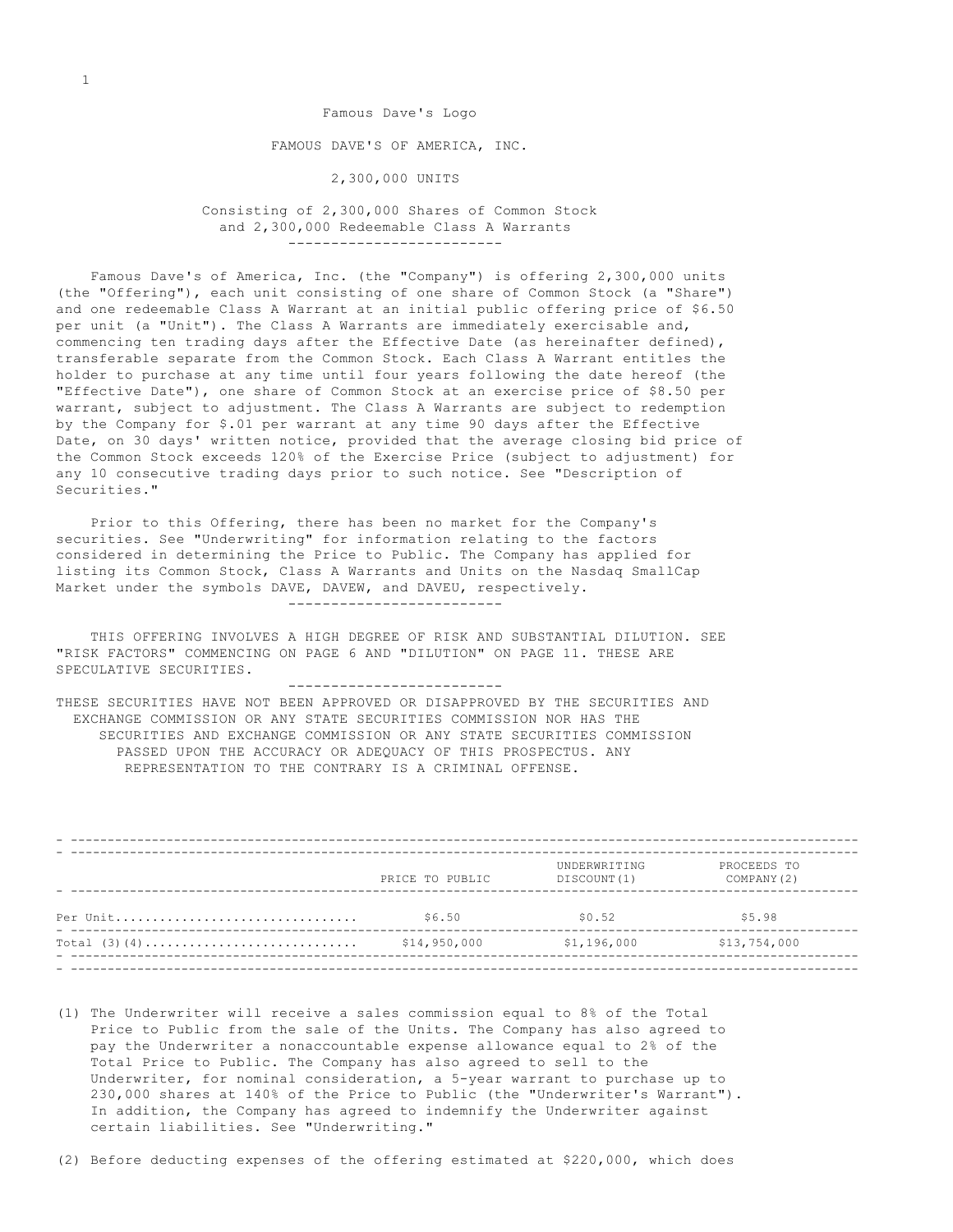not include the 2% nonaccountable expense allowance described in Note 1 above and assumes no exercise of the Underwriter's over-allotment option.

- (3) The Underwriter has been granted a 45-day option to purchase up to 345,000 additional Units from the Company for the purpose of covering over-allotments. If the Underwriter purchases all of the Units under the over-allotment option, the Total Price to Public, Total Underwriting Discount and Total Proceeds to Company will be \$17,192,500, \$1,375,400 and \$15,817,100, respectively. See "Underwriting."
- (4) At the request of the Company, up to 15% of the Units offered hereby may be reserved for sale to persons designated by the Company at the Price to Public.

 The Units are offered by the Underwriter, subject to receipt and acceptance by it, its right to reject orders in whole or in part and to certain other conditions. It is expected that delivery of certificates representing the Class A Warrants and the Common Stock underlying the Units will be made on or about October 24, 1996 in Minneapolis, Minnesota.

RJ Steichen & Company Logo

The date of this Prospectus is October 21, 1996.

2

[Narrative description of photographs that appear on the inside front cover page of prospectus]

- Picture #1 -- In the foreground of this photograph taken inside the Company's Linden Hills Unit, David W. Anderson, the Chairman and Chief Executive Officer of the Company, is holding a large three-dimensional version of Wilbur(TM), the pink pig which is one of the Company's trademarks, behind a display of the Company's barbecued ribs, corn on the cob and wedges of watermelon. In the background can be seen the whimsically decorated counter where diners order their meals. Caption: "Famous Dave and Wilbur."
- Picture #2 -- A photograph of the exterior of the Company's Roseville Unit taken at dusk. Caption: "Exceptional locations."
- Picture #3 -- A photograph of two stainless-steel smoking ovens filled with ribs, beef brisket and chicken under a sign which reads, "Famous Dave's BBQ Pit." Caption: "Slow-smoked over smoldering-hickory."
- Picture #4 -- An up-close photograph of steaming ribs over a flaming barbecue pit. Caption: "Award winning ribs made us famous."
- Picture #5 -- A photograph of one of the Company's popular family-size entrees, the "garbage can lid," featuring a real garbage can lid loaded with ribs, herb-roasted chicken, fried chicken, beef brisket, french fries, corn bread muffins, and bowls of cole slaw and "Wilbur"(TM) beans, flanked by a bottle of Famous Dave's BBQ Sauce. Caption: "A mouth watering all-American feast."
- Picture #6 -- A photograph of the interior of the Company's Linden Hills Unit which shows the typical roadhouse decor, with red and white plaid oilcloth tablecloths, casually mismatched wooden chairs, wooden floor, weathered barn timber walls, items of Americana from the '20s and '30s on the walls along with painted murals, and red and white gingham plaid cafe curtains. Caption: "Interiors are warm and friendly."

 IN CONNECTION WITH THIS OFFERING, THE UNDERWRITER MAY OVER-ALLOT OR EFFECT TRANSACTIONS WHICH STABILIZE OR MAINTAIN THE MARKET PRICE OF THE COMMON STOCK, THE CLASS A WARRANTS AND/OR THE UNITS AT A LEVEL ABOVE THAT WHICH MIGHT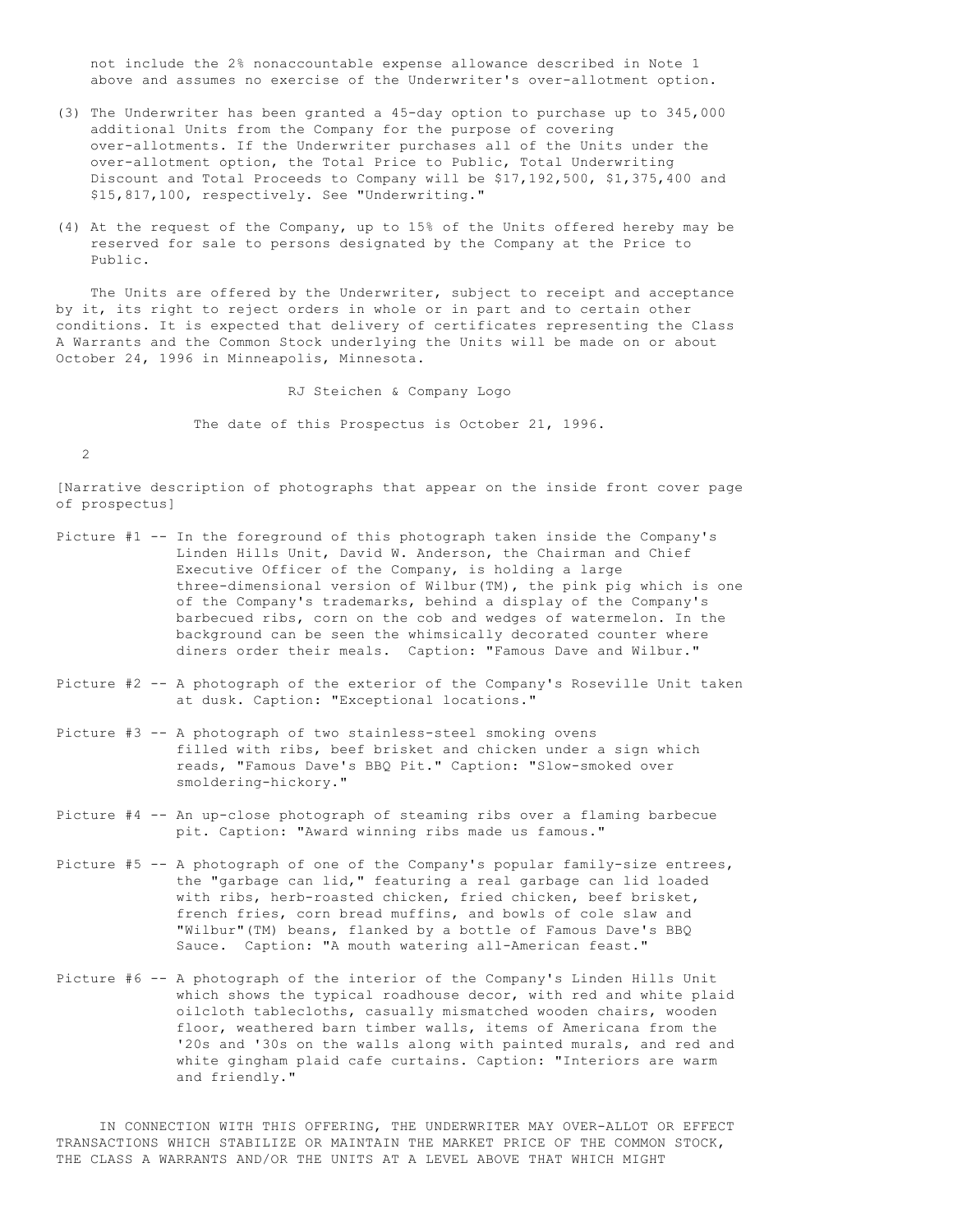OTHERWISE PREVAIL IN THE OPEN MARKET. SUCH STABILIZING, IF COMMENCED, MAY BE DISCONTINUED AT ANY TIME.

3

### PROSPECTUS SUMMARY

 The following summary is qualified in its entirety by the more detailed information and financial statements (including the notes thereto) appearing elsewhere in this Prospectus. Unless otherwise indicated, the information in this Prospectus assumes no exercise of Class A Warrants offered hereby or of the Underwriter's over-allotment option. Investors should carefully consider the information set forth under the caption "Risk Factors."

## THE COMPANY

 The business of Famous Dave's of America, Inc. (the "Company") is to develop, own and operate American roadhouse-style barbeque restaurants under the name "Famous Dave's Bar-B-Que Shack." The Company presently owns and operates three restaurants, one located in the Linden Hills neighborhood of Minneapolis (the "Linden Hills Unit"), one in Roseville, Minnesota (the "Roseville Unit") and the third in Calhoun Square in Minneapolis (the "Calhoun Blues Joint" and, collectively with the Linden Hills and Roseville Units, the "Existing Units"). The Calhoun Blues Joint opened in early September 1996 and features live blues music during certain evenings and an authentic Chicago blues decor. The Company is planning to develop three additional restaurants, to be located in Minnetonka, Minnesota (the "Minnetonka Unit"), on West 7th Street near the Highland Park area of St. Paul (the "Highland Park Unit") and in Maple Grove, Minnesota (the "Maple Grove Unit"). These three additional units are expected to open in the first half of 1997.

 While the Company's primary theme for its restaurants is the roadhouse-style decor, various other themes have been identified and developed. The Linden Hills and Roseville Units were designed to be reminiscent of roadhouse-style barbeque "joints." The Company's nostalgic roadside shack theme is promoted by the abundant use of rustic antiques and items of Americana from the '20s and '30s. Two additional themes have been developed, including the larger Calhoun Blues Joint with live blues music several nights a week, and a north woods lodge decor. Consistent in all themes is the use of recorded or live blues music and award-winning barbeque.

 Each restaurant features an assortment of menu items, such as hickory-smoked St. Louis-style spareribs, Texas beef brisket, herb-roasted chicken, barbeque sandwiches, and char-grilled burgers, as well as honeybuttered corn bread, potato salad, cole slaw and "Wilbur"(TM) beans. Homemade desserts, including Famous Dave's homemade bread pudding, Kahlua(TM) brownies and strawberry shortcake, are a specialty. The Company's Famous Dave's BBQ Sauces, which are provided in four regional variations (Rich-N-Sassy(TM), Texas Pit(TM), Georgia Mustard(TM) and Hot Stuff(TM)), represent signature items for the Company.

 The Company opened the Linden Hills Unit, a 2,900-square-foot facility with approximately 60 indoor and 40 patio seats, in June 1995 in the primarily residential Linden Hills neighborhood of south Minneapolis. The Company opened its second restaurant, a 4,800-square-foot facility with approximately 100 seats, in suburban Roseville, Minnesota, in June 1996. The Calhoun Blues Joint, an approximately 250-seat, 10,500-square-foot live blues music facility, opened in Calhoun Square in the Uptown area of Minneapolis in September 1996. Three additional restaurants are being planned for development in the Minneapolis/St. Paul area which are scheduled to open in the first half of 1997.

 The Company was incorporated in March 1994 as a Minnesota corporation. Its executive offices are located at 12700 Industrial Park Boulevard, Suite 60, Minneapolis, Minnesota 55441 and its telephone number is 612-557-5798.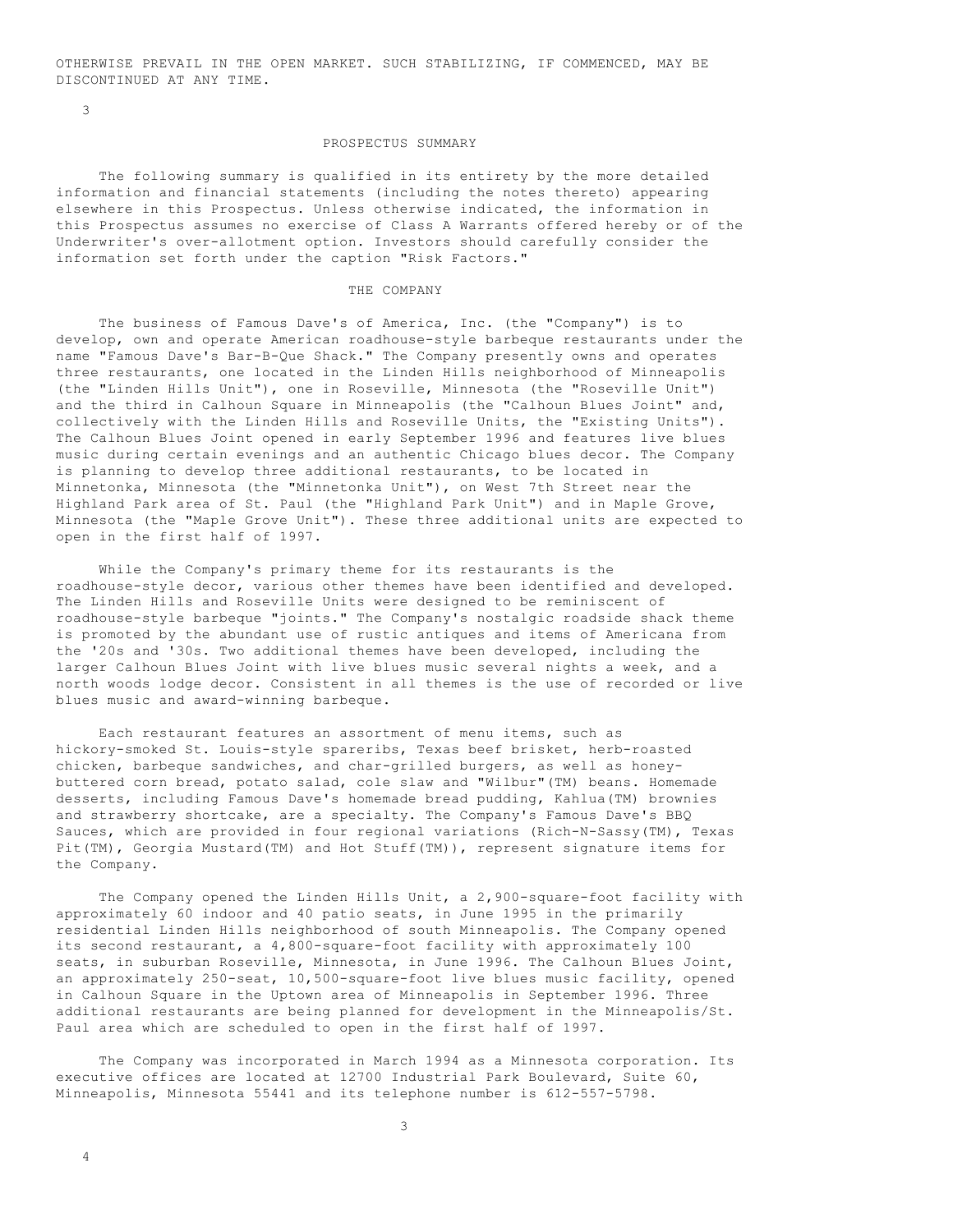### THE OFFERING

| Securities Offered                                                                  | 2,300,000 Units, each Unit consisting of one<br>share of Common Stock and one redeemable Class<br>A Warrant at an initial public offering price<br>of \$6.50 per Unit. Each Class A Warrant is<br>immediately exercisable and, commencing ten<br>trading days after the Effective Date,<br>transferable separately from the Common Stock.<br>Each Class A Warrant entitles the holder to<br>purchase at any time until four years after the<br>Effective Date, one share of Common Stock at an<br>exercise price of \$8.50 per Warrant, subject to<br>adjustment. The Class A Warrants are subject to<br>redemption by the Company for \$.01 per Warrant<br>at any time 90 days after the Effective Date,<br>on 30 days written notice, provided that the<br>average closing bid price of the Common Stock<br>exceeds 120% of the Exercise Price (subject to<br>adjustment) for any 10 consecutive trading days<br>prior to such notice. |
|-------------------------------------------------------------------------------------|------------------------------------------------------------------------------------------------------------------------------------------------------------------------------------------------------------------------------------------------------------------------------------------------------------------------------------------------------------------------------------------------------------------------------------------------------------------------------------------------------------------------------------------------------------------------------------------------------------------------------------------------------------------------------------------------------------------------------------------------------------------------------------------------------------------------------------------------------------------------------------------------------------------------------------------|
| Common Stock Outstanding<br>Before this Offering                                    | 3,356,250 shares                                                                                                                                                                                                                                                                                                                                                                                                                                                                                                                                                                                                                                                                                                                                                                                                                                                                                                                         |
| Common Stock Outstanding<br>After this Offering                                     | $5,656,250$ shares $(1)$                                                                                                                                                                                                                                                                                                                                                                                                                                                                                                                                                                                                                                                                                                                                                                                                                                                                                                                 |
| Proposed Nasdaq SmallCap<br>Market<br>Symbols:<br>Common Stock<br>Warrants<br>Units | DAVE.<br>DAVEW<br>DAVEU                                                                                                                                                                                                                                                                                                                                                                                                                                                                                                                                                                                                                                                                                                                                                                                                                                                                                                                  |
| Use of Proceeds<br>------------------------------                                   | The Company intends to utilize the net proceeds<br>to develop and open as few as eight or as many<br>as ten new units.                                                                                                                                                                                                                                                                                                                                                                                                                                                                                                                                                                                                                                                                                                                                                                                                                   |

(1) Does not include (i) 345,000 Units subject to the Underwriter's over-allotment option; (ii) 230,000 shares of Common Stock issuable upon exercise of the Underwriter's Warrant at 140% of the Price to Public; (iii) 2,300,000 shares of Common Stock which are issuable upon the exercise of the Class A Warrants at an exercise price of \$8.50 per warrant; (iv) 700,000 shares of Common Stock reserved for issuance under the Company's 1995 Stock Option and Compensation Plan, of which 338,000 have been granted; and (v) 50,000 shares of Common Stock issuable upon exercise of directors' stock options at an exercise price of \$4.33 per share.

FOR OREGON INVESTORS

 THE COMPANY WILL OFFER AND SELL SECURITIES TO: ANY PERSON WHO (A) HAS AN INCOME OF \$65,000 AND A NET WORTH OF \$250,000, OR (B) HAS A NET WORTH OF \$500,000 (IN EACH CASE, EXCLUDING HOME, HOME FURNISHINGS AND PERSONAL AUTOMOBILES).

4

5

SUMMARY FINANCIAL INFORMATION

| MARCH 14, 1994 |              | TWENTY-SIX WEEKS ENDED |
|----------------|--------------|------------------------|
| (INCEPTION) TO | YEAR ENDED   |                        |
| DECEMBER 31.   | DECEMBER 31. | JUNE 30.               |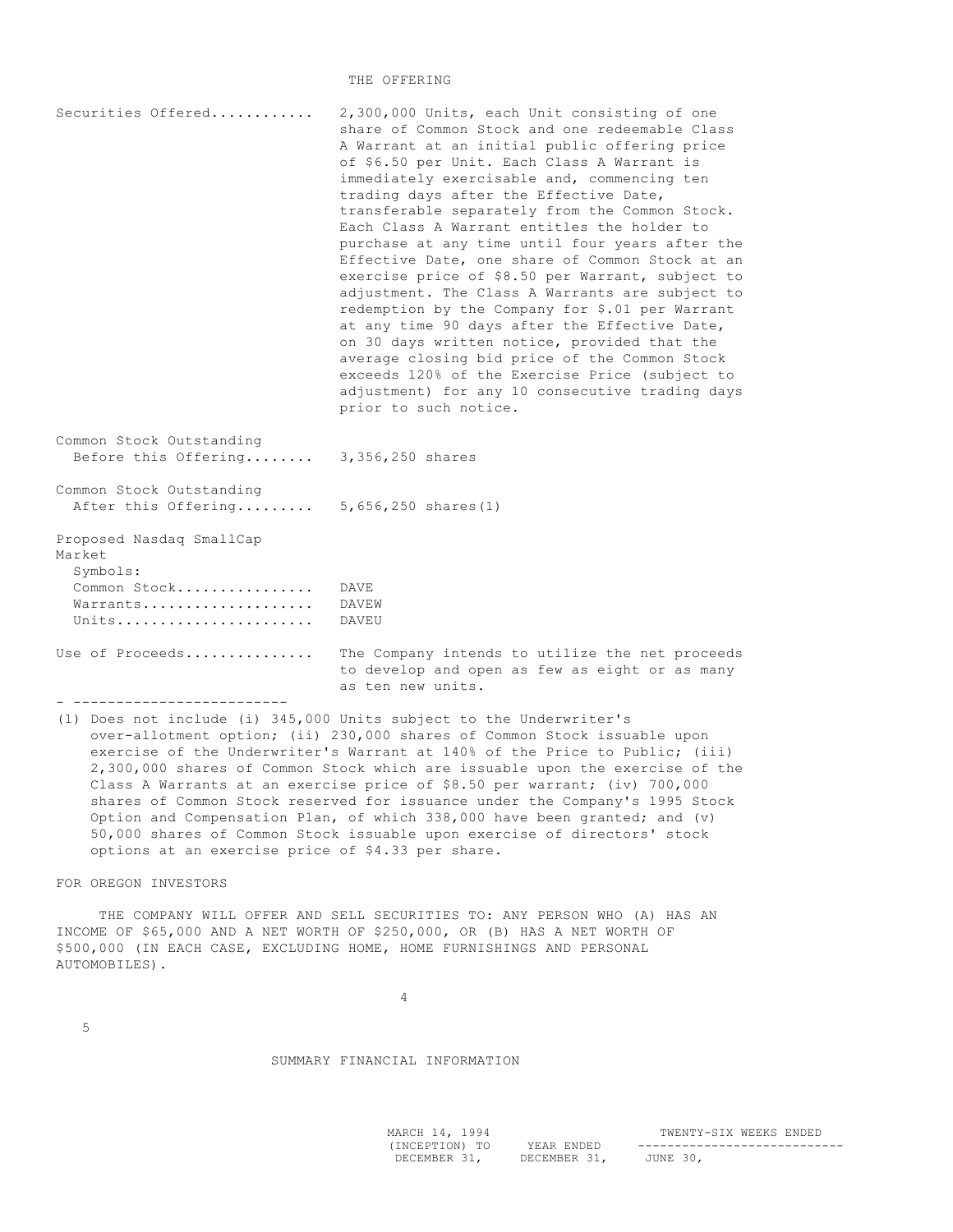|                                                                                                                                                     | 1994(1) |           |  |                                                      |    | 1995(1)                             |    | 1995(1)                                                      |  | JUNE 30, 1996 |  |
|-----------------------------------------------------------------------------------------------------------------------------------------------------|---------|-----------|--|------------------------------------------------------|----|-------------------------------------|----|--------------------------------------------------------------|--|---------------|--|
| STATEMENT OF OPERATIONS DATA:<br>Cost of sales                                                                                                      |         |           |  | \$481.510<br>169,789                                 | S. | 23,601<br>13,278                    |    | \$1,015,856<br>336,600                                       |  |               |  |
| Gross profit<br>Restaurant operating expenses<br>Depreciation and amortization<br>General, administrative and development<br>Other (income) expense |         |           |  | 311,721<br>302,217<br>17,009<br>332,331<br>(33, 646) |    | 10,323<br>45,991<br>2,000<br>57,040 |    | --------<br>679.256<br>391,232<br>36,289<br>634,460<br>5,477 |  |               |  |
| Net loss                                                                                                                                            |         |           |  | \$(306, 190)                                         |    | \$ (94, 708)                        |    | \$ (388, 202)                                                |  |               |  |
| Net loss per share                                                                                                                                  |         | 0.00      |  | (0.14)                                               | S. | (0.04)                              | S. | (0.18)                                                       |  |               |  |
| Shares used in per share calculation                                                                                                                |         | 2,135,417 |  | 2, 135, 417                                          |    | 2.135.417                           |    | 2.135.417                                                    |  |               |  |

|                              | JUNE 30, 1996                |                 |                               |  |  |
|------------------------------|------------------------------|-----------------|-------------------------------|--|--|
|                              | ACTUAL                       | PROFORMA<br>(2) | PROFORMA AS<br>ADJUSTED(2)(3) |  |  |
| BALANCE SHEET DATA:          |                              | \$1,965,660     | \$15,282,984                  |  |  |
| Working capital (deficiency) | \$(2, 239, 340)<br>3,511,524 | 7.716.524       | 20,951,524                    |  |  |
|                              | 3,205,916                    | 3,205,916       | 3,205,916                     |  |  |
|                              | (694, 392)                   | (694,392)       | (694, 392)                    |  |  |
| Stockholders' equity         | 305,608                      | 4,510,608       | 17,745,608                    |  |  |

- -------------------------

- (1) The Company began operations at the Linden Hills Unit in June 1995. Prior to such time, the Company had no operations.
- (2) Assumes completion on June 30, 1996 of the sale of 1,356,250 shares of Common Stock at \$3.50 per share for net proceeds of approximately \$4,200,000 that actually occurred in July 1996.
- (3) As adjusted for the sale of the Units offered hereby and the anticipated application of the net proceeds therefrom. Does not include: (i) 345,000 Units subject to the Underwriter's over-allotment option; (ii) 230,000 shares of Common Stock issuable upon exercise of the Underwriter's Warrant at 140% of the Price to Public; (iii) 2,300,000 shares of Common Stock which are issuable upon the exercise of the Class A Warrants at an exercise price of \$8.50 per warrant; (iv) 700,000 shares of Common Stock reserved for issuance under the Company's 1995 Stock Option and Compensation Plan, of which 338,000 have been granted; and (v) 50,000 shares of Common Stock issuable upon exercise of directors' stock options at an exercise price of \$4.33 per share.

 $\sim$  5

## 6

### RISK FACTORS

 An investment in the Units offered hereby is highly speculative and involves a high degree of risk. Investors could lose their entire investment. Prospective investors should carefully consider the following factors, along with the other information set forth in this Prospectus, in evaluating the Company, its business and prospects before purchasing the Units.

# LACK OF PROFITABILITY; LACK OF OPERATING HISTORY

 The Company opened its first restaurant in June 1995. The Company had a net loss of \$388,202 during the 26 weeks of operations ended June 30, 1996, and a net loss of \$306,190 for the year ended December 31, 1995. The Company had a working capital deficit of \$2,239,340 and an accumulated deficit of \$694,392 at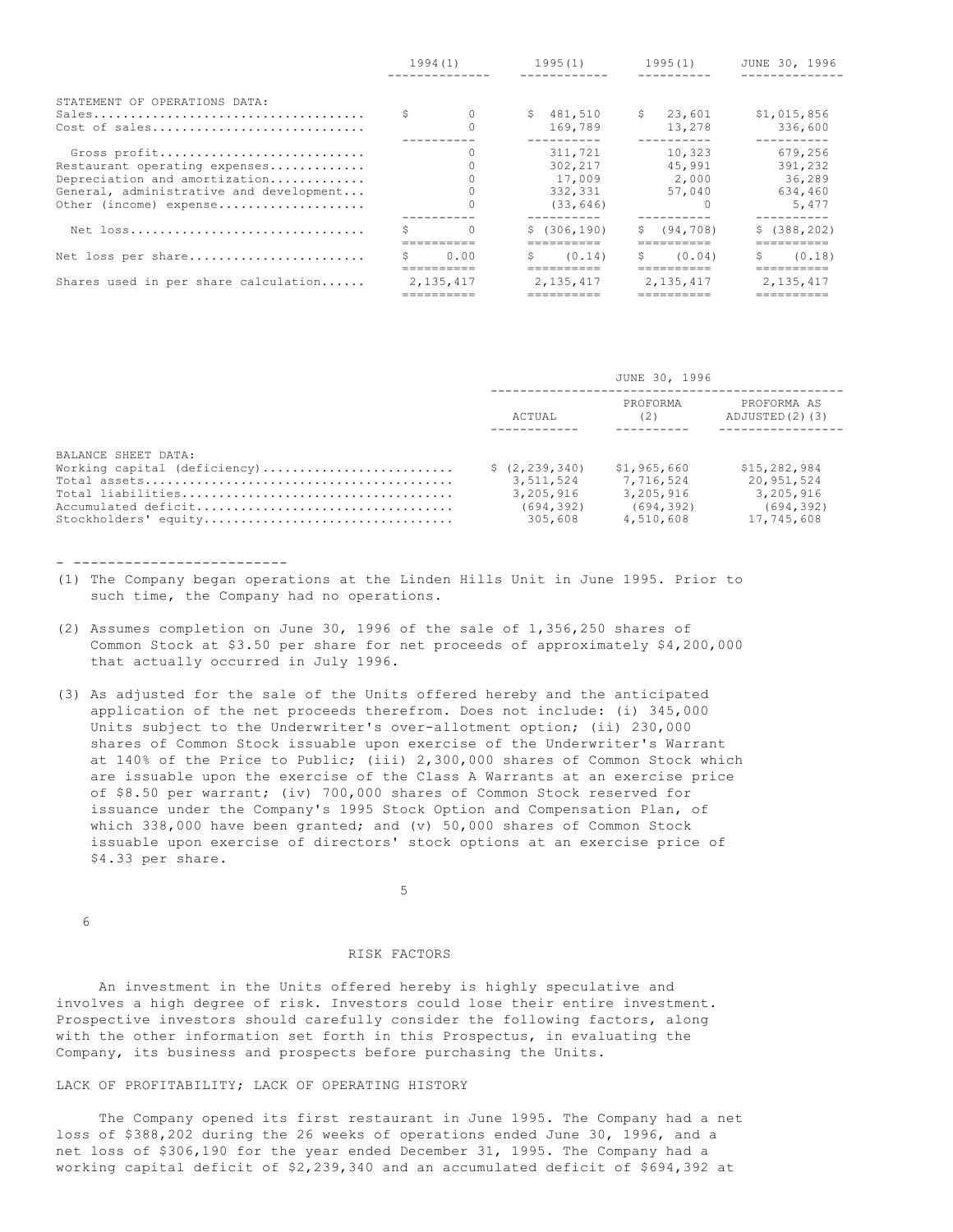June 30, 1996. Prior to the opening of the Linden Hills Unit, the Company had no operations or revenues. Accordingly, the Company's operations are subject to all of the risks inherent in the establishment of a new business enterprise, including the lack of operating history. The likelihood of success of the Company must be considered in light of the problems, expenses, difficulties, complications and delays frequently encountered in connection with the establishment of any company. There can be no assurance that future operations of such restaurants, or any future restaurants, will be profitable. Future revenues and profits, if any, will depend upon various factors, including the market acceptance of the Company's roadhouse and other concepts, the quality of restaurant operations, and general economic conditions. Frequently, restaurants, particularly theme-oriented restaurants, experience a decline of revenue growth or of actual revenues as the restaurant's "initial honeymoon" period expires and consumers tire of the related theme. There is no assurance that the Company can operate profitably or that it will successfully implement its expansion plans, in which case the Company will continue to be dependent on the revenues of the Existing Units. Furthermore, to the extent that the Company's expansion strategy is successful, the Company must manage the transition to multiple site operations, higher volume operations, the control of overhead expenses and the addition of necessary personnel.

# LIMITED MANAGEMENT EXPERIENCE/NEED FOR ADDITIONAL MANAGEMENT

 The success of the Company will depend upon the Company's ability to attract and retain a highly qualified management team. David W. Anderson, the Company's Chairman and Chief Executive Officer, has limited restaurant and multi-location restaurant management experience. William L. Timm, the Company's President, has no previous restaurant experience. Mark A. Payne, the Company's Vice President, Finance and Chief Financial Officer, has significant financial and accounting experience but has no prior restaurant-related experience. The Company will also need to hire other corporate level and management employees to help implement and operate its expansion plans, including a chief operating officer with significant multi-unit restaurant experience. The failure to obtain, or delays in obtaining, key employees could have a material adverse effect on the Company. See "Management."

# LIMITED BASE OF OPERATIONS

 The Company currently operates only three restaurants and plans to open at least three additional restaurants in 1997. The combination of the relatively small number of locations and the significant investment associated with each new unit may cause the operating results of the Company to fluctuate significantly and adversely affect the profitability of the Company. Due to this relatively small number of current and planned locations, poor operating results at any one unit or a delay in the planned opening of a unit could materially affect the profitability of the entire Company. Future growth in revenues and profits will depend to a substantial extent on the Company's ability to increase the number of its restaurants. Additionally, the Company's history does not provide any basis for prediction as to whether individual units will tend to show increases or decreases in comparable unit sales.

 $\sim$  6

7

LIMITED FINANCIAL RESOURCES; ADEQUACY OF PROCEEDS AND NEED FOR ADDITIONAL FINANCING

 The Company's ability to execute its business strategy depends to a significant degree on its ability to obtain substantial equity capital to finance the development of additional restaurants. The proceeds of this Offering will provide the Company with the financing required to develop and open eight to ten additional restaurants and for working capital purposes. The total cost of developing the Linden Hills Unit was approximately \$425,000, which included \$282,000 for the design and construction, \$131,000 for equipment, furniture and fixtures, and \$12,000 for other costs. The total cost of developing the Roseville Unit was approximately \$1,110,000, which included \$734,000 for the design and construction, \$310,000 for equipment, furniture and fixtures, and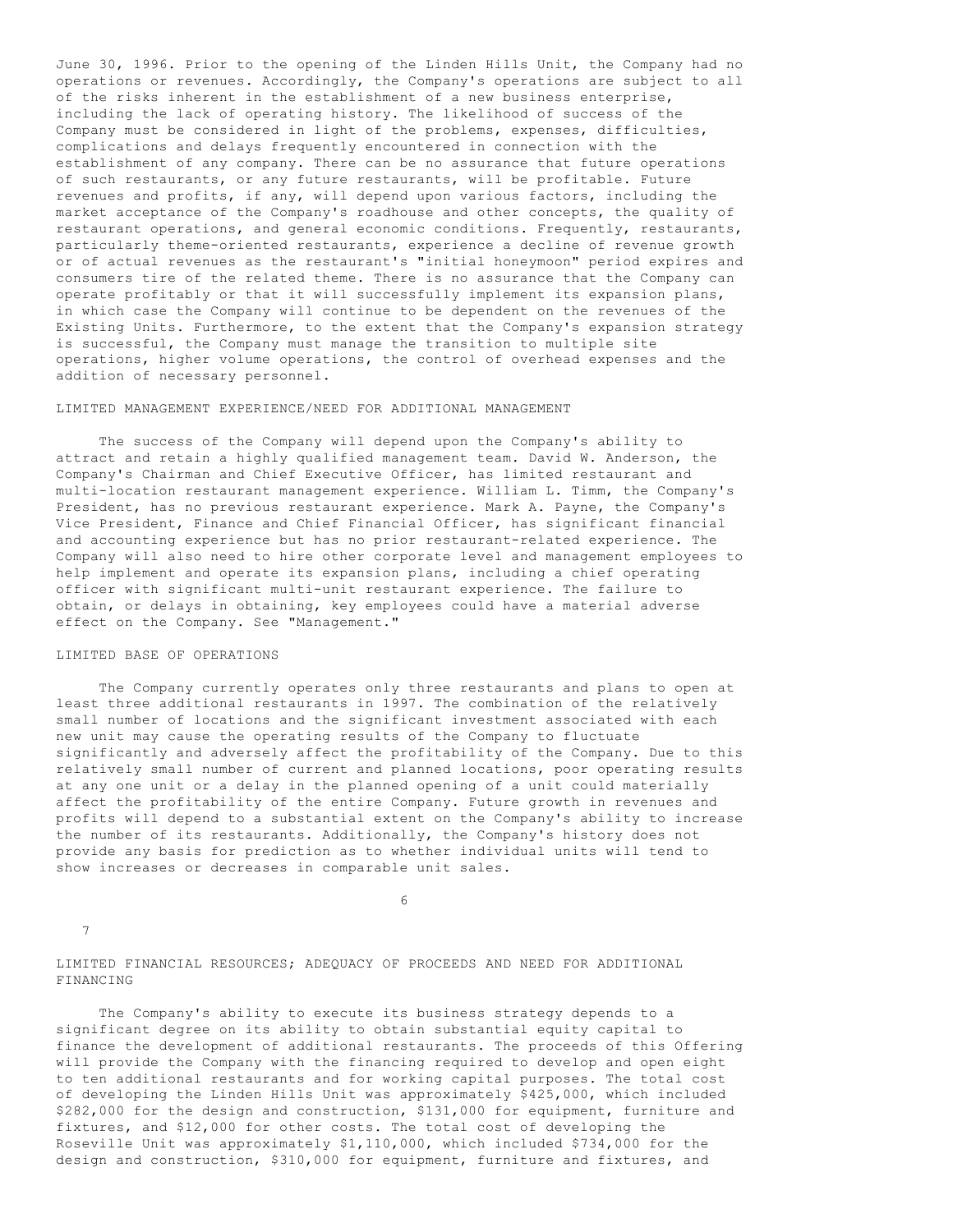\$66,000 for other costs. The Company estimates that the costs of developing three additional restaurants presently planned for the Minneapolis/St. Paul area will be approximately \$4.5 million. Although the Company estimates that the proceeds from this Offering will be sufficient to develop and open at least eight additional units, there can be no assurance that such facilities can be developed at such estimated costs. If the proceeds of this Offering are not sufficient to develop such units, the Company may be required to seek additional funds through an additional offering of the Company's equity securities. If additional funds are required, there can be no assurance that any additional funds will be available on terms acceptable to the Company or its shareholders. New investors may seek and obtain substantially better terms than were granted its present investors and the issuance of such securities would result in dilution to the existing shareholders. Furthermore, as the Company prepares to open additional units, it will expend a relatively higher amount on administrative expenses than would a mature Company with such operations.

# EXPANSION STRATEGY

 The Company's ability to open and successfully operate additional units will also depend upon the hiring and training of skilled restaurant management personnel and the general ability to successfully manage growth, including monitoring restaurants and controlling costs, food quality and customer service. The Company's present senior management has little experience developing and operating multi-unit facilities. The Company anticipates that the opening of additional units will give rise to additional expenses associated with managing operations located in multiple markets. Furthermore, the Company believes that competition for unit-level management has become increasingly intense as additional restaurant chains expand to new markets. Achieving consumer awareness and market acceptance will require substantial efforts and expenditures by the Company. An extraordinary amount of management's time may be drawn to such matters and negatively impact operating results. There can be no assurance that the Company will be able to enter into any other contracts for development of additional units on terms satisfactory to the Company. Accordingly, there can be no assurance that the Company will be able to open new units or that, if opened, those units can be operated profitably. See "Business -- Expansion Strategy."

## THE RESTAURANT INDUSTRY AND COMPETITION

 The restaurant industry is highly competitive with respect to price, service, quality and location and, as a result, has a high failure rate. There are numerous well-established competitors, including national, regional and local restaurant chains, possessing substantially greater financial, marketing, personnel and other resources than the Company. Furthermore, to the extent that barbeque restaurants are frequently viewed as "local," the Company may experience intense competition or lack of consumer acceptance if it expands into areas with existing barbeque restaurants. There can be no assurance that the Company will be able to respond to various competitive factors affecting the restaurant industry. The restaurant industry is also generally affected by: changes in consumer preferences, national, regional and local economic conditions, and demographic trends. The performance of restaurant facilities may also be affected by factors such as traffic patterns, demographic considerations, and the type, number and location of competing facilities. In addition, factors such as inflation, increased labor and employee benefit costs, and a lack of availability of experienced management and hourly employees may also adversely affect the restaurant industry in general and the Company's restaurants in particular. Restaurant operating costs are further affected by increases in the minimum hourly wage, unemployment tax rates and similar matters over which the Company has no control. Finally, by the nature of its business, the Company would be subject to potential liability from serving contaminated or improperly prepared food.

7

8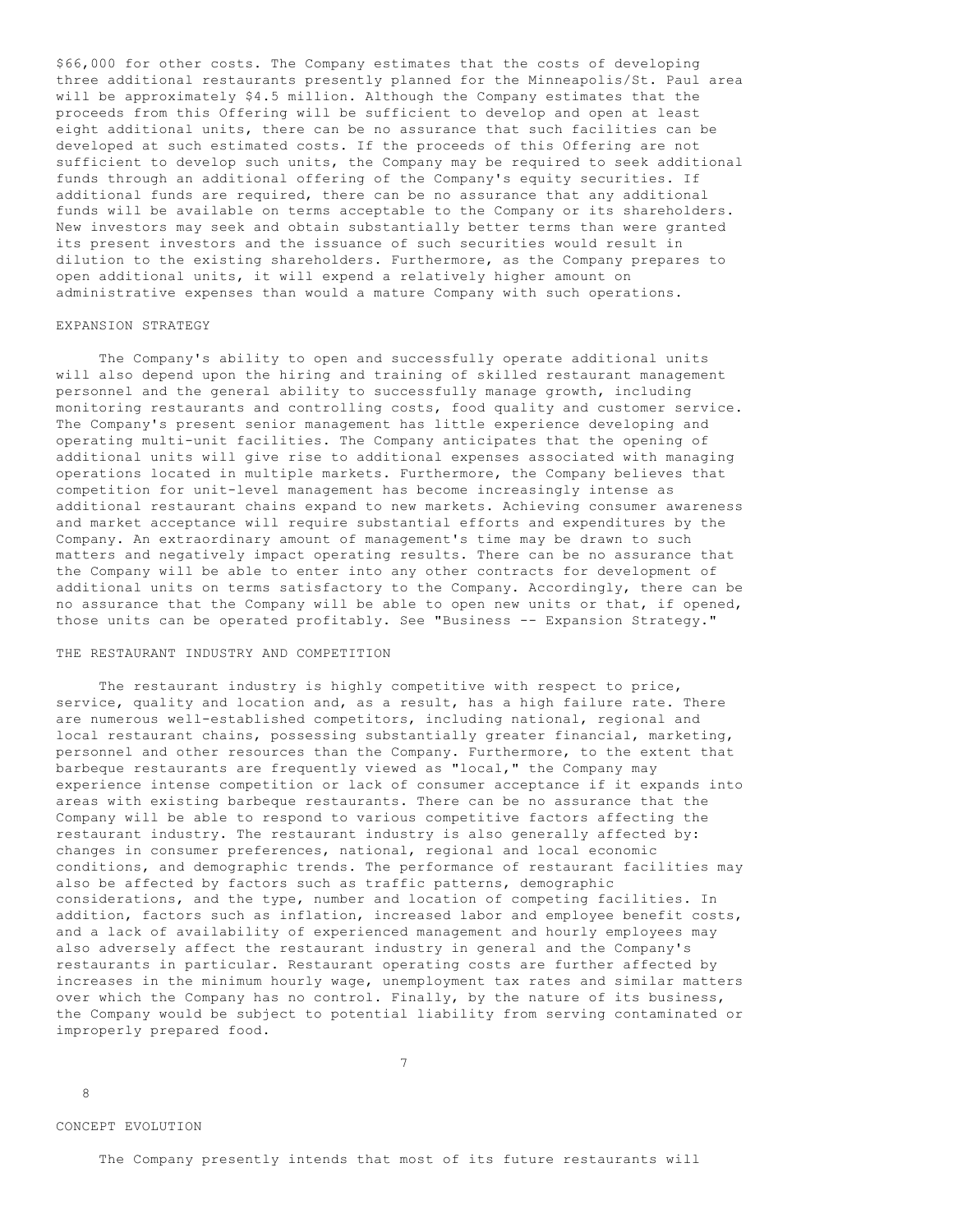feature the roadhouse theme similar to the Linden Hills and Roseville Units. However, the Famous Dave's concept is evolving and a number of factors could change this theme as applied in different locations. These factors include demographic and regional differences, locations that have more or less traffic than the areas in which those units are located, type of available floor space, and the availability of specialty items such as antiques. Accordingly, future units could be larger or smaller than those units, could vary in the mix of retail/restaurant operations, and could have differences in the application of the Famous Dave's theme.

## LONG-TERM, NON-CANCELABLE LEASES

 The Company has entered into long-term leases or subleases with S&D Land Holdings, Inc., a Minnesota corporation which is wholly-owned by David W. Anderson relating to its Existing Units and certain planned units. These leases and subleases are non-cancelable by the Company (except in limited circumstances) and range in term from seven to ten years. The leases and subleases do not permit assignment or subleasing without the prior approval of S&D Land Holdings. Additional facilities developed by the Company are likely to be subject to similar long-term, non-cancelable leases, although the Company currently expects, subject to available financial resources, that such leases will be entered into with unrelated parties. If an existing or future unit does not perform at a profitable level, and the decision is made to close the restaurant, the Company may nonetheless be committed to perform its obligations under the applicable lease or sublease, which would include, among other things, payment of the respective base rent for the balance of the respective lease term. If such a restaurant closing were to occur at one of these locations, the Company would lose a unit without necessarily receiving an adequate return on its investment. See "Business -- Property and Unit Locations" and "Certain Transactions."

#### TRANSACTIONS WITH MANAGEMENT; CONFLICTS OF INTEREST

 There are several transactions between the Company and David W. Anderson, its Chairman and Chief Executive Officer, that present a conflict of interest. In addition, Mr. Anderson is a director of Rainforest Cafe, Inc., a theme restaurant with associated retail operations primarily located in high traffic shopping malls and theme parks throughout the world. Martin J. O'Dowd, a director of the Company, is also the President, Chief Operating Officer and a director of Rainforest Cafe, Inc. and a director of Elephant & Castle Group, Inc. In the future these two companies may potentially compete against the Company when and if one of the Company's restaurants are developed in a market that contains a restaurant operated by one of these two other companies or vice versa. Therefore, the directorships of Messrs. Anderson and O'Dowd could constitute a conflict of interest. See "Certain Transactions."

#### CONTROL OF THE COMPANY; DEPENDENCE ON KEY PERSONNEL

 Following this offering, David W. Anderson will control approximately 35.4% of the Company's Common Stock. Therefore, Mr. Anderson will have the ability to direct its operations and financial affairs and to substantially influence the election of members of the Board of Directors of the Company. The Company is also presently highly dependent upon the personal efforts and abilities of its Chief Executive Officer, David W. Anderson. The Company has a two-year employment agreement with Mr. Anderson. The loss of the services of Mr. Anderson could have a substantial adverse effect on the Company's ability to achieve its objectives. The Company currently has no key man insurance on Mr. Anderson.

#### USE OF PROCEEDS

 The Company intends to use the net proceeds of this offering to develop from eight to ten new restaurants. See "Use of Proceeds." The Company has not yet determined which of its three currently developed concepts will be used in such new units. This factor, along with the other cost factors cited in "Use of Proceeds," will have an impact on the number of restaurants that may be opened with the proceeds of this offering. The Company will thus have broad discretion regarding the use of such proceeds.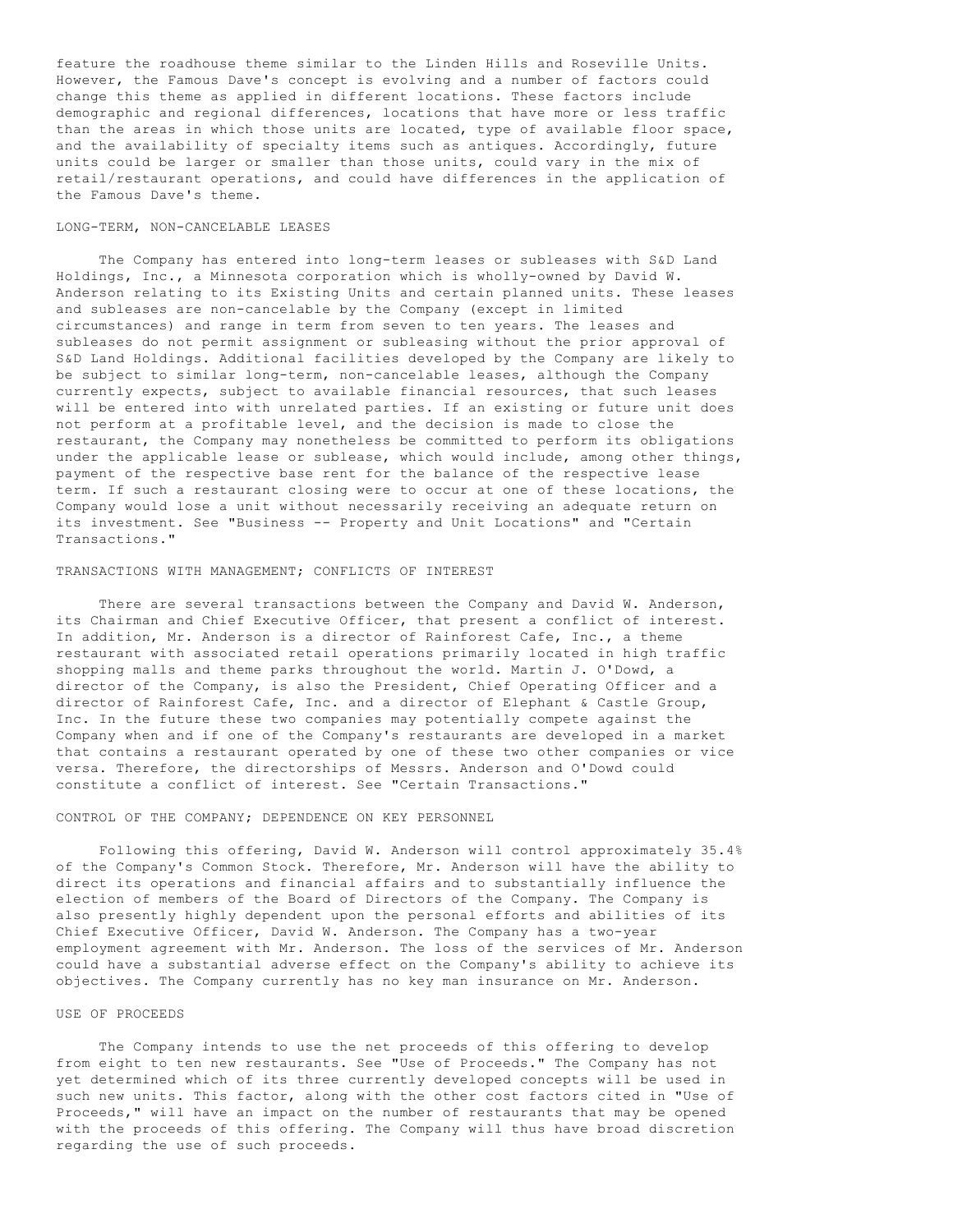#### GOVERNMENT REGULATION

 The restaurant business is subject to various federal, state and local government regulations, including those relating to the sale of food and alcoholic beverages. The failure to maintain food and liquor licenses would have a material adverse effect on the Company's operating results. In addition, restaurant operating costs are affected by increases in the minimum hourly wage, unemployment tax rates, sales taxes and similar costs over which the Company has no control. Many of the Company's restaurant personnel will be paid at rates based on the federal minimum wage. Recent increases in the minimum wage are not expected to materially impact the Company's labor costs. The Company will be subject to "dram shop" statutes in certain states, including Minnesota, which generally allow a person injured by an intoxicated person to recover damages from an establishment that served alcoholic beverages to such intoxicated person. The Company has obtained liability insurance against such potential liability.

#### TRADEMARKS

 The Company's ability to successfully implement its Famous Dave's concept will depend in part upon its ability to protect its trademarks. The Company has filed a trademark application with the United States Patent and Trademark Office to register the "Famous Dave's" mark and design. There can be no assurance that the Company will be granted trademark registration for any or all of the proposed uses in the Company's applications. In the event the Company's mark is granted registration, there can be no assurance that the Company can protect such mark and design against prior users in areas where the Company conducts operations. There is no assurance that the Company will be able to prevent competitors from using the same or similar marks, concepts or appearance.

## SUBSTANTIAL DILUTION

 Purchasers of the securities offered hereby will experience immediate substantial dilution of \$3.36 per Share in the net tangible book value per share of Common Stock. See "Dilution."

# ABSENCE OF DIVIDENDS

 At the present time, the Company intends to use any earnings which may be generated to finance further growth of the Company's business. Accordingly, investors should not purchase the shares with a view towards receipt of cash dividends from any Shares.

## LACK OF PUBLIC MARKET; DETERMINATION OF OFFERING PRICE

 Prior to this Offering, there has been no public market for the Company's securities. Although the Units have been approved for listing on the Nasdaq SmallCap Market, there can be no assurance that an active public market will develop or be sustained. In addition, the SmallCap Market may be significantly less liquid than the Nasdaq National Market. If the Company fails to maintain the standards for quotation, the Company's securities could be removed from the market and traded in the over-the-counter market. As a result, an investor would find it more difficult to dispose of, or obtain accurate quotations as to the price of, the securities.

 The offering price of the Units offered hereby has been arbitrarily determined by negotiation between the Company and the Underwriter and bears no relationship to the Company's current operating results, book value, net worth or financial statement criteria of value. The factors considered in determining the offering price included an evaluation by management of the history of and prospects for the industry in which the Company competes and the prospects for earnings of the Company. Such factors are largely subjective, and the Company makes no representation as to any objectively determinable value of the Units offered hereby. See "Underwriting."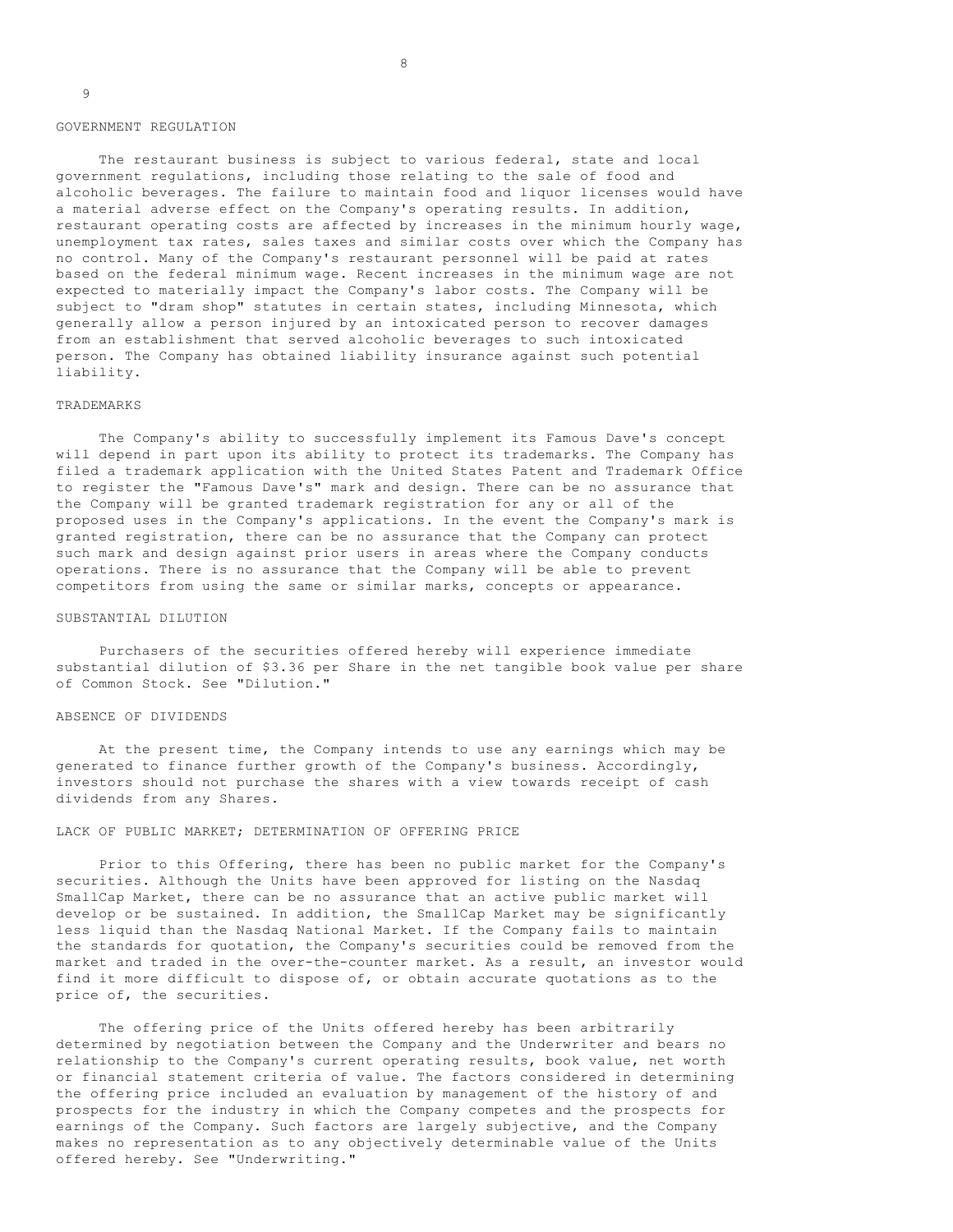In addition, if the Company fails to maintain its qualification for its Units to trade on the Nasdaq SmallCap Market, the Units will be subject to certain rules of the Securities and Exchange Commission relating to "penny stocks." Such rules require broker-dealers to make a suitability determination for

9

10

purchasers and to receive the purchaser's prior written consent for a purchase transaction, thus restricting the ability of purchasers and broker-dealers to sell the stock in the open market.

CURRENT PROSPECTUS AND STATE REGISTRATION REQUIRED TO EXERCISE WARRANTS; POSSIBLE REDEMPTION OF WARRANTS

 Purchasers of Units will be able to exercise the Class A Warrants only if a current prospectus relating to the shares of Common Stock underlying the Class A Warrants is then in effect and only if such securities are qualified for sale or exempt from qualification under the applicable securities laws of the states in which the various holders of Class A Warrants reside. Although the Company will use its best efforts to (i) maintain the effectiveness of a current prospectus covering the shares of Common Stock underlying the Class A Warrants and (ii) maintain the registration of such Common Stock under the securities laws of the states in which the Company initially qualifies the Units for sale in the Offering, there can be no assurance that the Company will be able to do so. The Company will be unable to issue shares of Common Stock to those persons desiring to exercise their Class A Warrants if a current prospectus covering the shares issuable upon the exercise of the Class A Warrants is not kept effective or if such shares are not qualified nor exempt from qualification in the states in which the holders of the Warrants reside. The Class A Warrants are subject to redemption at any time by the Company at \$.01 per Warrant 90 days after the Effective Date, on 30 days prior written notice, if the average closing bid price of the Common Stock shall exceed 120% of the Exercise Price (subject to adjustment), for 10 consecutive trading days, at any time prior to such notice and provided a current prospectus covering the shares is then effective under federal securities laws. If the Class A Warrants are redeemed, Warrant holders will lose their right to exercise the Warrants except during such 30-day redemption period. Redemption of the Class A Warrants could force the holders to exercise the Class A Warrants at a time when it may be disadvantageous for the holders to do so or to sell the Class A Warrants at the then market price or accept the redemption price, which is likely to be substantially less than the market value of the Class A Warrants at the time of redemption. See "Description of Securities -- Class A Warrants."

# UNDERWRITER'S WARRANT

The Company has agreed to sell to the Underwriter, for nominal consideration, a five-year warrant to purchase up to 230,000 shares of Common Stock at 140% of the Price to Public. As long as the Underwriter's Warrant or other outstanding warrants remain unexercised, the Company's ability to raise additional capital may be adversely affected. See "Underwriting."

## UNDESIGNATED STOCK

 The Company's authorized capital consists of 100,000,000 shares of capital stock. The Board of Directors, without any action by the Company's stockholders, is authorized to designate and issue shares in such classes or series (including classes or series of preferred stock) as it deems appropriate and to establish the rights, preferences and privileges of such shares, including dividends, liquidation and voting rights. The Company currently has 3,356,250 shares of Common Stock outstanding and has authorized the issuance of an additional 2,645,000 shares of Common Stock in contemplation of this Offering. A further 3,625,000 shares of Common Stock have been authorized for the following: (i) 2,300,000 shares issuable upon the exercise of the Class A Warrants being issued as part of this Offering (2,645,000 if the Underwriter's over-allotment option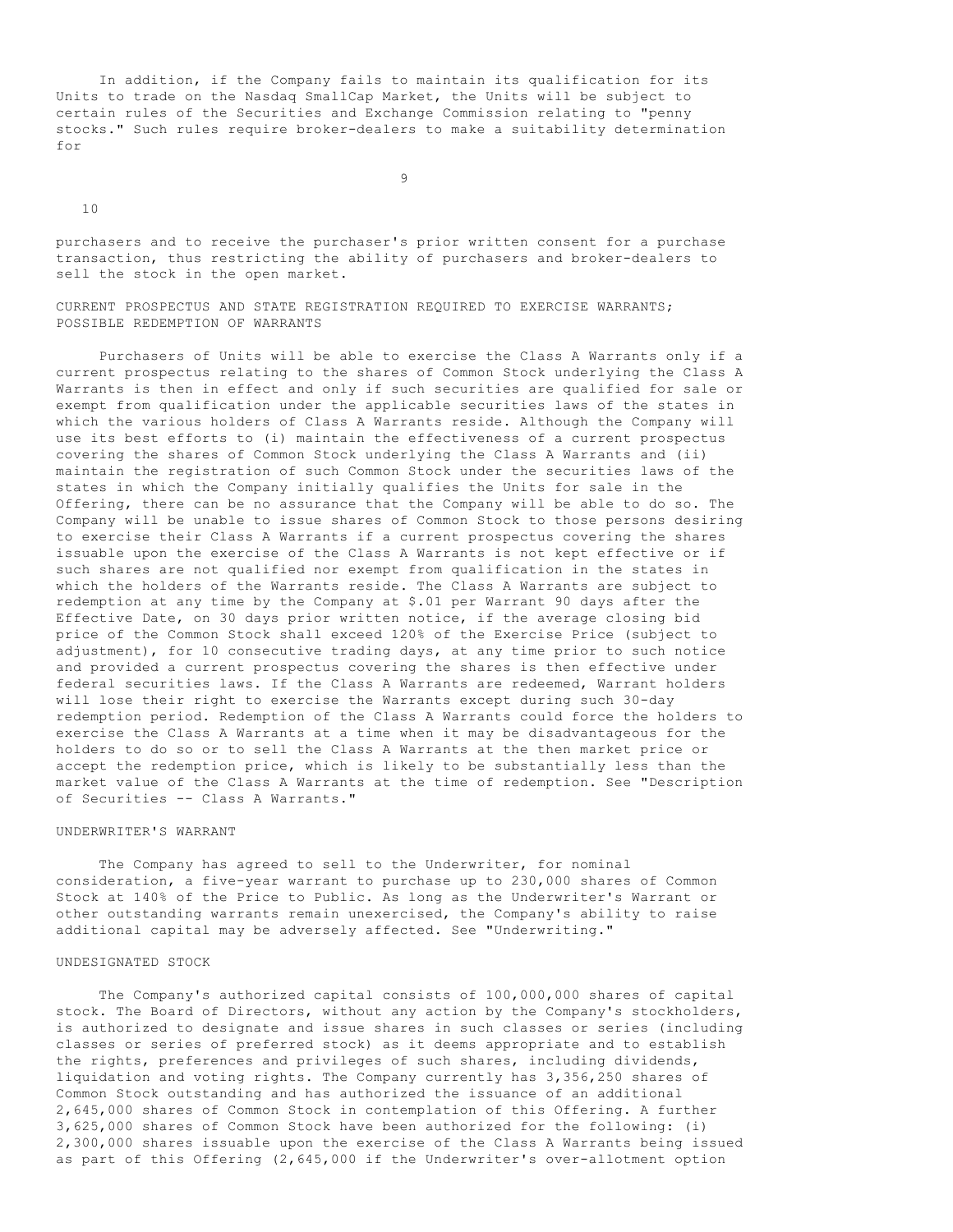is exercised in full), (ii) 230,000 shares issuable upon the exercise of warrants to purchase one share of Common Stock being issued to the Underwriter, (iii) 700,000 shares for issuance under the Company's 1995 Stock Option and Compensation Plan, of which 338,000 have been granted, and (iv) 50,000 shares of Common Stock issuable upon exercise of Directors' Stock Options. No other class of common stock or preferred stock is currently designated and there is no current plan to designate or issue any such securities. The rights of holders of preferred stock and other classes of common stock that may be issued may be superior to the rights granted to the holders of the Shares. Further, the ability of the Board of Directors to designate and issue such undesignated shares could impede or deter an unsolicited tender offer or takeover proposal regarding the Company and the issuance of additional shares having preferential rights could adversely affect the voting

10

11

power and other rights of holders of Common Stock. See "Management -- Stock Option and Compensation Plan" and "Description of Securities."

#### SHARES ELIGIBLE FOR FUTURE SALE

The sale, or availability for sale, of substantial amounts of Common Stock in the public market subsequent to this offering may adversely affect the prevailing market price of Common Stock and may impair the Company's ability to raise additional capital by the sale of its equity securities. David W. Anderson, Chairman and Chief Executive Officer of the Company, has agreed that he will not sell, grant any option for the sale of, or otherwise dispose of any equity securities of the Company (or any securities convertible into or exercisable or exchangeable for equity securities of the Company) for 365 days after the Effective Date without the prior written consent of the Underwriter. The Company's other executive officers and directors have agreed to be subject to the same restrictions for a period of 180 days. See "Description of Securities -- Shares Eligible for Future Sale." It is expected that 1,356,250 shares of the Company's Common Stock which were sold in reliance on "private placement" exemptions under the Securities Act of 1933, as amended (the "Act") will become eligible for sale as early as fourth quarter 1997. See "Description of Securities -- Shares Eligible for Future Sale."

# MINNESOTA ANTI-TAKEOVER LAW

 The Company is subject to Minnesota statutes regulating business combinations and restricting voting rights of certain persons acquiring shares of the Company, which may hinder or delay a change in control of the Company. See "Description of Securities."

## USE OF PROCEEDS

 The net proceeds to be received by the Company from this Offering, after deducting estimated costs and expenses of the Offering, are estimated to be approximately \$13,235,000 (\$15,253,250 if the Underwriter's over-allotment option is exercised in full). The number of units the Company is able to develop with the proceeds will depend on the per-unit development cost. Per-unit development costs will be affected by: (i) whether the unit is developed on leased or purchased land, (ii) the amount of landlord contributions, if any, and (iii) the mix of developed units among the roadhouse, BBQ & Blues and north woods lodge concepts.

The Company intends to utilize the proceeds to develop units as follows:

|    | $\sim$     |
|----|------------|
|    |            |
|    |            |
|    | __________ |
| __ | _ _ _      |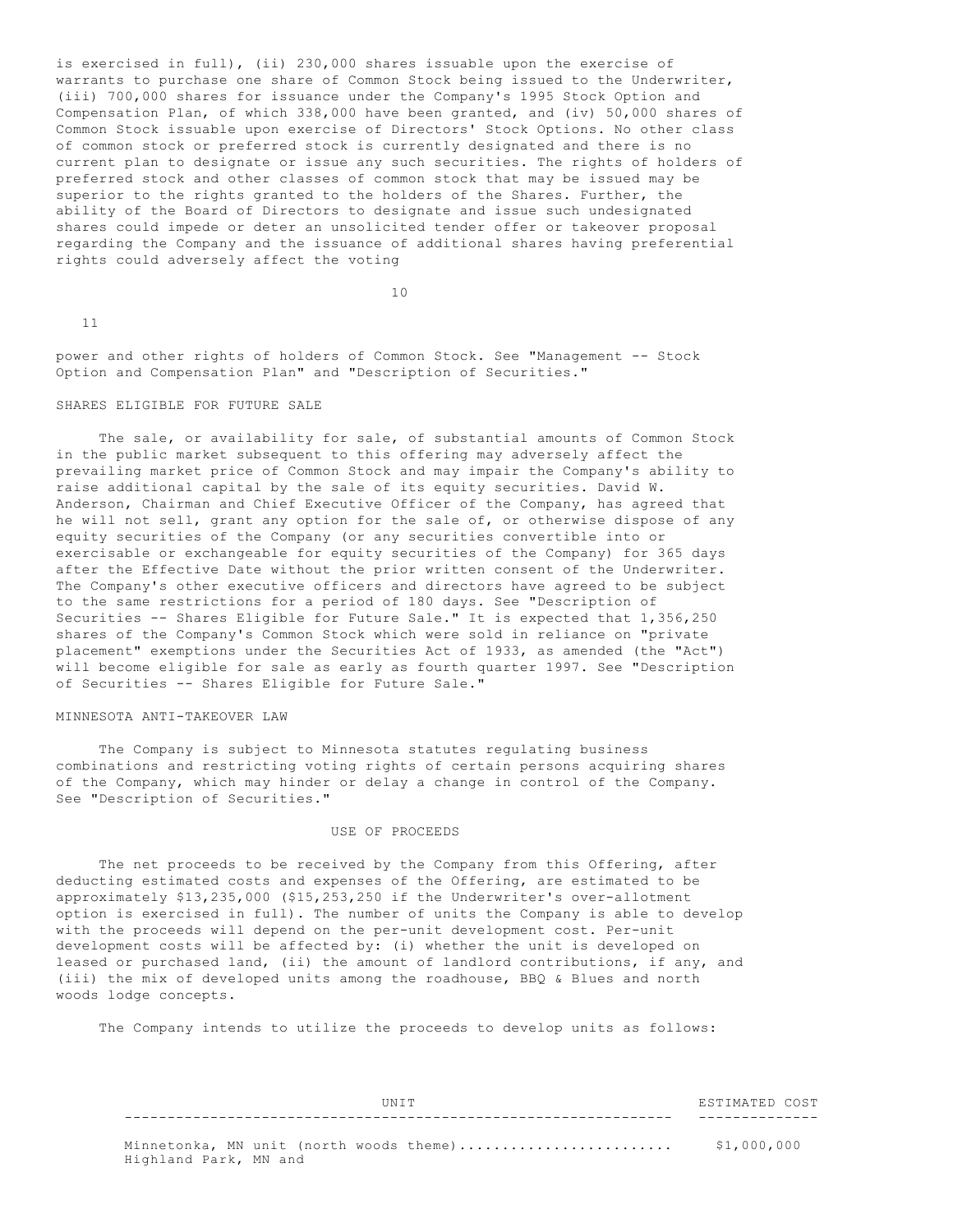| Maple Grove, MN units (roadhouse theme) | \$2,500,000 |
|-----------------------------------------|-------------|
| Five additional roadhouse theme units   | \$6,500,000 |
| One additional north woods theme unit   | \$2,500,000 |

 The Company intends to use the balance of the net proceeds of \$735,000 (\$2,753,250 if the over-allotment option is exercised in full), to develop additional units, the themes of which have not been selected among the Company's roadhouse, BBQ & Blues and north woods lodge concepts.

 Pending the use of proceeds as described above, the net proceeds will be invested in short-term, investment-grade, interest-bearing securities.

11

12

# DILUTION

 At June 30, 1996, the Company's net tangible book value was \$269,621 or approximately \$0.13 per share of Common Stock. "Net tangible book value" represents the tangible assets of the Company less all liabilities. Without taking into account any further changes in net tangible book value after June 30, 1996, other than to give effect to (i) the sale of all of the Units offered hereby and (ii) the application of the net proceeds therefrom, the proforma net tangible book value as of such date would have been \$13,504,621 or approximately \$3.14 per share, assuming the Units are sold. This represents an immediate increase to existing shareholders in net tangible book value of approximately \$3.01 per share and an immediate dilution to new Shareholders of \$3.36 per share. "Dilution" represents the difference between the amount per share paid by purchasers in this Offering and proforma net tangible book value per share of the Common Stock after this Offering. The following table illustrates the dilution in net tangible book value per share to new investors as of June 30, 1996.

|                                                                                                    |                | AMOUNT |
|----------------------------------------------------------------------------------------------------|----------------|--------|
| Net tangible book value before offering<br>Increase in net tangible book value attributable to new | \$0.13<br>3.01 | \$6.50 |
| Proforma net tangible book value after offering                                                    |                | 3.14   |
| Dilution in net tangible book value to new investors $(1)$                                         |                | \$3.36 |

- -------------------------

(1) The dilution in net tangible book value per share to new investors, assuming the Underwriter's over-allotment option is fully exercised, would be \$3.16.

 The following tables summarize the differences between the existing shareholders and the new investors with respect to the number of shares of Common Stock purchased from the Company, the total cash consideration paid by each group, and the average cash consideration per share of Common Stock paid by each group (assuming the entire offering price of the Units is allocated to the Common Stock).

|                             | SHARES PURCHASED |                | TOTAL CONSIDERATION      |               | AVERAGE<br>PRICE |  |
|-----------------------------|------------------|----------------|--------------------------|---------------|------------------|--|
|                             | NIIMBER          | PERCENT        | AMOUNT                   | PERCENT       | PER SHARE        |  |
| Private Placement Investors | 1,356,250        | 35.4%<br>24.0% | \$1,000,000<br>4,746,875 | 4.8%<br>22.9% | \$0.50<br>3.50   |  |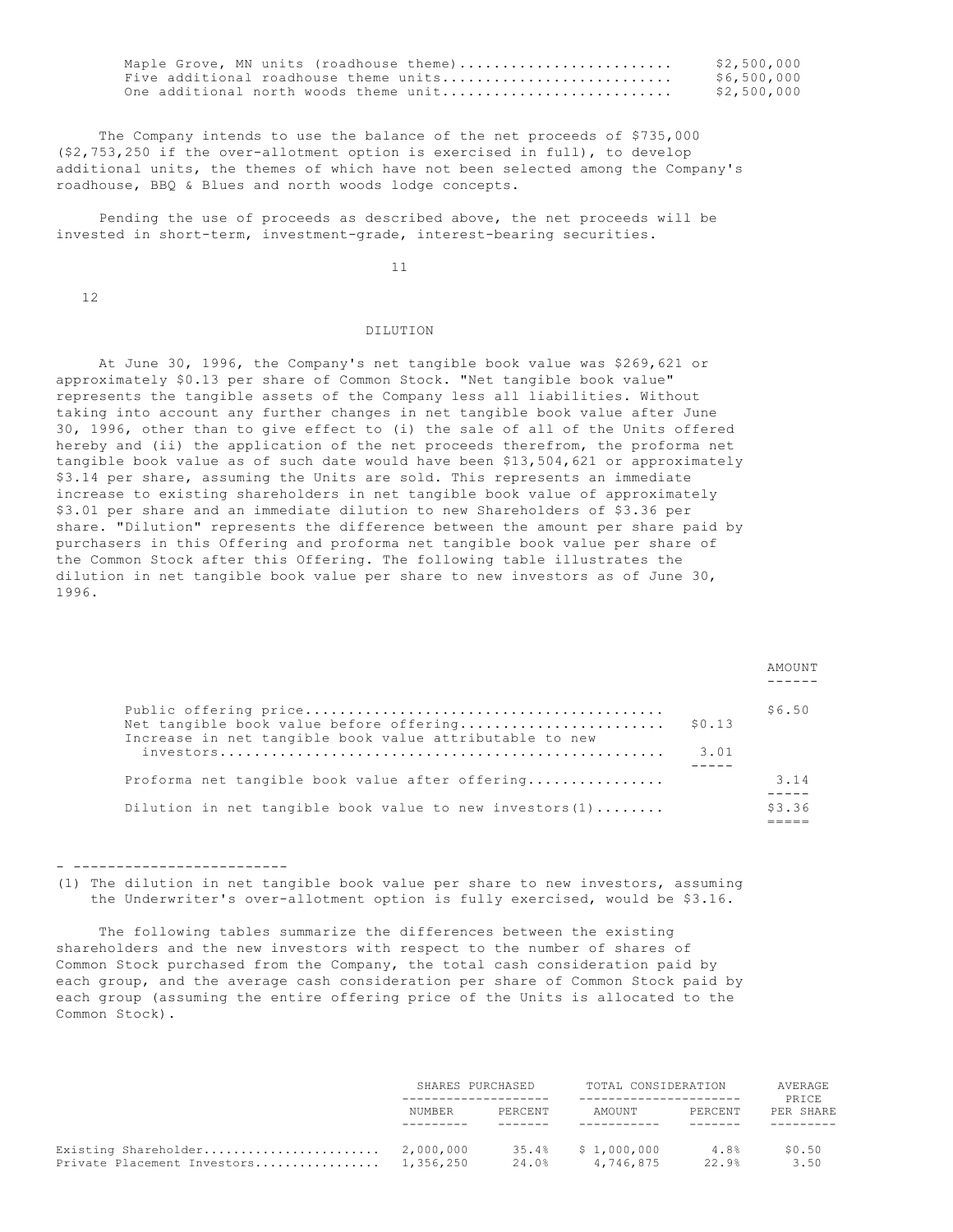|               |           | _____ |                     |        |      |
|---------------|-----------|-------|---------------------|--------|------|
|               |           |       | 100.0% \$20.696.875 | 100.0% |      |
|               |           | ----- |                     | -----  |      |
| New Investors | 2,300,000 | 40.6% | 14,950,000          | 72.3%  | 6.50 |

- -------------------------

(1) The foregoing table takes into account the July 1996 sale of 1,356,250 shares of Common Stock at \$3.50 per share but does not take into consideration: (i) 345,000 Units subject to the Underwriter's over-allotment option; (ii) 230,000 shares of Common Stock issuable upon exercise of the Underwriter's Warrant at 140% of the initial public offering price; (iii) 2,300,000 shares of Common Stock (2,645,000 shares if the Underwriter's over-allotment option is exercised in full) which are issuable upon the exercise of the Class A Warrants at an exercise price of \$8.50 per warrant; (iv) 700,000 shares of Common Stock which are reserved for issuance under the Company's 1995 Stock Option and Compensation Plan, of which 338,000 have been granted; and (v) 50,000 shares of Common Stock issuable upon exercise of directors' stock options at an exercise price of \$4.33 per share.

12

13

#### DIVIDEND POLICY

 The Company has never declared or paid any cash dividends on its Common Stock, and the Board of Directors presently intends to retain all earnings, if any, for use in the Company's business for the foreseeable future. Any future determination as to declaration and payment of dividends will be made at the discretion of the Board of Directors.

## CAPITALIZATION

 The following table sets forth the capitalization of the Company as of June 30, 1996, as further adjusted to give effect to the sale of the Units offered hereby and the anticipated application by the Company of the proceeds therefrom. See the Consolidated Financial Statements.

|                                                                                                                                                                            |                                 | AT JUNE 30, 1996                    |                                    |
|----------------------------------------------------------------------------------------------------------------------------------------------------------------------------|---------------------------------|-------------------------------------|------------------------------------|
|                                                                                                                                                                            | ACTUAL                          | PROFORMA(1)                         | PROFORMA<br>AS ADJUSTED (2)        |
| Stockholders' equity:<br>Common Stock, \$.01 par value, 100,000,000 shares<br>authorized, 2,000,000 shares issued and<br>outstanding; 3,356,250 shares proforma; 5,656,250 | \$251,981                       | \$251.981                           | - S<br>251,981                     |
| shares as adjusted<br>Additional paid-in capital                                                                                                                           | 20,000<br>980,000<br>(694, 392) | 33,563<br>5, 171, 437<br>(694, 392) | 56,563<br>18,383,437<br>(694, 392) |
| Total stockholders' equity                                                                                                                                                 | 305,608                         | 4,510,608                           | 17,745,608                         |
| Total capitalization                                                                                                                                                       | \$557.589                       | \$4,762,589                         | \$17,997,589                       |

- -------------------------

- (1) Assumes completion on June 30, 1996 of the sale of 1,356,250 shares of Common Stock at \$3.50 per share for net proceeds of approximately \$4,200,000 which was completed in July 1996.
- (2) As adjusted for the sale of the Units offered hereby and the anticipated application of the net proceeds therefrom. Does not include (i) 345,000 Units subject to the Underwriter's over-allotment option; (ii) 230,000 shares of Common Stock issuable upon exercise of the Underwriter's Warrant at 140% of the Price to Public; (iii) 2,300,000 shares of Common Stock which are issuable upon the exercise of the Class A Warrants at an exercise price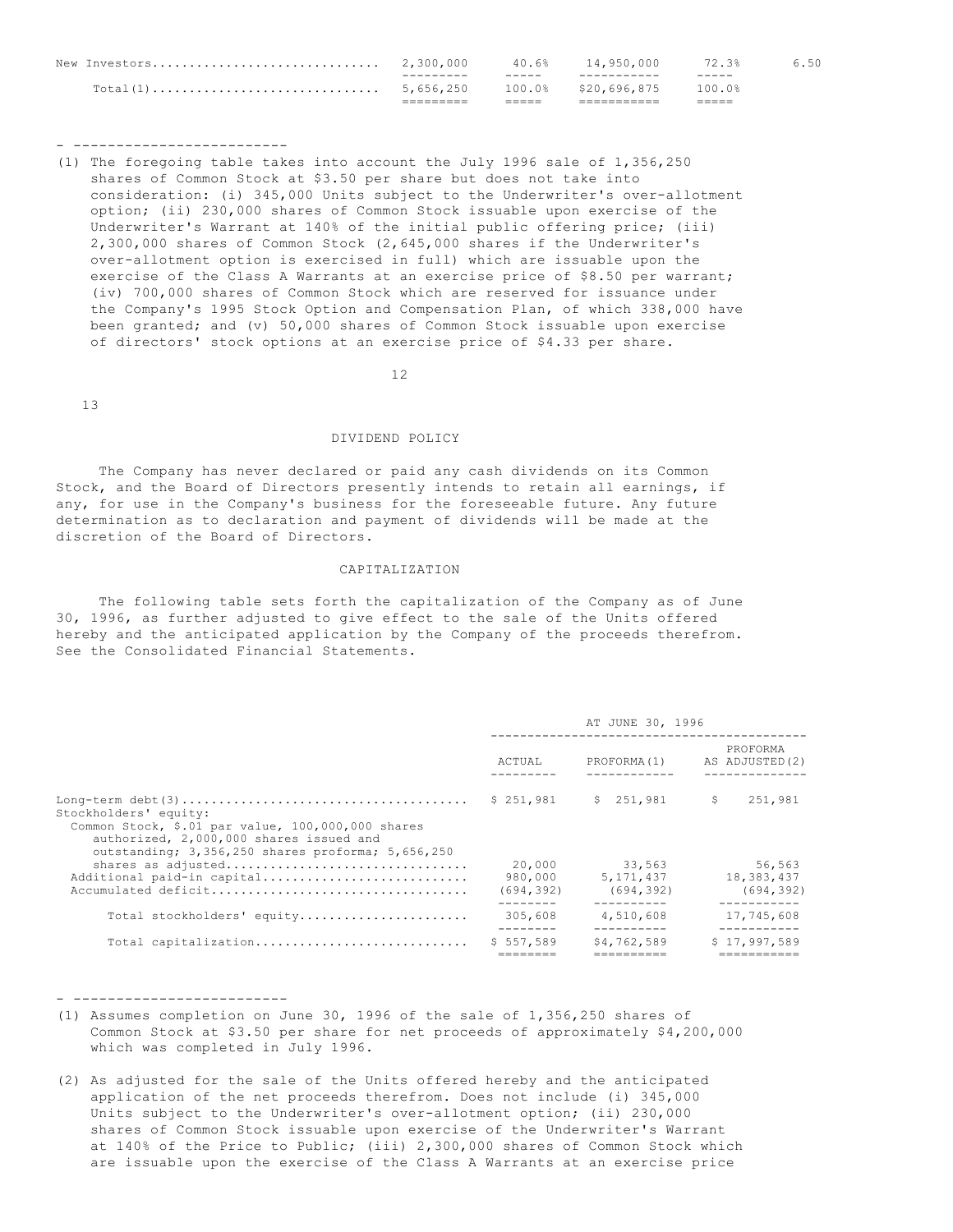of \$8.50 per warrant; (iv) 700,000 shares of Common Stock reserved for issuance under the Company's 1995 Stock Option and Compensation Plan, of which 338,000 have been issued; and (v) 50,000 shares of Common Stock issuable upon exercise of directors' stock options at an exercise price of \$4.33 per share.

(3) Long-term debt does not include capital lease financing which was obtained in August 1996 for up to \$1,100,000 for equipment, furniture, fixtures and leasehold improvements. As of September 30, 1996, approximately \$950,000 of the \$1,100,000 in lease financing had been funded.

13

14

# MANAGEMENT'S DISCUSSION AND ANALYSIS OF FINANCIAL CONDITION AND RESULTS OF OPERATIONS

#### OVERVIEW

 The Company was formed in March 1994 to develop, own and operate American roadhouse-style barbeque restaurants under the name "Famous Dave's Bar-B-Que Shack". The Company opened its first restaurant in the Linden Hills neighborhood of Minneapolis in June 1995. Prior to opening the Linden Hills Unit, the Company had no revenues and its activities were devoted solely to development.

 The Company opened its second unit in June 1996 in Roseville, Minnesota, a suburb of Minneapolis/ St. Paul and is presently developing three additional units in the Minneapolis/St. Paul area.

Future revenues and profits, if any, will depend upon various factors, including market acceptance of the Famous Dave's concept, the quality of the restaurant operations, the ability to expand to multi-unit locations and general economic conditions. The Company's present sources of revenue are limited to its Existing Units. There can be no assurances the Company will successfully implement its expansion plans, in which case it will continue to be dependent on the revenues from the Existing Units. The Company also faces all of the risks, expenses and difficulties frequently encountered in connection with the expansion and development of a new and expanding business. Furthermore, to the extent that the Company's expansion strategy is successful, it must manage the transition to multiple site operations, higher volume operations, the control of overhead expenses and the addition of necessary personnel.

 At January 1, 1996, the Company elected a fiscal year ending on the Sunday nearest December 31. Prior to January 1, 1996, the Company used a fiscal year ending on December 31.

RESULTS OF OPERATIONS FOR THE YEAR ENDED DECEMBER 31, 1995 AND FOR THE TWENTY SIX WEEKS ENDED JUNE 30, 1996

 The Company had no revenues or operations during the period from March 14, 1994 (Inception) to June 19, 1995 (the opening of the Linden Hills Unit). Accordingly, comparisons with periods prior to June 19, 1995 are not meaningful.

Total Revenues -- The Linden Hills Unit opened in June 1995. The Roseville Unit opened in June 1996. For the year ended December 31, 1995, the Company had total sales of \$481,510 compared with \$1,015,856 for the 26 weeks ended June 30, 1996. Sales increases are largely attributed to increased guest counts and the June 1996 opening of the Roseville Unit.

Costs and Expenses -- For the year ended December 31, 1995, the Company had a net loss of \$306,190 compared with a net loss of \$388,202 for the 26 weeks ended June 30, 1996. The net loss for each period is largely attributable to additional expenses incurred as the Company increases its Corporate overhead structure for the development of additional locations supported by revenues from primarily a single operating unit. On March 4, 1996, the Company entered into employment agreements with two of its executive officers requiring the payment of annual compensation totaling \$200,000 per year. On August 12, 1996, the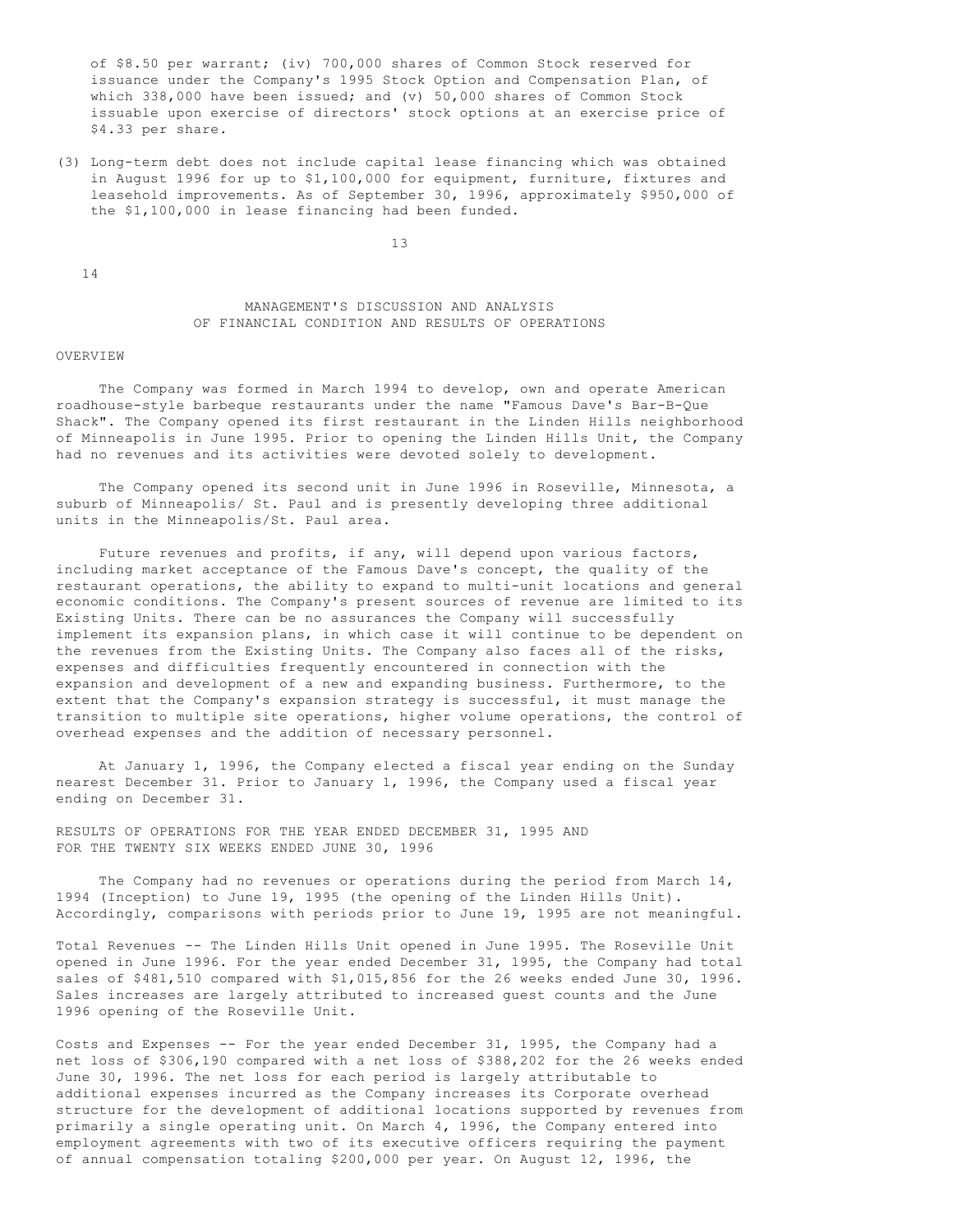Company entered into an employment agreement with an executive officer providing for a base annual salary of \$125,000 per year plus bonuses. These agreements will impact general and administrative expenses on an ongoing basis.

Results of the Linden Hills Unit -- The following table sets forth the unit level results from the Company's Linden Hills Unit. Unit level results include food and beverage costs, unit operating expenses and unit level

14

15

depreciation and amortization, but do not include any portion of the Company's general, administrative and development expenses or any allocation of interest expense.

|                                              | PERIOD FROM<br>COMMENCEMENT<br>OF OPERATIONS<br>(JUNE 19, 1995)<br>TO DECEMBER 31,<br>1995 |                     | 26 WEEKS ENDED<br>JUNE 30, 1996<br>.      |                                    |
|----------------------------------------------|--------------------------------------------------------------------------------------------|---------------------|-------------------------------------------|------------------------------------|
|                                              | AMOUNT PERCENT                                                                             |                     | AMOUNT                                    | PERCENT                            |
| Food and beverage costs                      | \$481,510<br>169.789                                                                       | 100.0%<br>35.3      | \$778.968<br>256,336<br>$- - - - - - - -$ | 100.0%<br>32.9<br>$- - - - -$      |
| Depreciation and amortization                | 311,721<br>302,217<br>17,009                                                               | 64.7<br>62.8<br>3.5 | 522,632<br>305,006<br>16,760              | 67.1<br>39.2<br>2.2<br>$- - - - -$ |
| Unit level income $(\text{loss})$ \$ (7,505) |                                                                                            | $(1.6)$ %           | \$200,866                                 | 25.7%                              |

 During the period from the commencement of Linden Hills operations (June 19, 1995) to December 31, 1995, food and beverage costs were \$169,789 or 35.3% of sales compared with \$256,336 or 32.9% of sales for the June 30, 1996 period. The improvement in food and beverage costs as a percentage of sales is due primarily to improved operating efficiencies.

 Restaurant operating expenses were \$302,217 or 62.8% of sales during the period from the commencement of Linden Hills operations (June 19, 1995) to December 31, 1995 compared to \$305,006 or 39.2% of sales during the 26 weeks ended June 30, 1996. This improvement in restaurant operating expenses as a percentage of sales is due primarily to improved labor management and other operating efficiencies and increased sales.

 Although no assurances can be given, management believes that the Linden Hills Unit's current level of sales, trained workforce and general operational improvements will improve unit level income in future periods.

# LIQUIDITY AND CAPITAL RESOURCES

 The Company has met its capital requirements through revenues from operations, the sale of Common Stock to and borrowings from its sole shareholder, David W. Anderson, and the private placement of debt and common stock. During the period from March 14, 1994 (Inception) through December 31, 1995, the Company sold to Mr. Anderson 2,000,000 shares of Common Stock at \$.50 per share. Pursuant to the subscription agreement relating to such purchase, payments were made totaling \$425,270 during part-year 1994 and \$574,730 during the year ended December 31, 1995. Additionally, the Company entered into a revolving promissory note with Mr. Anderson allowing for advances of up to \$2,000,000. As of June 30, 1996, the Company had outstanding advances totaling \$359,349 under this arrangement. This note was paid in full in August 1996.

 In July 1996, the Company completed a private placement of 1,356,250 shares of Common Stock at \$3.50 per share. The net proceeds to the Company were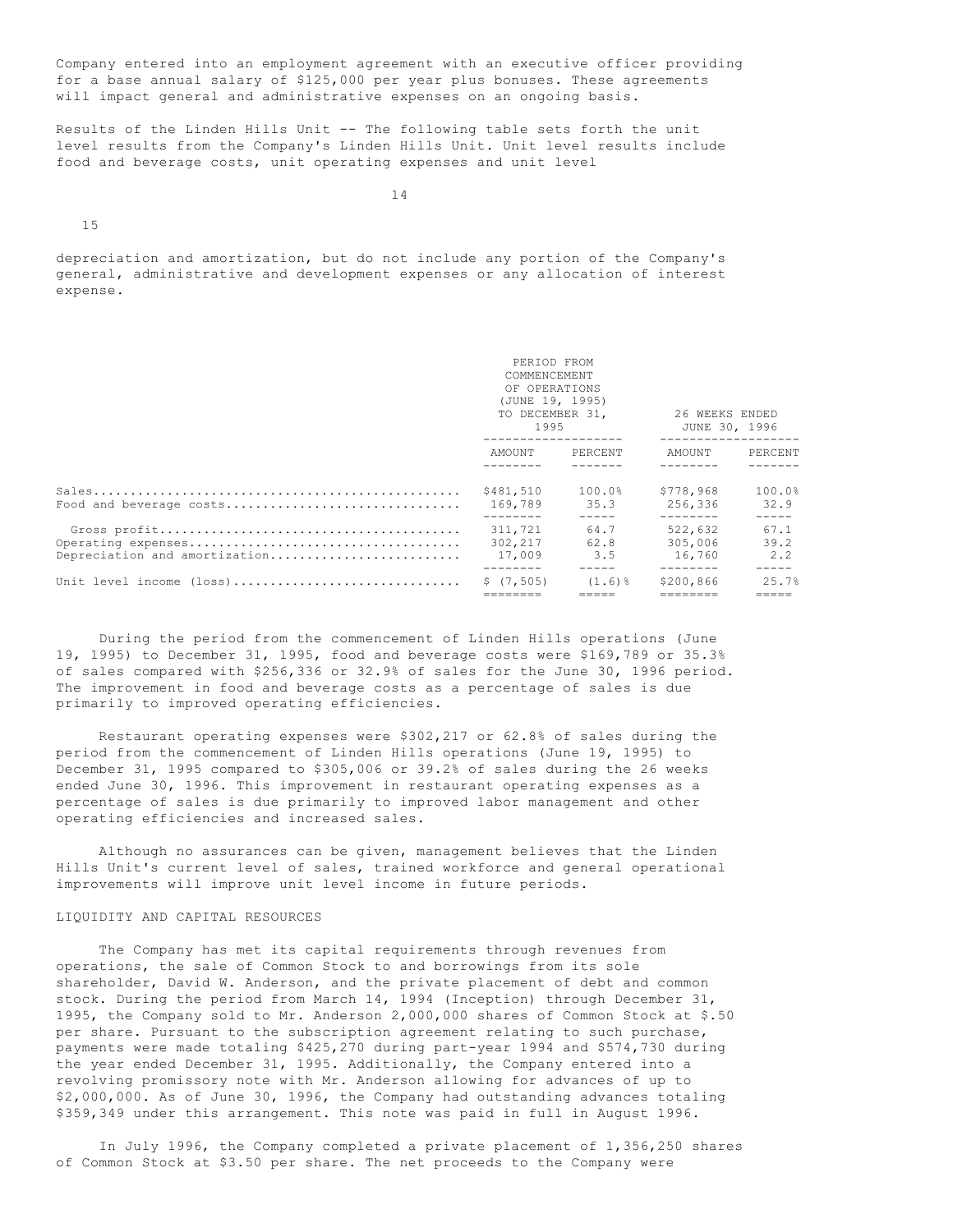approximately \$4.2 million. Such proceeds have been, and will be, used for additional unit development and working capital.

 For the year ended December 31, 1995, the Company used \$227,069 in cash flow for operating activities and during the 26 weeks ended June 30, 1996, the Company used \$163,899 in cash flow for operating activities.

 Since Inception, the Company's principal capital requirements have been the funding of (i) the development of the Company and the Famous Dave's concept, (ii) the construction of the Linden Hills and Roseville Units and the acquisition of the furniture, fixtures and equipment therein and (iii) towards the development of additional units as described below. Total capital expenditures for the Linden Hills and Roseville Units were approximately \$425,000 and \$1,110,000, respectively.

15

16

 The Company is developing additional restaurants in the Minneapolis/St. Paul area. The Company had incurred approximately \$995,000 in the development of these units as of June 30, 1996. When completed, the Company estimates that capital expenditures for these additional units will be approximately \$7.0 million. The units are expected to be complete by the first half of 1997.

 In addition to construction in progress, the Company has capitalized approximately \$39,000 of direct costs relating to the Roseville Unit and units under construction. It is the Company's policy to amortize the direct costs of hiring and training the initial work force and other direct costs associated with opening a new Unit over a twelve-month period, beginning when the facility is opened, if the recoverability of such costs can be reasonably assured. Accordingly, initial costs related to the Linden Hills Unit were expensed as incurred due to the developmental nature of the Unit.

 In August 1996, the Company secured access to \$1,100,000 of capital lease financing. This lease financing will be used for equipment, furniture, fixtures and leasehold improvements. As of September 30, 1996, approximately \$950,000 of the \$1,100,000 in lease financing had been funded.

After the completion of these expansion plans, future development and expansion will be financed through cash flow from operations and other forms of financing such as the sale of additional equity and debt securities, capital leases and other credit facilities. There are no assurances that such financing will be available on terms acceptable or favorable to the Company.

16

17

#### BUSINESS

#### **OVERVIEW**

 The primary business of the Company is to develop, own and operate American roadhouse-style barbeque restaurants under the name "Famous Dave's Bar-B-Que Shack." The Company presently owns and operates three restaurants, one located in the Linden Hills neighborhood of Minneapolis (the "Linden Hills Unit"), one in Roseville, Minnesota (the "Roseville Unit") and the third in Calhoun Square in Minneapolis (the "Calhoun Blues Joint" and, collectively with the Linden Hills and Roseville Units, the "Existing Units"). The Calhoun Blues Joint opened in early September 1996, and features live blues music during certain evenings and an authentic Chicago blues decor. The Company is developing three additional restaurants: in Minnetonka, Minnesota, on West 7th Street near the Highland Park area of St. Paul, Minnesota and in Maple Grove, Minnesota. These last three units are expected to open during the first half of 1997.

THE FAMOUS DAVE'S CONCEPT AND STRATEGY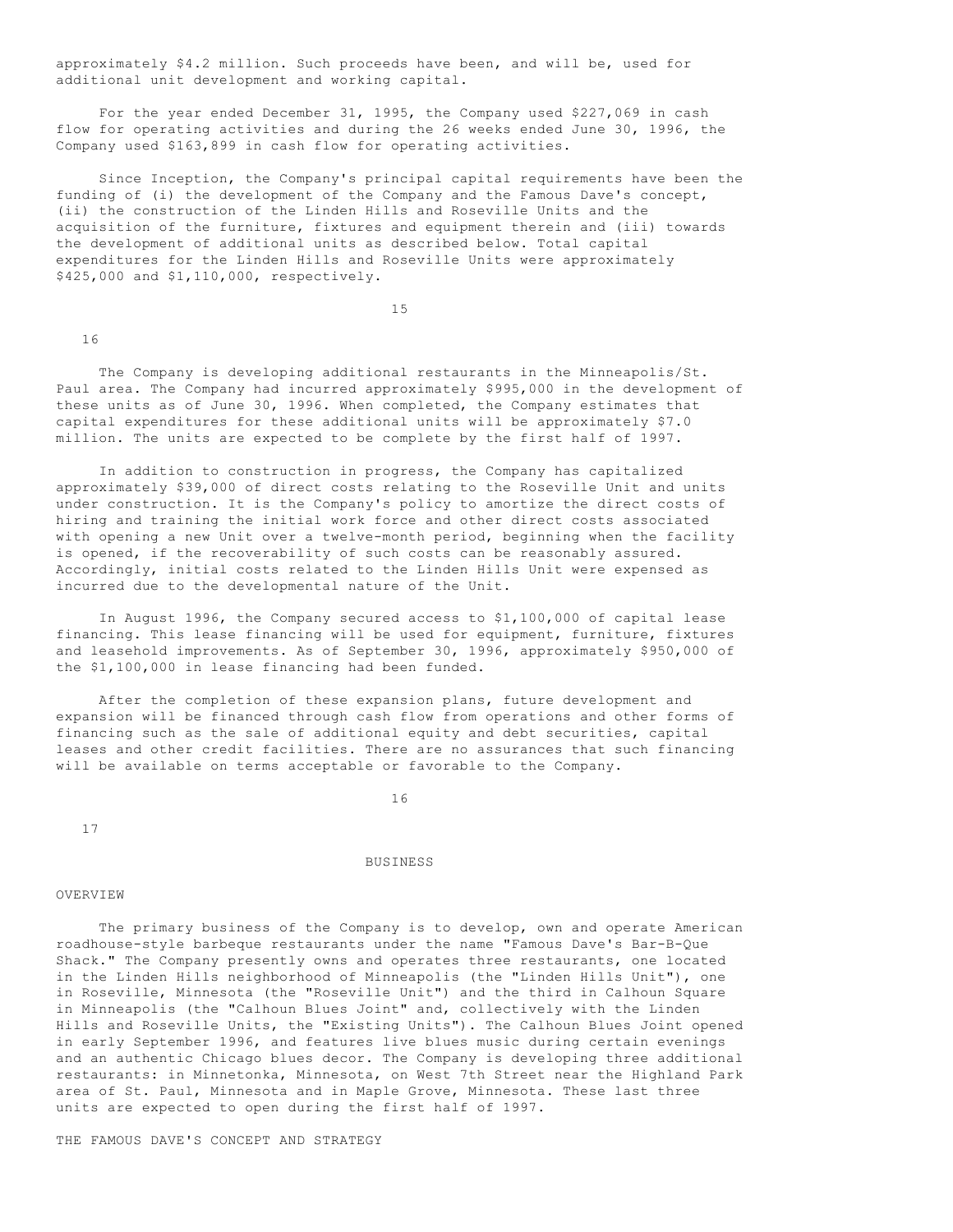#### Concept Development

 The Company was founded by David W. Anderson in March 1994. As a cooking enthusiast, Mr. Anderson has spent more than 20 years analyzing seasonings, barbeque sauces, rib recipes, cooking techniques and equipment in the development of his barbeque. In addition, Mr. Anderson has traveled extensively throughout the United States, visiting hundreds of barbeque restaurants for the purposes of researching regional tastes, ambiance, decor, menu development, plate presentation, and restaurant design before opening his first restaurant in Hayward, Wisconsin in June 1994 (the "Hayward Facility"). The Hayward Facility, which is part of a larger resort complex, is not owned by the Company but by a company wholly-owned by David W. Anderson.

 Famous Dave's concept was developed around favorable memories associated with backyard barbecues. In identifying a potential market niche, Mr. Anderson has studied the development of certain restaurants that have capitalized on the growing trend of home replacement meals taking the place of home cooked meals. The Company hopes to capitalize on this trend, both for dine-in and take-out meals. The Company believes that the comfortable, appealing decor of its restaurants and the universal appeal of down-home cooking and barbecue will be significant advantages in its attempts to penetrate this niche market.

### Competitive Differentiation

 On a national scale, the Company believes that it faces two major competitors, Tony Roma's and Damon's. Both restaurant chains feature baked, as opposed to pit smoked, ribs on a white platter. The Company believes that the setting of such restaurants is more formal and has a masculine ambiance.

 Famous Dave's specializes in real hickory pit smoked barbeque served in colorful picnic-style baskets in a themed roadhouse-style restaurant with a warm and inviting family atmosphere.

#### The Menu

 The Company's primary focus is its food. The Company's mission is to deliver the best barbeque in America. Each restaurant features a limited assortment of menu items, such as hickory-smoked St. Louis-style spareribs, Texas beef brisket, herb-roasted chicken, barbeque sandwiches, and char-grilled burgers, as well as honey-buttered corn bread, potato salad, cole slaw and "Wilbur"(TM) beans. Homemade desserts, including Famous Dave's bread pudding, Kahlua(TM) brownies and strawberry shortcake, are a specialty. The Company's Famous Dave's BBQ Sauces, which are provided in four regional variations (Rich-N-Sassy(TM), Texas Pit(TM), Georgia Mustard(TM) and Hot Stuff(TM)), represent signature items of the Company. The Company's Rich-N-Sassy(TM) Famous Dave's BBQ Sauce was awarded first place in the mild tomato division of the 1995 Kansas City American Royal Barbeque Contest.

 Lunch entrees range from \$6 to \$8 and dinner entrees from \$10 to \$12. The average guest check for the five-week period ending September 29, 1996 was approximately \$11 per person. Food portions are generous to

17

18

increase the perceived value. Management believes that the Company's food, together with each restaurant's distinctive decor, have resulted in a high level of repeat business. Presently, approximately 34% of the Company's business is take-out at the Linden Hills Unit.

 The Company intends to obtain a beer and wine license for most of its restaurants, with the intention that such beverages will be served along with meals. The Company does not intend to emphasize sales of beer and wine apart from meals in most of its restaurants, primarily because the Company feels that it reduces the number of table turns and therefore profitability. In addition to a beer and wine license, the Company has obtained a liquor license for the Calhoun Blues Joint.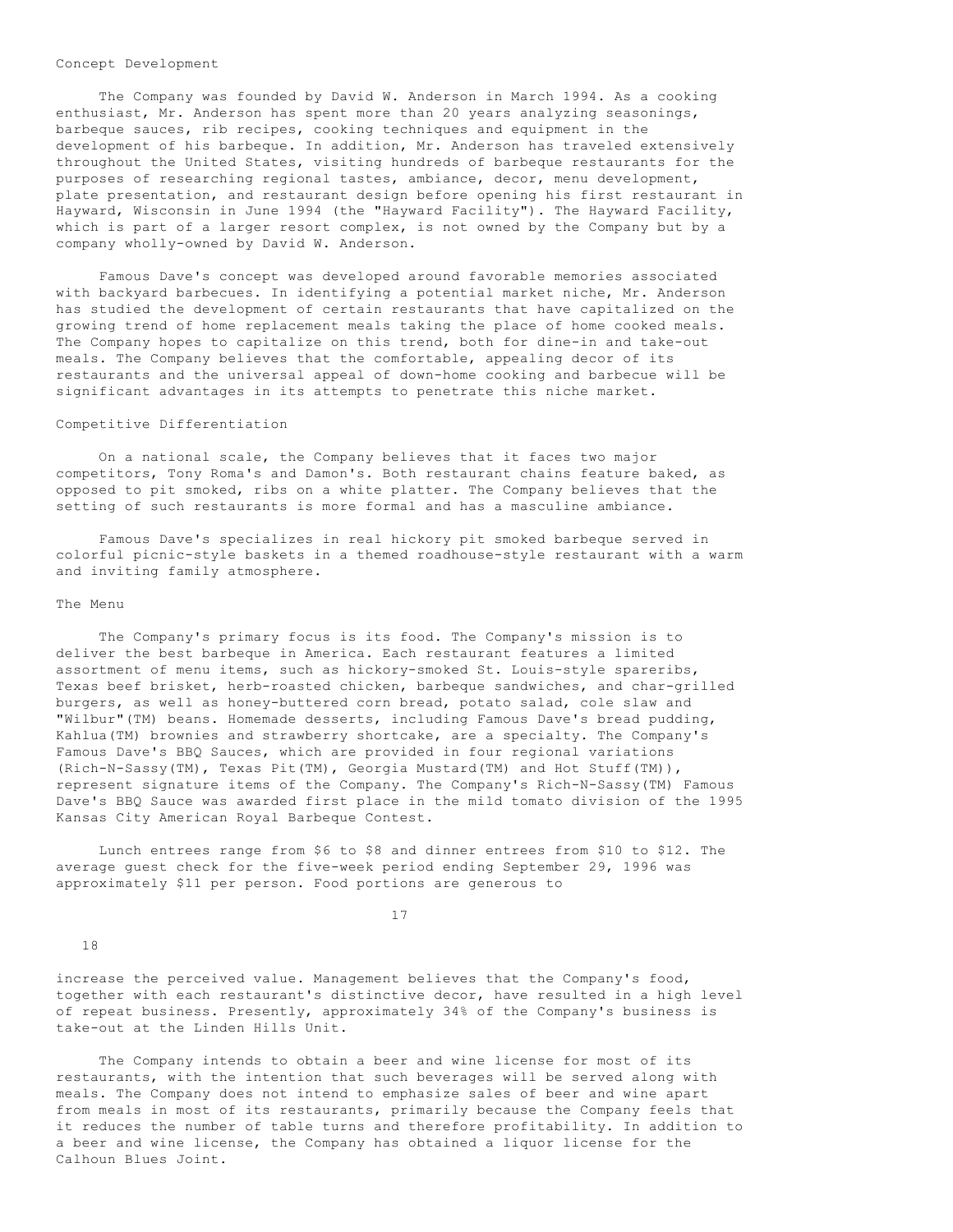Awards and Recognition

 The Company's food and restaurants have won the following awards during the past year:

| First place (mild tomato category)<br>American Royal Barbeque Contest<br>Kansas City, Missouri<br>October 1995 | Best Ribs<br>Critic's Choice Award<br>Minnesota Monthly<br>May 1996                            |
|----------------------------------------------------------------------------------------------------------------|------------------------------------------------------------------------------------------------|
| Best Bar-B-Oue Joint<br>Mpls/St. Paul Magazine<br>January 1996                                                 | First Place Award,<br>Best Barbeque Beef Brisket<br>Rib Buddies Cookoff<br>St. Paul, Minnesota |
| 1996 Diner's Choice Award<br>Best New Restaurant<br>Mpls/St. Paul Magazine<br>April 1996                       | May 1996                                                                                       |

 In addition, Governor Arne Carlson of Minnesota proclaimed Wednesday, September 4, 1996, to be "Famous Dave's BBQ & Blues Day," to coincide with the Grand Opening of the Calhoun Blues Joint.

Food Preparation and Delivery

 The Company believes that ease of food preparation and delivery will be one key to its success. While some restaurants require highly compensated and extensively trained chefs, the food served at each restaurant is prepared in a basic three-step process that requires minimal training time. Mr. Anderson has developed prepared seasonings, sauces, bread mixes and other ingredients, which allow each menu item to be served with minimal preparation. The Company views this efficient and effective process as critical for its national expansion.

### Focus on Customer Satisfaction

 The Company is committed to staffing each unit with an experienced management team and providing its customers with prompt, friendly and efficient service. The customer's experience is also enhanced by the attitude and attention of restaurant personnel. The Company recognizes that, in order to maintain a high level of repeat customers and to attract new business, it must provide superior customer service.

 Famous Dave's maintains a mission statement that its goal is to strive for "delighted" guests rather than just "satisfied" guests. The Company believes that a customer establishes his or her opinion within the first seven seconds. To this end, the Company has focused its property development to maximize first impressions of sight, smell, sound, and feel. The Company accomplishes this through the wonderful smell of hickory-smoked barbeque, the lively sounds of juke joint blues music, the colorful and nostalgic decor, and the varied textures of rough cut pine, corrugated tin roofs, and antiques.

18

19

## Distinctive Roadhouse Decor

 The Linden Hills and Roseville Units are "real" barbeque joints, reminiscent of the old country-style roadhouse barbeque "joints" that dotted rural America 50 years ago. The Company's nostalgic roadside shack theme is promoted by the use of antiques and items of Americana from the '20s and '30s in a rustic environment. The weathered barn wood walls, cozy, antique-filled Southern country shack decor, overhead tin roofing and blues tunes in the air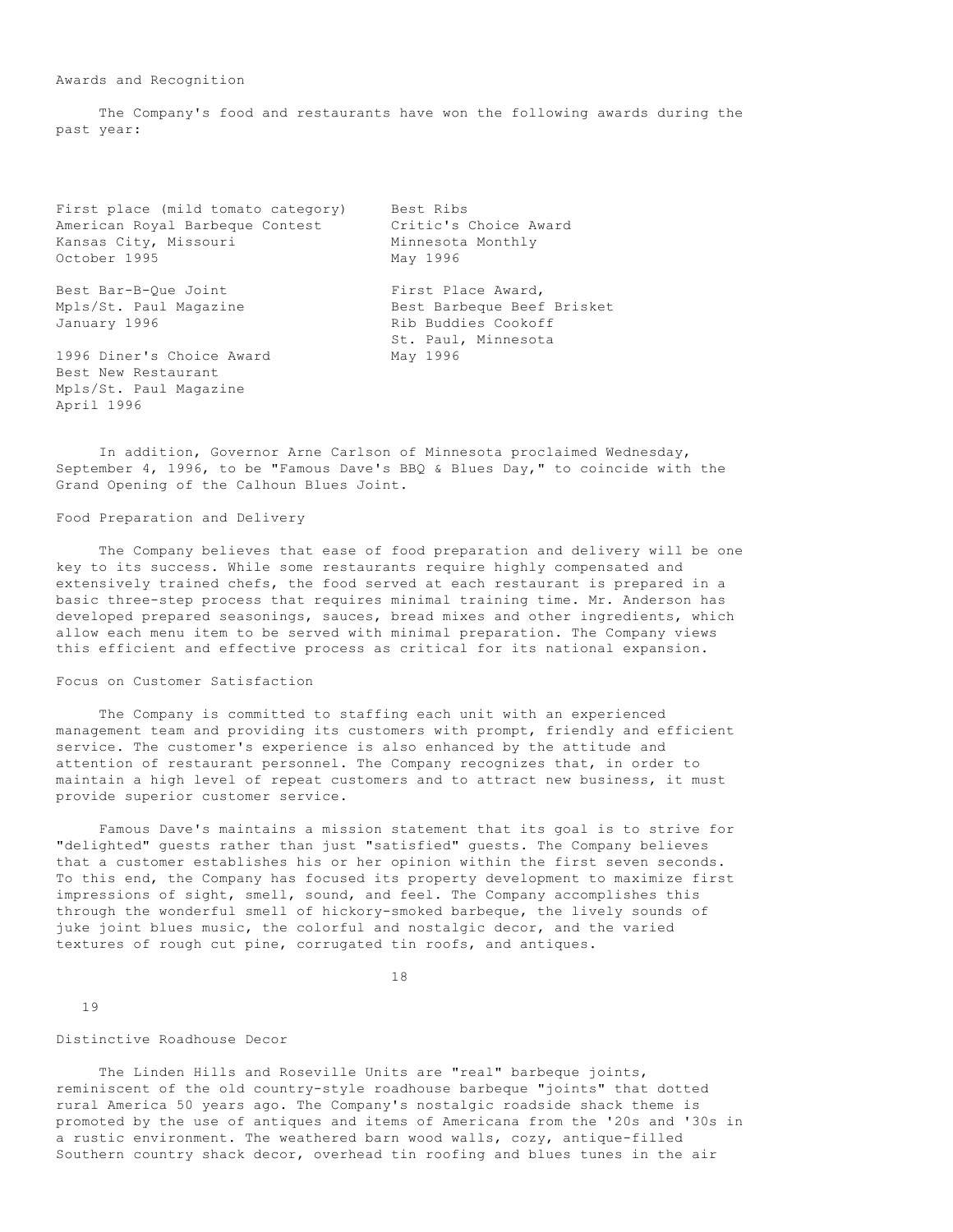are intended to convey the feeling of a down-home backyard barbeque.

 Each restaurant table is covered with a red and white checkered oilcloth and features salt, pepper and barbeque sauces stored in a six-pack beer container. A large roll of paper towels accompanies every meal.

#### The Blues Component

 The roadhouse theme is further enhanced by the use of blues music which, together with the restaurant's decor, provides an entertaining dining environment. Each restaurant features taped blues music that contributes to the roadhouse theme. Mr. Anderson's attention to detail includes personal selection of all music that is played in the restaurants. In addition, the Company's Blues Joint features live blues music featuring the Famous Dave's Blues All-Stars (the "Blues Band"). The Company believes that the Blues Band, which will have music on CD's available for sale at each restaurant, will provide significant marketing exposure for the Company.

### PROPERTY AND UNIT LOCATIONS

 The following table sets forth certain information about the Company's existing and planned restaurants:

| LOCATION                          | <b>APPROXIMATE</b><br>SOUARE<br>FOOTAGE | APPROXIMATE<br>RESTAURANT<br>SEATS | THEME             | DATE OPENED OR<br>PLANNED TO BE OPENED |
|-----------------------------------|-----------------------------------------|------------------------------------|-------------------|----------------------------------------|
|                                   |                                         |                                    |                   |                                        |
| Linden Hills<br>Minneapolis, MN   | 2,900                                   | $60 + 40$<br>patio seats           | roadhouse         | June 1995                              |
| Roseville, MN                     | 4,800                                   | 100                                | roadhouse         | June 1996                              |
| Calhoun Square<br>Minneapolis, MN | 10,500                                  | 2.50                               | BBO & Blues       | September 1996                         |
| Maple Grove, MN                   | 4,800                                   | $80 - 90$                          | roadhouse         | Spring 1997                            |
| Highland Park<br>St. Paul, MN     | 4,800                                   | $80 - 90$                          | roadhouse         | Spring 1997                            |
| Minnetonka, MN                    | 9,000                                   | $150 - 200$                        | north woods lodge | Spring 1997                            |

 The following units are leased or subleased from S&D Land Holdings, Inc., ("S&D") a Minnesota corporation wholly-owned by David W. Anderson, the Company's Chairman and Chief Executive Officer, pursuant to the following terms:

- 1. Linden Hills. The Linden Hills site contains approximately 2,900 square feet of restaurant space, including the patio area. The site is subject to a lease from S&D effective January 1, 1996 for a 10-year term with base rent of \$48,800 per year with annual increases based upon increases in the consumer price index ("CPI"). The Company also has the right to extend the term for two five-year periods. In addition to base rent, the Company is responsible for the payment of all operating costs and real estate taxes.
- 2. Roseville. S&D is the tenant under an Agreement of Lease and Agreement Concerning Sublease (collectively, "Lease"). S&D has subleased the Roseville site to the Company effective January 1, 1996 for \$82,200 per year with annual increases based upon increases in the CPI. The initial term under the Sublease is seven years. The Company has the right to extend the term for an additional five-year period. Should the Company so elect to extend, the Company is obligated to pay percentage rent of 1% of gross sales as additional rent. The improvements located on the site may revert to the landlord at the termination of the Sublease. Assignment or subletting of any interest in the Sublease requires the prior written approval

 $20$ 

 of the landlord. In addition to base rent and percentage rent, the Company is responsible for the payment of all operating costs and real estate taxes.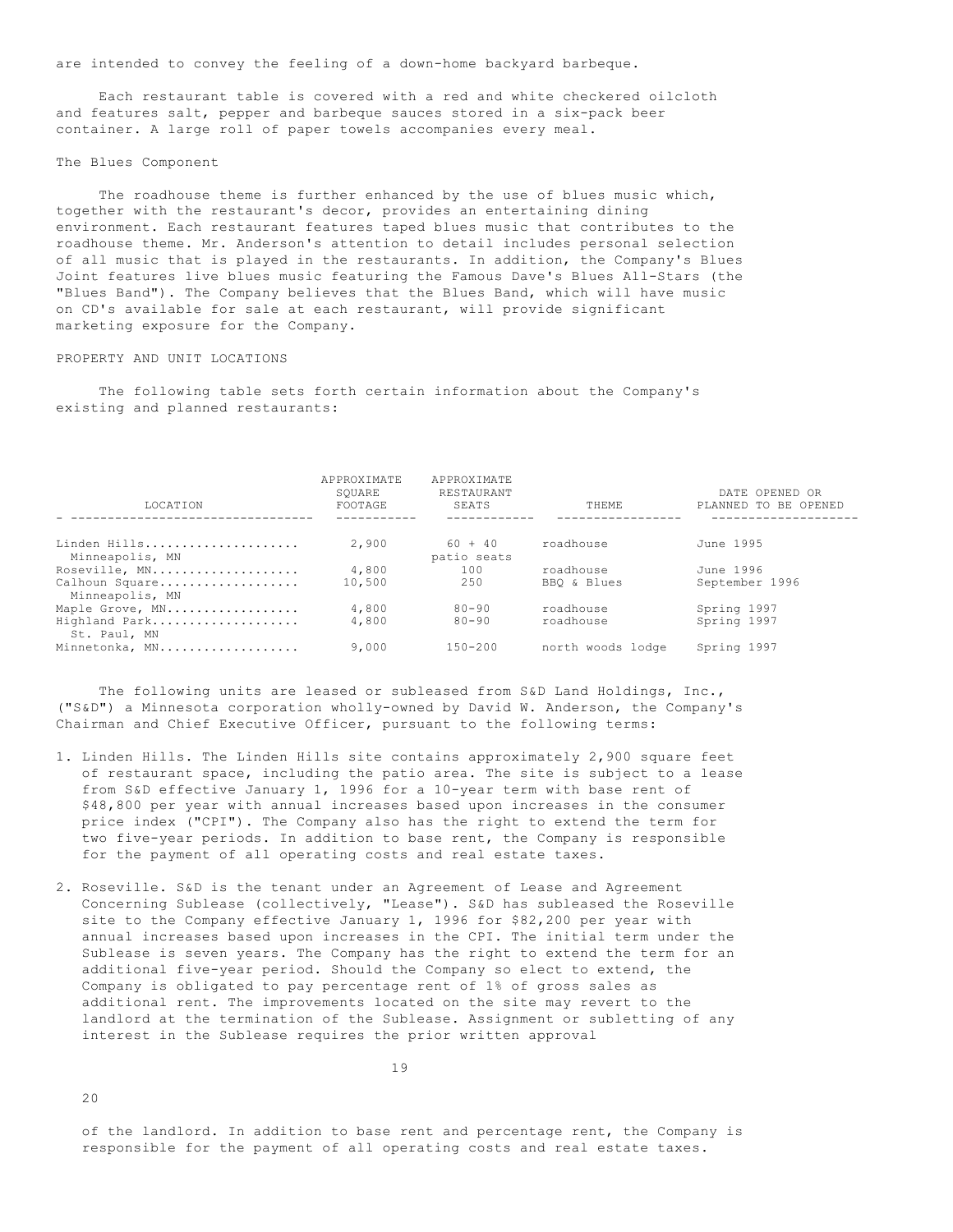- 3. Minnetonka. The Minnetonka site is a former restaurant located on approximately 2.3 acres of land. The Minnetonka site has been leased effective January 15, 1996 from S&D for a 10-year term with base rent of \$124,129 per year with annual increases based upon increases in the CPI. The Company has the right to extend the term for two five-year periods. The Company has the right to develop and/or remodel the existing building with the prior written consent of S&D. In addition to base rent, the Company is responsible for the payment of all operating costs and real estate taxes.
- 4. Highland Park. The Highland Park site contains approximately 2.3 acres of vacant land and was leased from S&D effective January 1, 1996 for a 10-year term with base rent of \$44,900 per year with annual increases based upon increases in the CPI. The Company also has the right to extend the term for two five-year periods. The lease allows the Company to develop the site as a restaurant at the Company's cost and with the prior written consent of S&D. In addition to base rent, the Company is responsible for the payment of all operating costs and real estate taxes.

The above-mentioned leases are non-cancelable by the Company. The Company or a subsidiary also has entered into leases or subleases for the following properties:

- 5. Calhoun Square -- Lake and Hennepin BBQ & Blues, Inc., a Minnesota corporation and a wholly-owned subsidiary of the Company ("LHBB") has entered into a lease for the Calhoun Square site with Calhoun Square Associates dated January 5, 1996. The lease runs for a term of 15 years and LHBB has the right to extend the term for two five-year periods. LHBB is obligated to pay base rent of \$13,293 per month plus percentage rent of 5% of gross sales over \$3,190,320. In addition to base rent and percentage rent, the Company is responsible for the payment of its pro-rata share of operating costs and real estate taxes.
- 6. Corporate Office -- The Company has assumed a lease effective as of August 31, 1996 for 7,800 square feet of office/warehouse space at 12700 Industrial Park Boulevard in Plymouth, Minnesota. Rent payments due under the lease are \$3,951 per month, which exclude prorations for operating expenses and real estate taxes. The lease terminates on August 31, 1998.

 The Hayward Facility, which is part of a larger resort complex, is not owned by the Company but by a company wholly-owned by David W. Anderson. See "Business -- The Famous Dave's Concept and Strategy -- Concept Development."

# EXPANSION STRATEGY

 The Company intends to identify sites to locate its restaurants based on a variety of factors including local market demographics, site viability, competition and projected economics of each unit. Initial plans are to continue to identify and finalize future site opportunities in the Minneapolis/St. Paul area via land purchases, building and land purchases, land leases and building and land leases. The Company believes the Minneapolis/St. Paul area can support up to approximately 10 units, and expects to open at least three additional units in the Minneapolis/St. Paul area in 1997.

 Simultaneously, the Company intends to predominantly target additional major metropolitan markets to broaden and enhance the recognition value of the concept. Specific cities for expansion will be identified and analyzed as to potential compatibility with the concept.

#### OPERATIONS, MANAGEMENT AND EMPLOYEES

 The Company's ability to manage multi-location units will be central to its overall success. The Company's management has very limited restaurant and multi-unit restaurant experience. See "Risk Factors -- Limited Management Experience/Need for Additional Management." The Company believes that its management must include skilled personnel at all levels. The Company also intends to hire other corporate level and management employees to help implement and operate its expansion plans, including a chief operating officer with significant multi-unit restaurant experience. At the unit level, the Company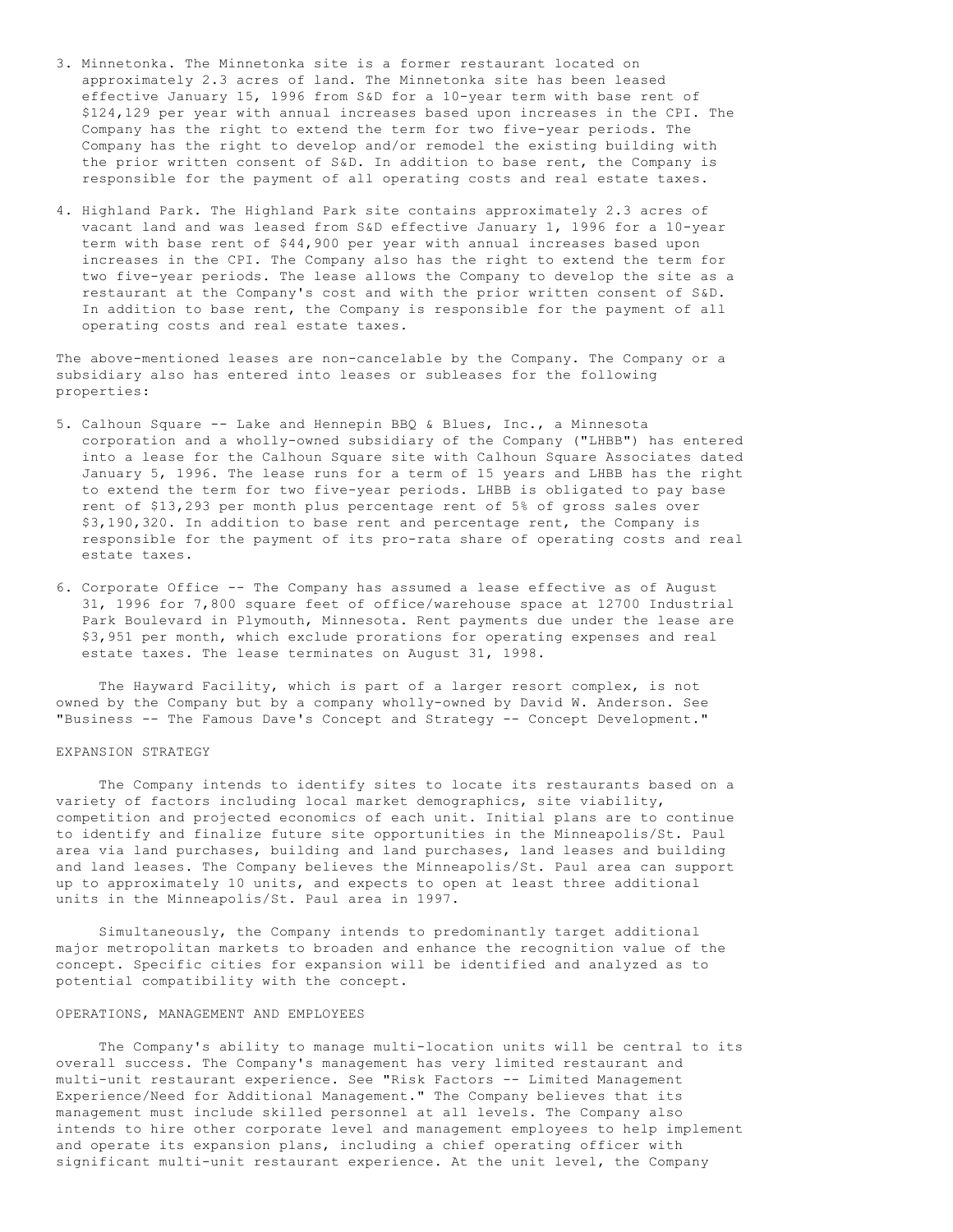21

specific emphasis on the position of general manager ("General Manager") and seeks employees with significant restaurant experience and management expertise. The General Manager of each restaurant reports directly to the President. The Company strives to maintain quality and consistency in each of its units through the careful training and supervision of personnel and the establishment of, and adherence to, high standards relating to personnel performance, food and beverage preparation, and maintenance of facilities. The Company believes that it has been able to attract high quality, experienced restaurant and retail management and personnel with its competitive compensation and bonus programs. Staffing levels vary according to the time of day and size of the restaurant. In general, each unit has between 30 and 50 employees.

 All managers must complete a training program, during which they are instructed in areas such as food quality and preparation, customer service, and employee relations. The Company has also prepared operations manuals relating to food and beverage quality and service standards. New staff members participate in approximately three weeks of training under the close supervision of Company management. Management strives to instill enthusiasm and dedication in its employees, regularly solicits employee suggestions concerning Company operations, and endeavors to be responsive to employees' concerns. In addition, the Company has extensive and varied programs designed to recognize and reward employees for superior performance. As of September 22, 1996, the Company had approximately 300 employees, 60 of which were full-time. The Company believes that its relationship with its employees is good.

# PURCHASING

 The Company strives to obtain consistent quality items at competitive prices from reliable sources. Any discontinuance of such favorable pricing could negatively impact the Company's purchasing abilities. In order to maximize operating efficiencies and to provide the freshest ingredients for its food products while obtaining the lowest possible prices for the required quality, each unit's management team determines the daily quantities of food items needed and orders such quantities from major suppliers at prices often negotiated directly with the Company's corporate office. Food and supplies are shipped directly to the restaurants, although the Company may develop a centralized food preparation commissary. The Company purchases perishable food products locally.

### MARKETING AND PROMOTION; THE RIBMOBILE

 To date, the Company has relied primarily upon advertising, publicity and "word of mouth" advertising to attract customers to its restaurants. The Company also utilizes distinctive exterior signage and off-site billboards. In addition, the Company has attempted to create equity in its "Famous Dave's" name by offering items such as Famous Dave's Bar-B-Que sauces for retail sale at its restaurants and in approximately 50 grocery stores in the Twin Cities area. The Company also sells T-shirts, caps and sweatshirts bearing its logo in its restaurants.

 The Company utilizes the Famous Dave's Ribmobile to participate in local rib festivals and barbeque contests. The Company currently participates in seven or eight "ribfests" a year. The Company has found that such festivals and concepts result in favorable publicity.

# TRADEMARKS

 The Company's ability to successfully implement its Famous Dave's concept will depend in part upon its ability to protect its trademarks. The Company has filed a trademark application with the United States Patent and Trademark Office to register the mark "Famous Dave's" and design. There can be no assurance that the Company will be granted trademark registration for any or all of the proposed uses in the Company's applications. In the event the Company's mark is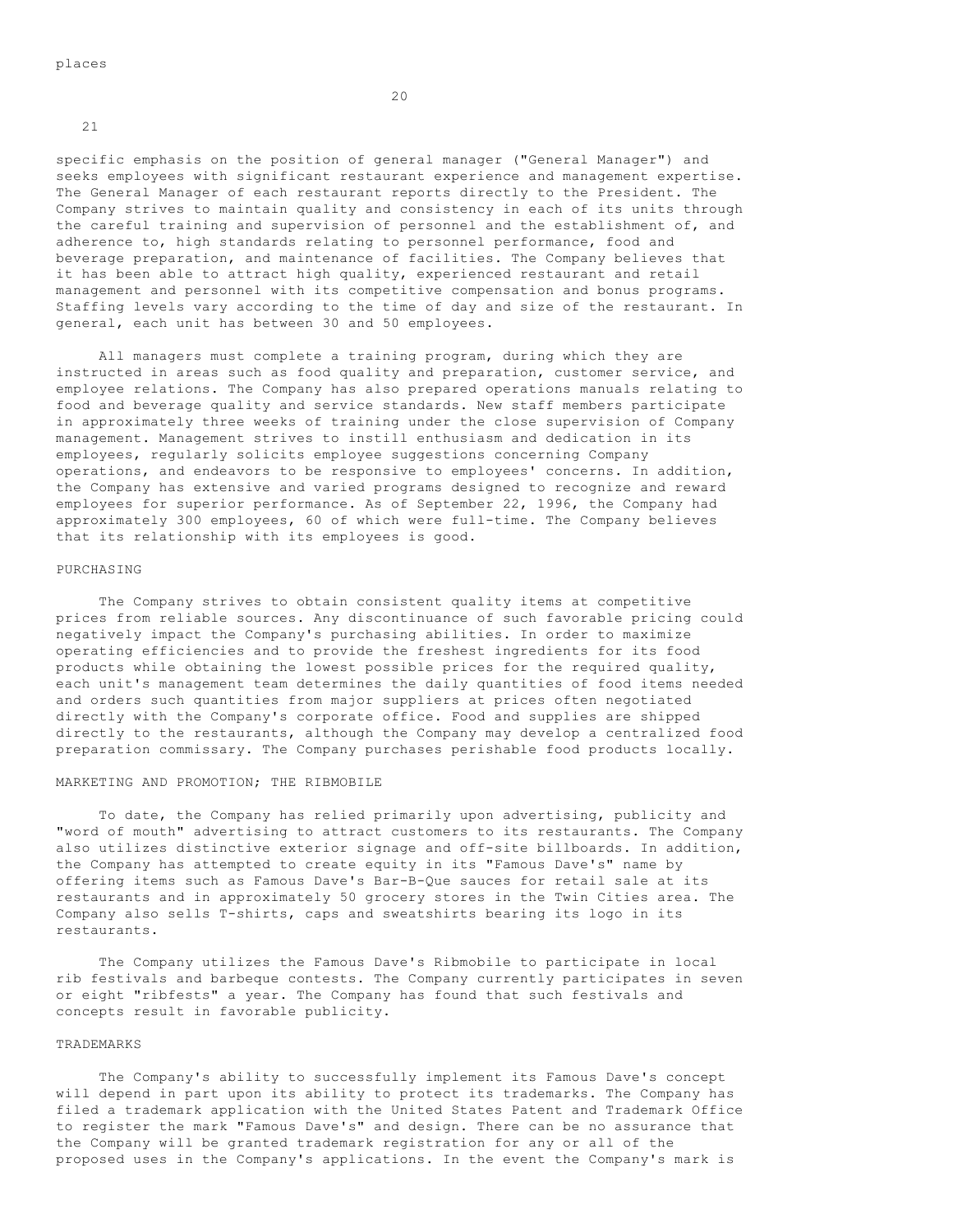granted registration, there can be no assurance that the Company can protect such mark and design against prior users in areas where the Company conducts operations. There is no assurance that the Company will be able to prevent competitors from using the same or similar marks, concepts or appearance. In October 1996, the Company received correspondence alleging that the Company's use of a pig and guitar design in connection with its BBQ & Blues concept (the "Design")

21

 $22$ 

infringed an existing trademark. The Company does not believe the Design infringes such other trademark and intends to vigorously defend its use of the Design against the holder of such other trademark.

# LEGAL PROCEEDINGS

 The Company is not a party to any material litigation and is not aware of any threatened litigation that would have a material adverse effect on its business.

# COMPETITION

 The food service industry is intensely competitive with respect to food quality, concept, location, service and price. In addition, there are many well-established food service competitors with substantially greater financial and other resources than the Company and with substantially longer operating histories. The Company believes that it competes with other full-service dine-in restaurants, take-out food service companies, fast-food restaurants, delicatessens, cafeteria-style buffets, and prepared food stores, as well as with supermarkets and convenience stores. Competitors include national, regional, and local restaurants, purveyors of carry-out food, and convenience dining establishments.

 Primary national and regional competitors of the Company include such other "family-oriented" comparable restaurants as Applebee's, TGI Friday's, Chili's, Ground Round, Bennigan's and barbeque-related restaurants such as Tony Roma's, Red Hot & Blue, Damon's and Sonny's. The Company believes that it can effectively compete in this market by offering superior food taste, an attractive highly-themed family atmosphere, and superior ambiance provided by carefully chosen blues music and an "open kitchen" smell of real barbeque.

 Competition in the food service business is often affected by changes in consumer tastes, national, regional, and local economic and real estate conditions, demographic trends, traffic patterns, the cost and availability of labor, purchasing power, availability of product, and local competitive factors. The Company attempts to manage or adapt to these factors, but it should be recognized that some or all of these factors could cause the Company to be adversely affected.

 In addition, to the extent that barbeque restaurants are frequently viewed as "local," the Company may experience intense competition or lack of consumer acceptance if it expands into areas with existing barbeque restaurants.

#### REGULATION

 Restaurants are subject to licensing and regulation by state and local health, sanitation, safety, fire, and other authorities and are also subject to state and local licensing and regulation of the sale of alcoholic beverages and food. Difficulties in obtaining or failure to obtain required licenses and approvals will result in delays in, or cancellation of, the opening of restaurants. The food and liquor licenses are also subject to suspension or non-renewal if the granting authority determines that the conduct of the holder does not meet the standards for initial grant or renewal. The Company believes that it is in compliance with all licensing and other regulations.

The federal Americans With Disabilities Act prohibits discrimination on the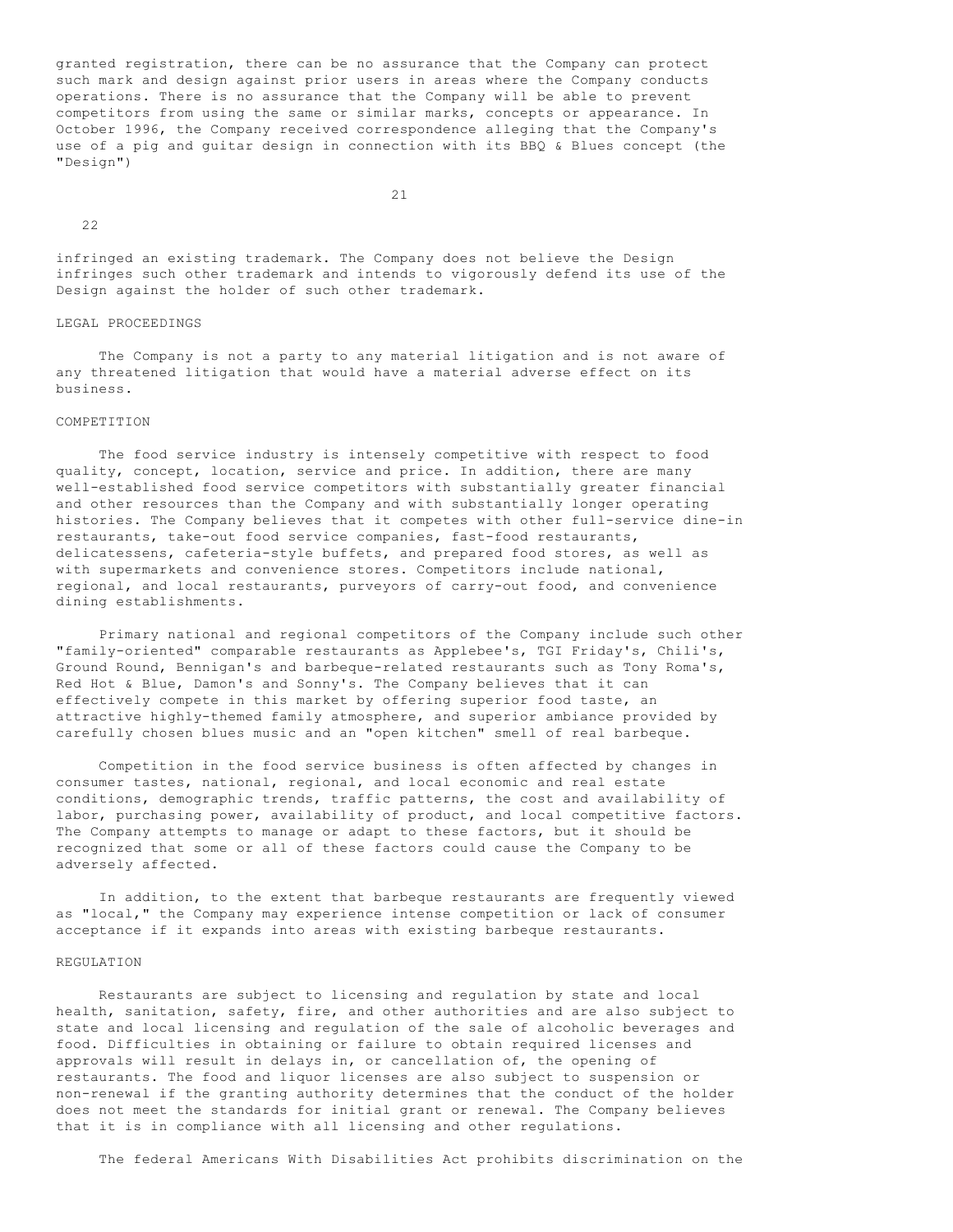basis of disability in public accommodations and employment. The Company could be required to expend funds to modify its restaurants in order to provide service to or make reasonable accommodations for disabled persons. The Company's restaurants are currently designed to be accessible to the disabled. The Company believes it is in substantial compliance with all current applicable regulations relating to accommodations for the disabled.

22

23

#### MANAGEMENT

#### DIRECTORS AND EXECUTIVE OFFICERS

 The following table sets forth certain information with respect to each of the directors and executive officers of the Company.

| NAME.                | AGE. | POSITION(S) HELD                                  |
|----------------------|------|---------------------------------------------------|
|                      |      |                                                   |
| David W. Anderson 43 |      | Chairman of the Board and Chief Executive Officer |
| William L. Timm 36   |      | President                                         |
| Mark A. Payne 37     |      | Vice President, Finance, Chief Financial Officer, |
|                      |      | Secretary and Treasurer                           |
| Martin J. O'Dowd 48  |      | Director                                          |
| Thomas J. Brosig 47  |      | Director                                          |

 David W. Anderson, founder of the Company, has been the Chairman of the Board since its formation. Mr. Anderson is also a founder and a director of Rainforest Cafe, Inc. In October 1990, Mr. Anderson co-founded Grand Casinos, Inc. and through March 1996 served as a director and Executive Vice President.

 William L. Timm has been President of the Company since March 1996. From February 1987 to December 1995, Mr. Timm was a self-employed, independent contractor working as a National Marketing Director for National Safety Associates International, Inc., an international distribution network of consumer products, including water and air filtration systems and nutritional products. In this position, Mr. Timm was appointed to the Executive President's Advisory Council as one of the top 1% earners for National Safety Associates.

 Mark A. Payne has been Vice President, Finance, Chief Financial Officer, Secretary and Treasurer since August 1996. Previously, and since August 1995 he was Senior Vice President, Business Development and Acquisitions of ValueVision International, Inc., a television home shopping network. Prior to that and since December 1990, he served as Vice President, Finance and Chief Financial Officer at ValueVision.

 Martin J. O'Dowd has been a director of the Company since August 1996. Since May 1995, Mr. O'Dowd has served as President and Chief Operating Officer of Rainforest Cafe, Inc. In June 1995 he became a director and Secretary of Rainforest Cafe, Inc. From July 1987 to May 1995, Mr. O'Dowd was Corporate Director, Food and Beverage Services, for Holiday Inn Worldwide. From August 1985 to July 1987, Mr. O'Dowd was Vice President and General Operations Manager for the Hard Rock Cafe in New York. Mr. O'Dowd is also a director of Elephant & Castle Group, Inc.

 Thomas J. Brosig has been a director of the Company since August 1996. Since August 1994, Mr. Brosig has served as Executive Vice President - Investor Relations and Special Projects of Grand Casinos, Inc. From its inception until May 1995, Mr. Brosig served as Secretary of Grand Casinos, Inc., and from May 1993 until August 1994, Mr. Brosig served as its President. Mr. Brosig also served as Grand Casinos, Inc.'s Chief Operating Officer from October 1991 until May 1993, and as its Chief Financial Officer from its inception until January 1992. Mr. Brosig is also a director of G-III Apparel Group Ltd., a manufacturer and distributor of leather apparel, and Game Financial, Inc., which provides funds transfer services to casino customers.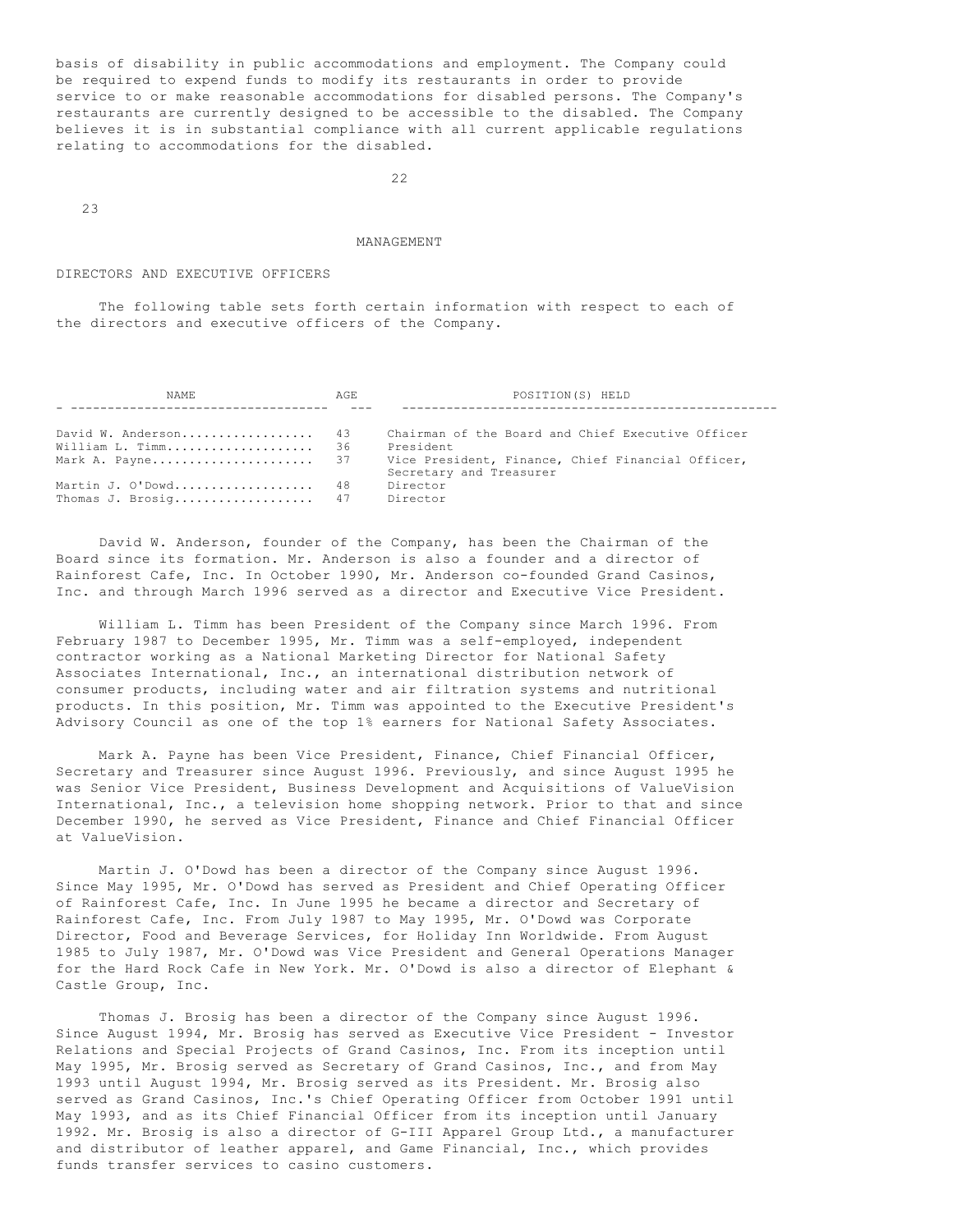# EXECUTIVE COMPENSATION

 The following table sets forth all cash and non-cash compensation paid by the Company for the period from March 14, 1994 (Inception) through December 31, 1995 to the Company's executive officer:

|                    |                                                      |        | ANNUAL COMPENSATION          | LONG-TERM<br>COMPENSATION |  |
|--------------------|------------------------------------------------------|--------|------------------------------|---------------------------|--|
| NAME OF INDIVIDUAL | POSITION                                             | SALARY | OTHER ANNUAL<br>COMPENSATION | AWARD<br>OPTIONS GRANTED  |  |
| David W. Anderson  | Chairman of the Board and<br>Chief Executive Officer | S O    | S <sub>0</sub>               | $- -$                     |  |

23

#### 24

# EMPLOYMENT AGREEMENTS

 David W. Anderson has been retained pursuant to a two-year employment agreement dated as of March 4, 1996, subject to early termination for variety of reasons, including voluntary termination by Mr. Anderson. Mr. Anderson will receive a base salary of \$100,000 per year during the first year of employment, and such subsequent amounts as may be determined by the Company's Board of Directors. Such agreement also provides that Mr. Anderson will receive six months' severance if terminated by the Company for a reason other than "cause," as defined therein. Mr. Anderson will also receive medical, dental and other customary benefits. The employment agreement provides that Mr. Anderson will not compete with the Company for two years if he resigns or is terminated for cause.

 William L. Timm has been retained pursuant to a two-year employment agreement dated as of March 4, 1996, subject to early termination for a variety of reasons. Mr. Timm will receive a base salary of \$100,000 during the first year of employment and such subsequent amounts as may be determined by the Company's Board of Directors. Such agreement also provides that Mr. Timm will receive six months' severance if terminated by the Company for a reason other than "cause," as defined therein. Mr. Timm will also receive medical, dental and other customary benefits. The employment agreement provides that Mr. Timm will not compete with the Company for two years if he resigns or is terminated for cause.

 Mark A. Payne has been retained pursuant to a three-year employment agreement dated as of August 12, 1996, subject to early termination for a variety of reasons. Mr. Payne will receive a base salary of \$125,000 during the first year of employment and such subsequent amounts as may be determined by the Company's Board of Directors. Mr. Payne will also receive \$25,000 upon the closing of the Company's initial public offering. Such agreement also provides that Mr. Payne will receive six months severance if terminated by the Company for a reason other than "cause," as defined therein, within the first year of his employment and 12 months severance if terminated by the Company for a reason other than cause after the first year of employment. Mr. Payne will also receive medical, dental and other customary benefits. The employment agreement provides that Mr. Payne will not compete with the Company for two years if he resigns or is terminated for cause.

 The Company intends to retain other management employees pursuant to employment and consulting agreements. The Company intends to offer stock options to such employees. The Company has no current plans to pay cash compensation to its directors.

# STOCK OPTION AND COMPENSATION PLAN

The Company has reserved for issuance 700,000 shares of Common Stock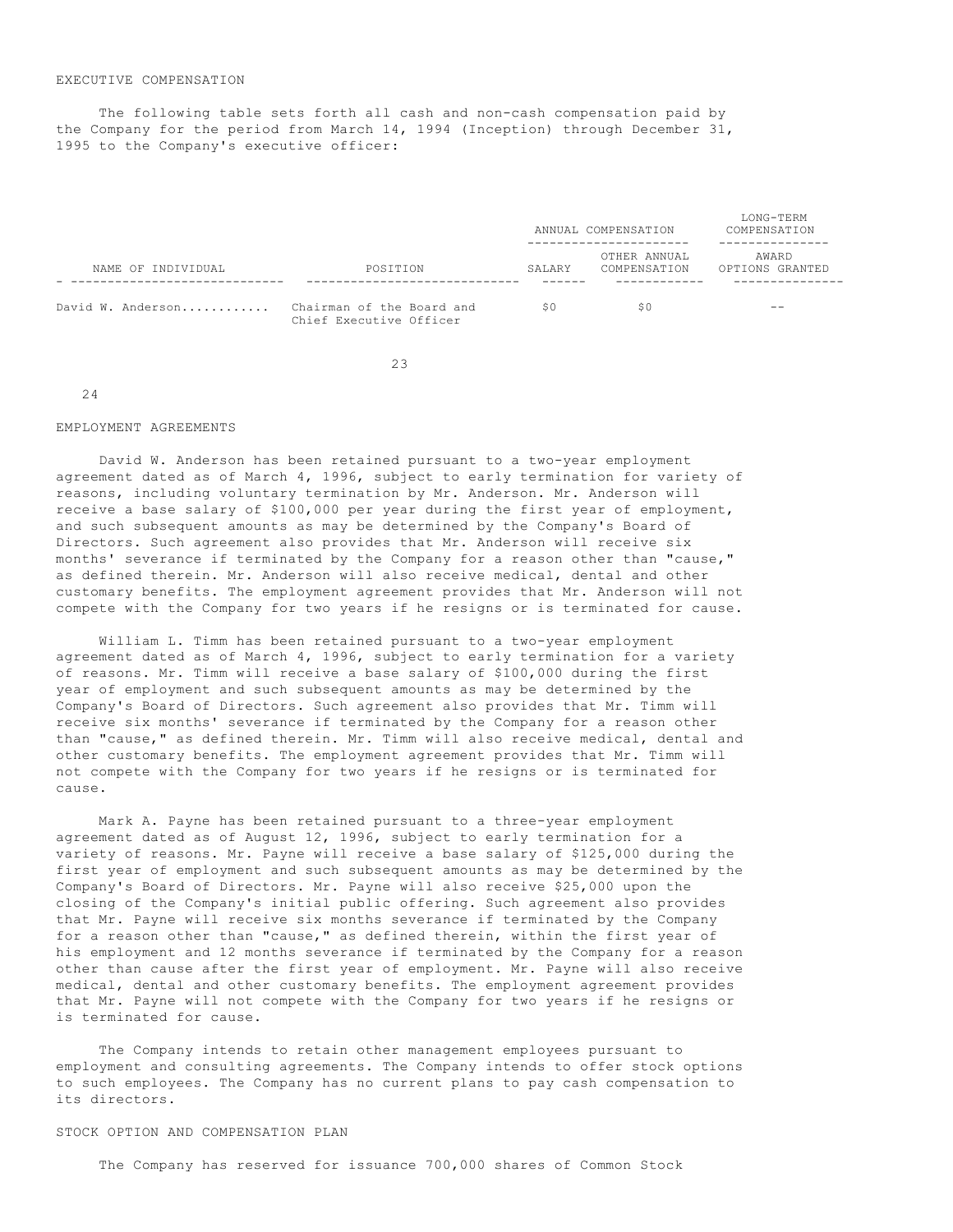pursuant to its 1995 Stock Option and Incentive Compensation Plan (the "Stock Option Plan"). As of the date of this Prospectus, the Company has granted an aggregate of 338,000 options, 167,500 of which were granted subsequent to June 30, 1996. Of these options, 234,761 were granted pursuant to Rule 701 under the Securities Act of 1933 (the "Act") and the remainder were granted pursuant to Section 4(2) of the Act.

 The Plan is administered by a stock option committee (the "Stock Option Committee") which has the discretion to determine the number and purchase price of shares subject to stock options (which price may not be below 85% of the fair market value of the Common Stock on the date granted), the term of each option, and the time or times during its term when the option becomes exercisable.

 For a one-year period following the Effective Date, the Company will not grant options to promoters, employees or affiliates of the Company which, together with options previously granted to such persons, would in the aggregate exceed 15% of the then outstanding shares of Common Stock.

#### BOARD OF DIRECTORS

 Each of the Company's directors has been elected to serve until the next annual meeting of shareholders. The Company's executive officers are appointed annually by the Company's directors. Each of the Company's directors continues to serve until his or her successor has been designated and qualified. Directors currently receive no fees.

24

25

#### DIRECTOR STOCK OPTIONS

 As of the Effective Date, the Company granted options to acquire an aggregate of 50,000 shares of Common Stock at an exercise price of \$4.33 per share to Messrs. O'Dowd and Brosig, the Company's two outside directors. These options vest on a pro-rata basis on the first, second and third anniversaries of the Effective Date and are exercisable for ten years from the date of grant.

# CERTAIN TRANSACTIONS

 On January 1, 1996, the Company transferred the real estate, excluding improvements, of its Linden Hills Unit and the site of the proposed unit in the Highland Park area of St. Paul, Minnesota to David W. Anderson, Chairman and Chief Executive Officer of the Company, in exchange for amounts due to Mr. Anderson and assumption of bank debt totaling \$781,023. These properties were transferred to Mr. Anderson at the Company's cost which, due to the short amount of time which elapsed between the transfer and the Company's original acquisition, the Company believes approximated the fair market values of the real estate exchanged. Mr. Anderson concurrently transferred the real estate to S&D Land Holdings, Inc. ("S&D"), a Minnesota company wholly owned by Mr. Anderson, and entered into leases with the Company for such real estate. See Note (7) to the Consolidated Financial Statements. The Company also leases the Roseville Unit and the real estate for the Minnetonka Unit from S&D. The Company does not currently intend to enter into any additional leases with S&D. See "Business -- Property and Unit Locations."

 The Company has a \$2,000,000 revolving note with David W. Anderson. The note bears interest at 8%, is unsecured and due on demand. The outstanding balance on the note was \$359,349 at June 30, 1996. This note was paid in full in October 1996.

 Pursuant to a license and trademark agreement between the Company and Grand Pines Resort, Inc., a Minnesota corporation wholly-owned by David W. Anderson ("Grand Pines"), the Company licenses its trademarks and recipes to Grand Pines in exchange for a 4% annual royalty fee on gross food sales. Also, pursuant to a management agreement between the Company and Grand Pines Resort, Inc., the Company has agreed to provide certain management services relative to the Hayward Facility in exchange for a fee of 3% of gross food sales.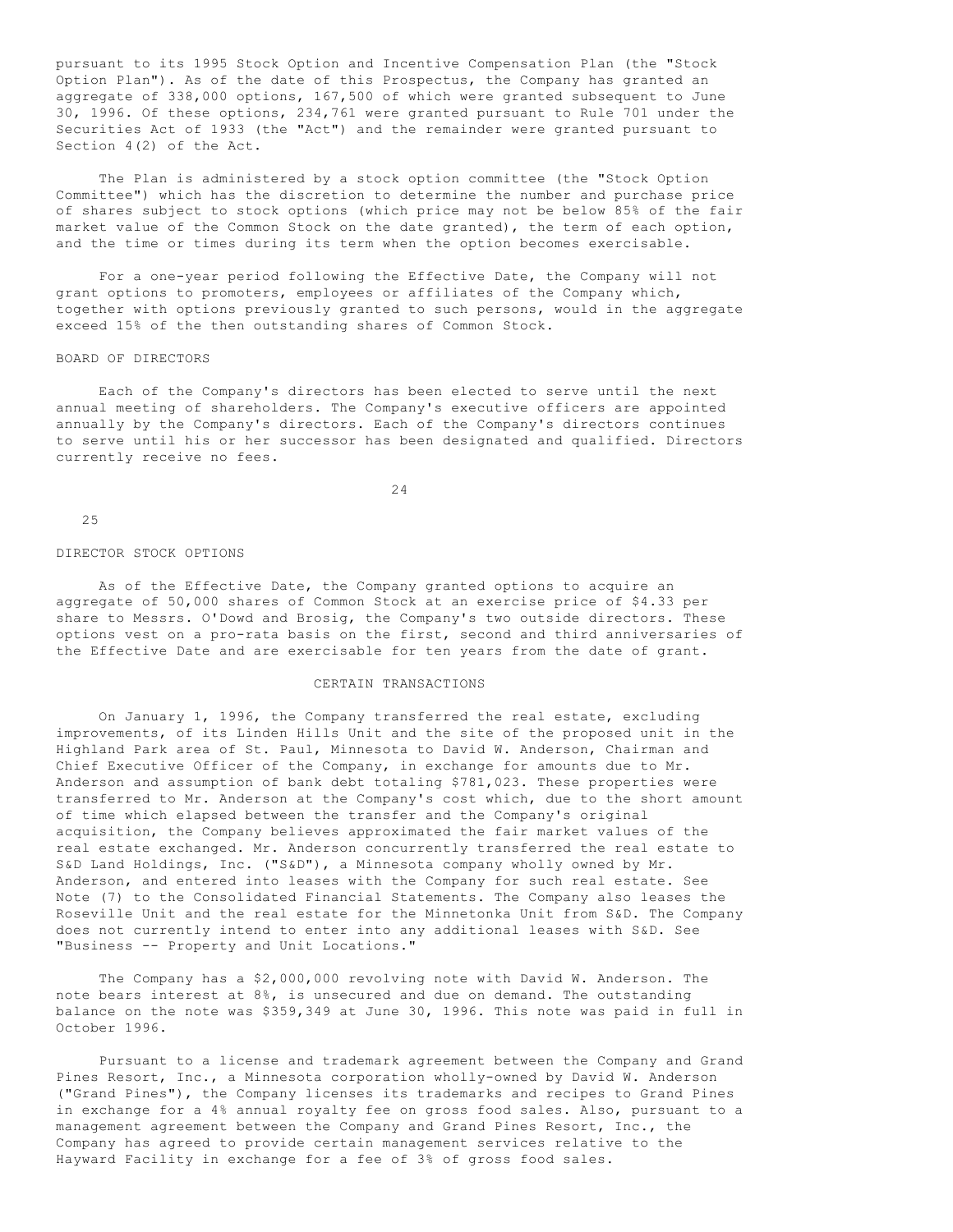It is the Company's belief that each transaction referred to in this section was on terms no less favorable to the Company than could have been obtained from non-affiliated parties. Any future transactions and loans with officers, directors or 5% shareholders of the Company's Common Stock will be on terms no less favorable to the Company than could be obtained from unaffiliated third parties. All future material affiliated transactions and loans, and any forgiveness of loans, must be approved by a majority of the independent outside members of the Company's Board of Directors who do not have an interest in the transactions.

# PRINCIPAL SHAREHOLDERS

 There are presently 100,000,000 shares of the Company's Common Stock authorized, of which 3,356,250 shares are issued and outstanding. The following table sets forth certain information regarding beneficial ownership of the Company's Common Stock as of the date of this Prospectus, as adjusted to give effect to the issuance of the securities offered hereby, by (i) each person known by the Company to be the beneficial owner of more than 5% of the outstanding Common Stock, (ii) each director of the Company, (iii) each executive officer of the Company, and (iv) all executive officers and directors of the Company as a group. See "Description of Securities -- Conversion of Notes." Unless otherwise indicated, each of the following persons has sole voting and investment power with respect to the shares of Common Stock set forth opposite their

25

26

respective names. The address of directors and executive officers is 12700 Industrial Boulevard, Suite 60, Minneapolis, Minnesota 55441.

|                                                   |                           |                      | PERCENT              |
|---------------------------------------------------|---------------------------|----------------------|----------------------|
| NAME.                                             | SHARES OF<br>COMMON STOCK | PRIOR TO<br>OFFERING | AFTER<br>OFFERING(1) |
|                                                   |                           |                      |                      |
|                                                   | 2,000,000(2)              | 59.6%                | 35.4%                |
|                                                   | 600,000(3)                | 17.9                 | 10.6                 |
|                                                   | 25.000(4)                 | 0.7                  | 0.4                  |
|                                                   | 13,000                    | 0.4                  | 0.2                  |
|                                                   | 20.000                    | 0.6                  | 0.4                  |
|                                                   | 292,750(5)                | 8.7                  | 5.2                  |
| All officers and directors as a group (5 persons) | 2,058,000                 | 60.9                 | 36.4                 |

- -------------------------

- (1) Does not include any Shares that may be purchased in the offering by the listed persons.
- (2) Owned in joint tenancy with his spouse, Kathryn Anderson. Includes 100,000 shares owned by Grand Pines Resorts, Inc., a corporation wholly-owned by Mr. Anderson. 600,000 of such Shares are subject to an option to purchase for \$1.00 per share held by William L. Timm, the Company's President. Such options vest over a five-year period in equal increments beginning March 1, 1997. Giving effect to such options, Mr. Anderson's percentage ownership would be 41.7% prior to the offering and 26.1% after the offering.
- (3) Includes 600,000 shares beneficially owned by David W. Anderson subject to an option held by Mr. Timm to purchase for \$1.00 per share. Such options vest over a five-year period in equal increments beginning March 1, 1997.
- (4) Represents shares issuable upon exercise of stock options to be vested on the Effective Date that will be exercisable within 60 days. Does not include 100,000 shares pursuant to options granted to Mr. Payne on August 12, 1996 which vest and become exercisable ratably over a four-year period.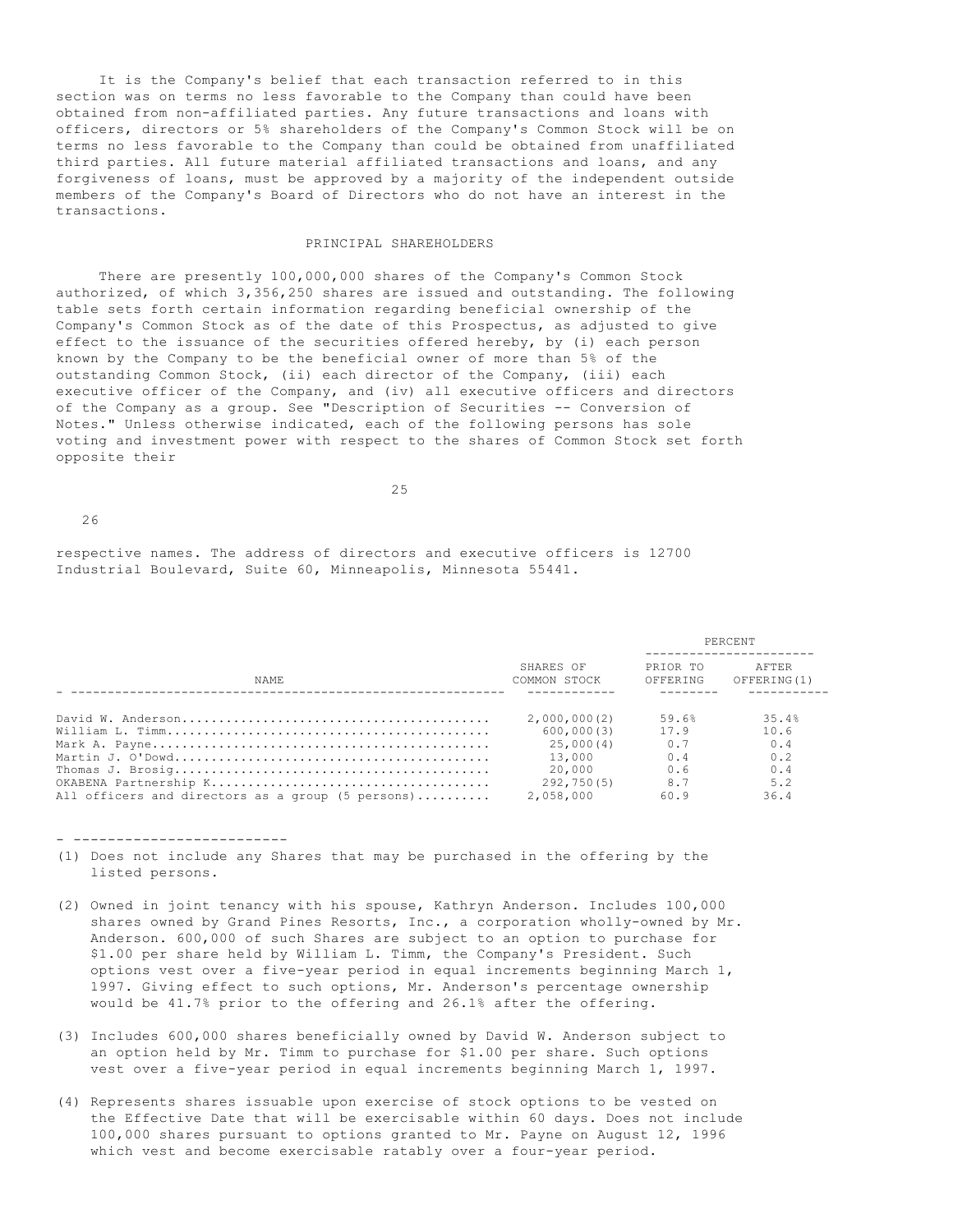(5) Includes 10,000 shares owned by Gary S. Kohler, an affiliate. The address of both such persons is 5140 Norwest Center, 90 South Seventh Street, Minneapolis, Minnesota 55402. None of the Partnership nor any person who may be deemed to be an ultimate beneficial owner of the shares held by the Partnership is otherwise affiliated with the Company, the Underwriter or any of their affiliates.

26

27

### DESCRIPTION OF SECURITIES

#### UNITS

 Each Unit offered hereby consists of one share of Common Stock and one redeemable Class A Warrant. Warrants are immediately exercisable and, commencing ten trading days after the Effective Date, separately transferable from the Common Stock. Each Class A Warrant entitles the holder to purchase at any time, until the earlier of redemption by the Company or four years following the Effective Date, one share of Common Stock at an exercise price of \$8.50 per warrant, subject to adjustment.

#### CAPITAL STOCK

 The Company's authorized capital stock consists of 100,000,000 undesignated shares, \$.01 par value per share in the case of Common Stock, and a par value as determined by the Board of Directors in the case of Preferred Stock. After the closing of this Offering, there will be issued and outstanding 6,001,250 shares of Common Stock (if the Underwriter's over-allotment option is exercised in full).

#### COMMON STOCK

There are no preemptive, subscription, conversion or redemption rights pertaining to the Common Stock. The absence of preemptive rights could result in a dilution of the interest of existing shareholders should additional shares of Common Stock be issued. Holders of the Common Stock are entitled to receive such dividends as may be declared by the Board of Directors out of assets legally available therefor, and to share ratably in the assets of the Company available upon liquidation.

 Each share of Common Stock is entitled to one vote for all purposes and cumulative voting is not permitted in the election of directors. Accordingly, the holders of more than 50% of all of the outstanding shares of Common Stock can elect all of the directors. Significant corporate transactions such as amendments to the articles of incorporation, mergers, sales of assets and dissolution or liquidation require approval by the affirmative vote of the majority of the outstanding shares of Common Stock. Other matters to be voted upon by the holders of Common Stock normally require the affirmative vote of a majority of the shares present at the particular shareholders' meeting. The Company's directors and officers as a group beneficially own approximately 60.9% of the outstanding Common Stock of the Company. Upon completion of this Offering, such persons will beneficially own approximately 36.4% of the outstanding shares (34.3% if the Underwriter's over-allotment option is exercised in full). See "Principal Shareholders." Accordingly, such persons will continue to be able to substantially control the Company's affairs, including, without limitation, the sale of equity or debt securities of the Company, the appointment of officers, the determination of officers' compensation and the determination whether to cause a registration statement to be filed. There are 119 holders of record of the Company's Common Stock as of the date of this Prospectus.

 The rights of holders of the shares of Common Stock may become subject in the future to prior and superior rights and preferences in the event the Board of Directors establishes one or more additional classes of Common Stock, or one or more additional series of Preferred Stock. The Board of Directors has no present plan to establish any such additional class or series.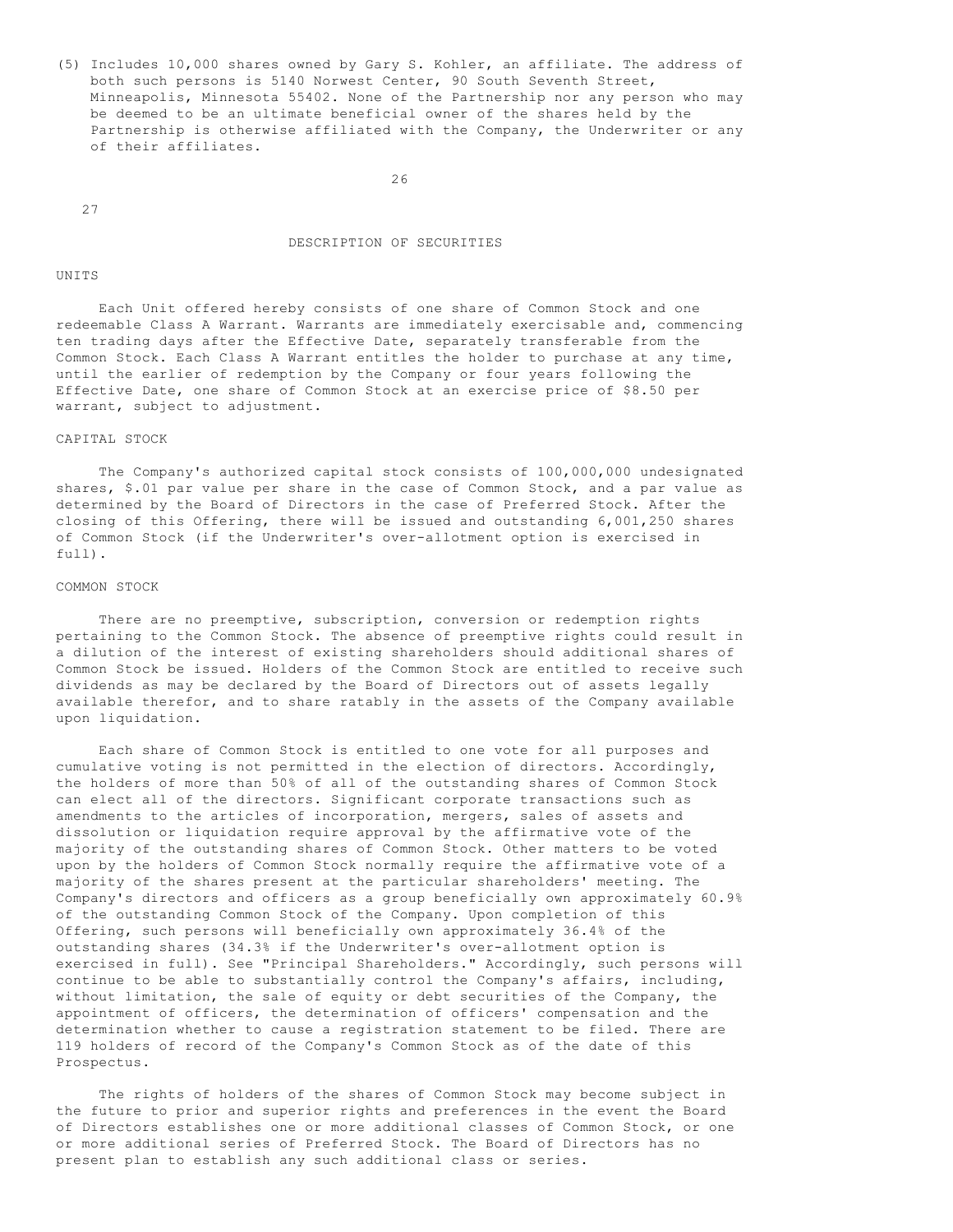#### CLASS A WARRANTS

 The Class A Warrants included as part of the Units being offered hereby will be issued under and governed by the provisions of a Warrant Agreement (the "Warrant Agreement") between the Company and Firstar Trust Company, Milwaukee, Minnesota, as Warrant Agent (the "Warrant Agent"). The following summary of the Warrant Agreement is not complete, and is qualified in its entirety by reference to the Warrant Agreement, a copy of which has been filed as an exhibit to the Registration Statement of which this Prospectus is a part.

 Commencing ten days after the Effective Date, the shares of Common Stock and the Class A Warrants offered as part of the Units will be detachable and separately transferable. One Class A Warrant entitles the

27

28

holder ("Warrantholder") thereof to purchase one share of Common Stock during the four years following the Effective Date, subject to earlier redemption, provided that at such time a current prospectus relating to the shares of Common Stock issuable upon exercise of the Class A Warrants is in effect and the issuance of such shares is qualified for sale or exempt from qualification under applicable state securities laws. Each Class A Warrant will be exercisable at an exercise price of \$8.50 per warrant, subject to adjustment in certain events.

 The Class A Warrants are subject to redemption by the Company beginning 90 days after the Effective Date, on not less than 30 days written notice, at a price of \$.01 per warrant at any time following a period of 10 consecutive trading days where the per share average closing bid price of the Common Stock exceeds 120% of the Exercise Price (subject to adjustment), provided that a current prospectus covering the shares issuable upon the exercise of the Class A Warrants is then effective under federal securities laws. For these purposes, the closing bid price of the Common Stock shall be determined by the closing bid price as reported by Nasdaq so long as the Common Stock is quoted on Nasdaq and, if the Common Stock is listed on a national securities exchange, shall be determined by the last reported sale price on the primary exchange on which the Common Stock is traded. Holders of Class A Warrants will automatically forfeit all rights thereunder except the right to receive the \$.01 redemption price per warrant unless the Class A Warrants are exercised before they are redeemed.

 The Warrantholders are not entitled to vote, receive dividends, or exercise any of the rights of holders of shares of Common Stock for any purpose. The Class A Warrants are in registered form and may be presented for transfer, exchange or exercise at the office of the Warrant Agent. Although the Company has applied for listing of the Class A Warrants on the Nasdaq SmallCap Market, there is currently no established market for the Class A Warrants, and there is no assurance that any such market will develop.

 The Warrant Agreement provides for adjustment of the exercise price and the number of shares of Common Stock purchasable upon exercise of the Class A Warrants to protect Warrantholders against dilution in certain events, including stock dividends, stock splits, reclassification, and any combination of Common Stock, or the merger, consolidation, or disposition of substantially all the assets of the Company.

 The Class A Warrants may be exercised upon surrender of the certificate therefor on or prior to the expiration date (or earlier redemption date) at the offices of the Warrant Agent, with the form of "Election to Purchase" on the reverse side of the certificate properly completed and executed as indicated, accompanied by payment of the full exercise price (by certified or cashier's check payable to the order of the Company) for the number of Class A Warrants being exercised.

### SHARES ELIGIBLE FOR FUTURE SALE

Upon completion of this Offering, there will be 5,656,250 shares of Common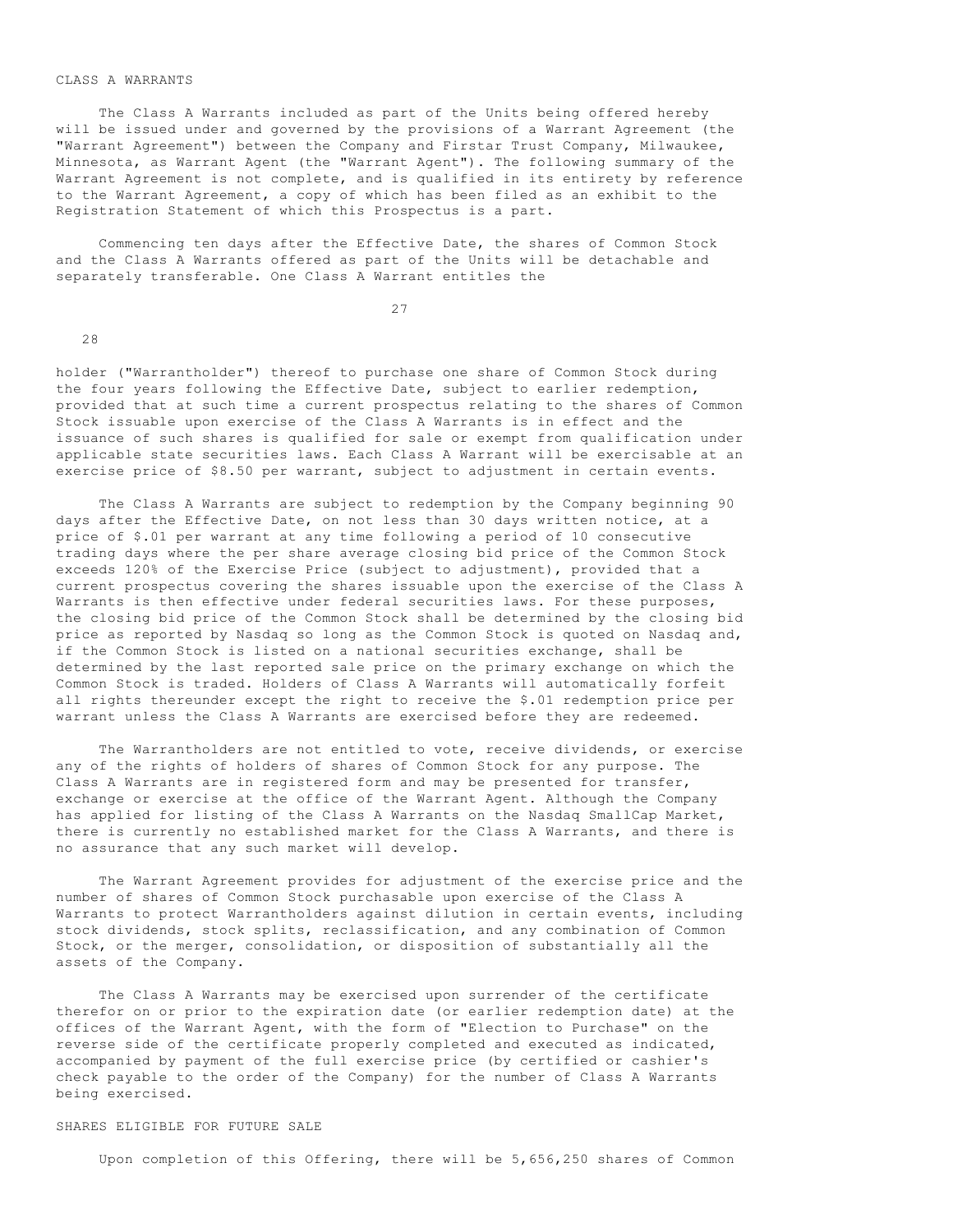Stock issued and outstanding (6,001,250 if the Underwriter's over-allotment option is exercised in full). The shares purchased in this Offering will be freely tradeable without registration or other restriction under the Act, except for any shares purchased by an "affiliate" of the Company (as defined in the Act).

 All the currently outstanding shares were issued in reliance upon the "private placement" exemptions provided by the Act and are deemed restricted securities within the meaning of Rule 144 ("Restricted Shares"). Restricted Shares may not be sold unless they are registered under the Act or are sold pursuant to an applicable exemption from registration, including an exemption under Rule 144. It is expected that 1,356,250 Restricted Shares, which were sold in July 1996 in an offering pursuant to Rules 505 and 506 of Regulation D, will become eligible for sale in July 1998, assuming all of the other requirements of Rule 144 have been satisfied. In addition, the Company has agreed to file a registration statement relating to these shares one year following the Effective Date, provided that the Company is then eligible to use Form S-3.

 In general, under Rule 144 as currently in effect, any person (or persons whose shares are aggregated) including persons deemed to be affiliates, whose restricted securities have been fully paid for and held for at least two years from the later of the date of issuance by the Company or acquisition from an affiliate, may sell such securities in broker's transactions or directly to market makers, provided that the number of shares sold

28

29

in any three month period may not exceed the greater of 1% of the then-outstanding shares of Common Stock or the average weekly trading volume of the shares of Common Stock in the over-the-counter market during the four calendar weeks preceding the sale. Sales under Rule 144 are also subject to certain notice requirements and the availability of current public information about the Company. After three years have elapsed from the later of the issuance of restricted securities by the Company or their acquisition from an affiliate, such securities may be sold without limitation by persons who are not affiliates under the rule.

 In general, under Rule 701 as currently in effect, any employee, consultant or advisor of the Company who purchases shares from the Company by exercising a stock option outstanding on the date of the Offering is eligible to resell such shares 90 days after the date of the Prospectus in reliance on Rule 144, but need not comply with certain restrictions contained in Rule 144, including the holding period requirement. As soon as practicable after the Offering, the Company intends to register 700,000 shares of Common Stock that are reserved for issuance under the Stock Option Plan. See "Management." After the effective date of such registration statement, shares issued upon exercise of outstanding options would generally be eligible for immediate resale in the public market, subject to vesting under the applicable option agreements.

 Following this Offering, the Company cannot predict the effect, if any, that sales of the Common Stock or the availability of such Common Stock for sale will have on the market price prevailing from time to time. Nevertheless, sales by existing shareholders of substantial amounts of Common Stock could adversely affect prevailing market prices for the Common Stock if and when a public market exists. David W. Anderson, Chairman and Chief Executive Officer of the Company, has agreed that he will not sell, grant any option for the sale of, or otherwise dispose of any shares of Common Stock for 365 days after the Effective Date without the prior written consent of the Underwriter. The Company's other executive officers and directors have agreed to be subject to the same restrictions for a period of 180 days.

### MINNESOTA ANTI-TAKEOVER LAW

 The Company is governed by the provisions of Sections 302A.671 and 302A.673 of the Minnesota Business Corporation Act. In general, Section 302A.671 provides that the shares of a corporation acquired in a "control share acquisition" have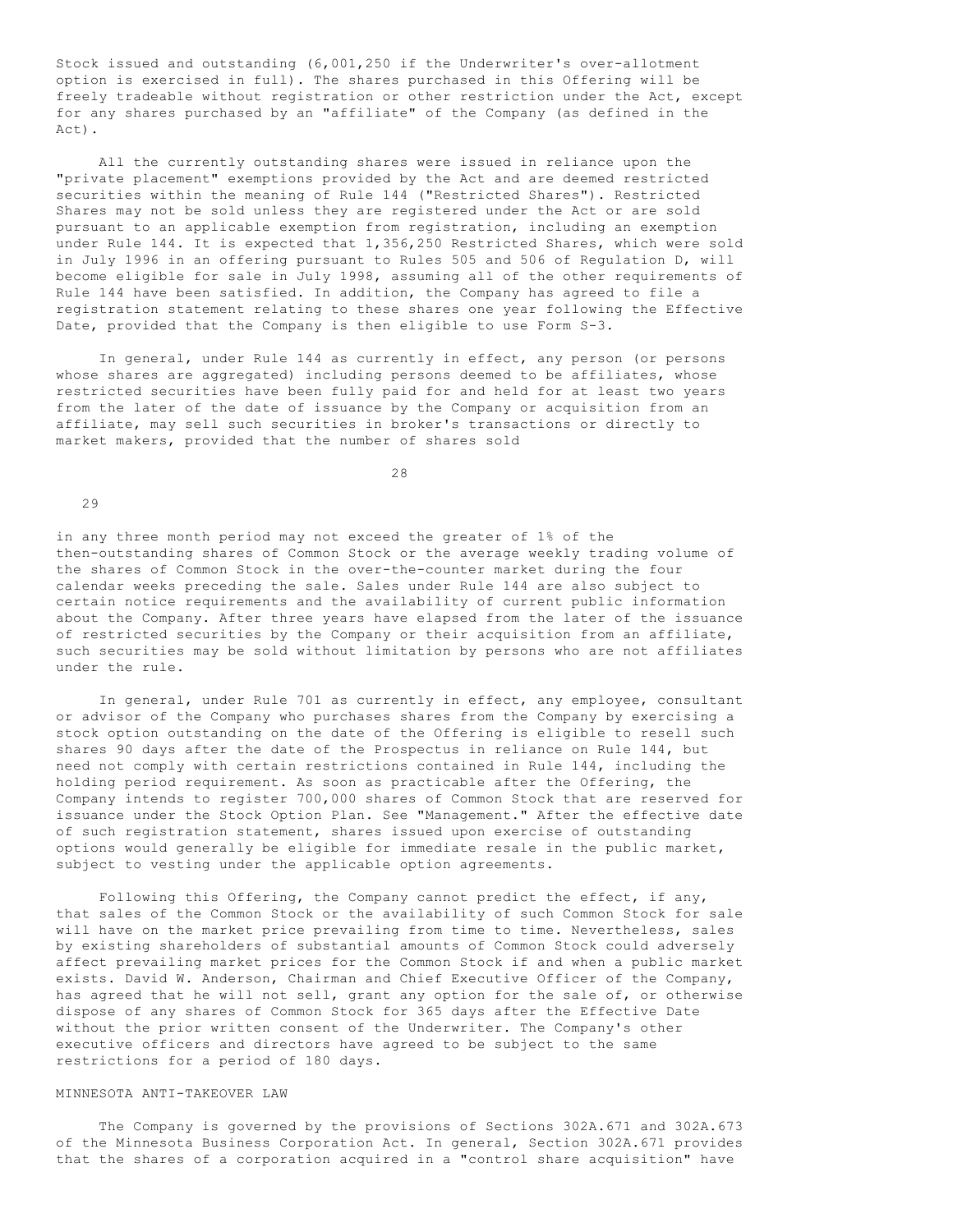no voting rights unless voting rights are approved in a prescribed manner. A "control share acquisition" is an acquisition, directly or indirectly, of beneficial ownership of shares that would, when added to all other shares beneficially owned by the acquiring person, entitle the acquiring person to have voting power of 20% or more in the election of directors. In general, Section 302A.673 prohibits a publicly-held Minnesota corporation from engaging in a "business combination" with an "interested shareholder" for a period of four years after the date of the transaction in which the person became an interested shareholder, unless the business combination is approved in a prescribed manner. "Business combination" includes mergers, asset sales and other transactions resulting in a financial benefit to the interested shareholder. An "interested shareholder" is a person who is the beneficial owner, directly or indirectly, of 10% or more of the corporation's voting stock or who is an affiliate or associate of the corporation and at any time within four years prior to the date in question was the beneficial owner, directly or indirectly, of 10% or more of the corporation's voting stock.

# TRANSFER AGENT AND REGISTRAR

 Firstar Trust Company is the transfer agent and registrar for the Common Stock, the Class A Warrants and the Units.

29

30

# UNDERWRITING

 Subject to the terms and conditions of the Underwriting Agreement between the Company and R.J. Steichen and Company (the "Underwriter"), the Underwriter has agreed to purchase from the Company, and the Company has agreed to sell to the Underwriter, 2,300,000 Units.

 The Underwriting Agreement provides that the obligations of the Underwriter are subject to approval of certain legal matters by counsel and to various other conditions. The nature of the Underwriter's obligations are such that they are committed to purchase and pay for all of the Units if any are purchased.

 The Underwriter proposes to offer the Units directly to the public at the public offering price set forth on the cover page of this Prospectus, and at such price less a concession not in excess of \$.31 per Unit to certain other dealers who are members of the National Association of Securities Dealers, Inc. After the public offering, the initial offering price and other selling terms may be changed by the Underwriter. The Underwriter has advised the Company that it does not intend to confirm sales of Units to any accounts over which it exercises discretionary authority.

 The Company has granted the Underwriter a 45-day over-allotment option to purchase up to an aggregate of 345,000 additional Units exercisable at the public offering price less the underwriting discount. The Underwriter may exercise such option only to cover over-allotments made in connection with the sale of the Units offered hereby.

 David W. Anderson, Chairman and Chief Executive Officer of the Company, has agreed that he will not sell, grant any option for the sale of, or otherwise dispose of any equity securities of the Company (or any securities convertible into or exercisable or exchangeable for equity securities of the Company), for a period of 365 days after the date hereof without the prior written consent of the Underwriter. The Company's other executive officers and directors have agreed to be subject to the same restrictions for a period of 180 days.

 Each of the Company and the Underwriter has agreed to indemnify the other (including officers, directors and control persons of each other) against certain liabilities, losses and expenses, including liabilities under the Act, or to contribute to payments that the Underwriter may be required to make in respect thereof. Insofar as indemnification for liabilities arising under the Act may be permitted to directors, officers and controlling persons of the small business issuer pursuant to the foregoing provisions, or otherwise, the small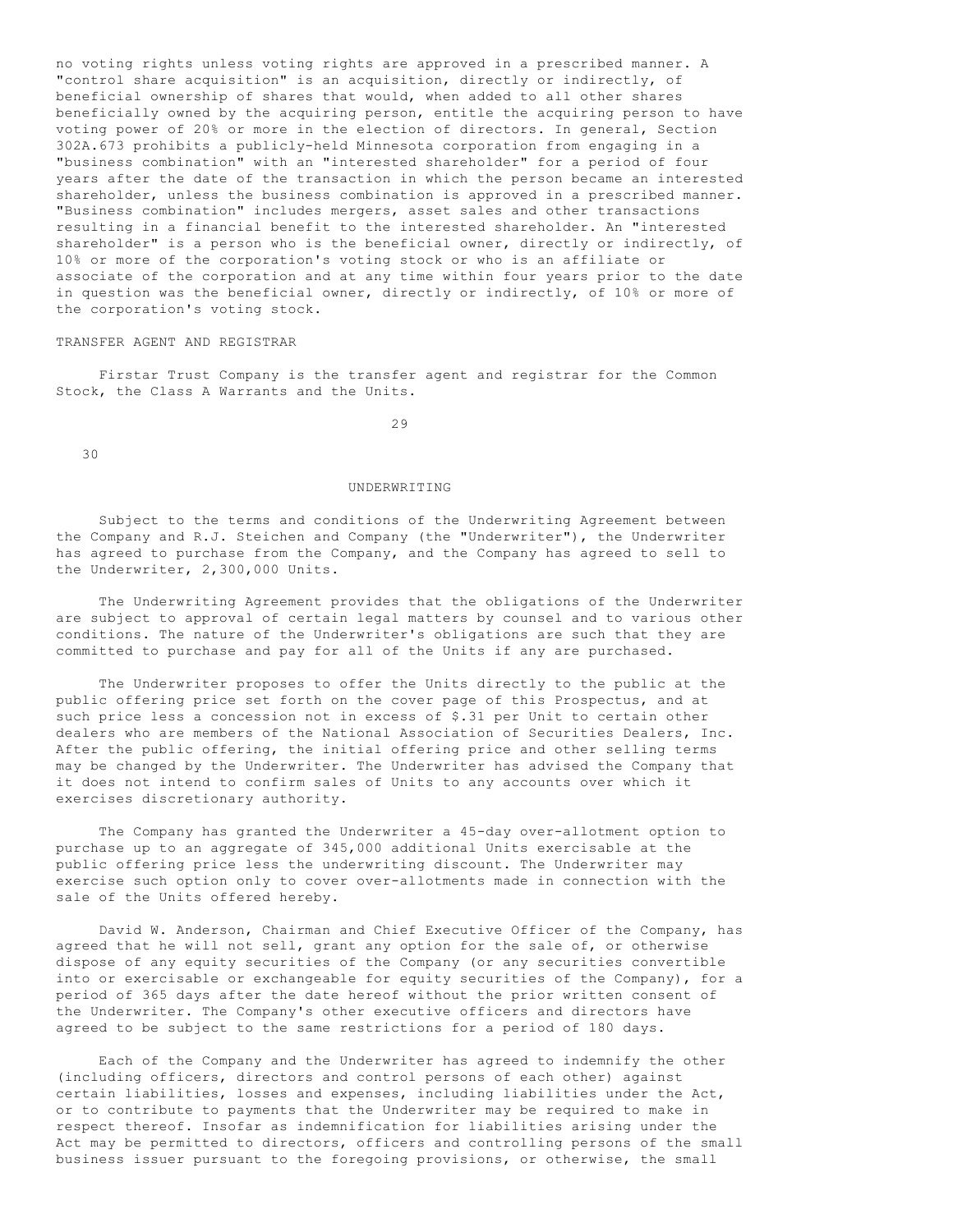business issuer has been advised that in the opinion of the Securities and Exchange Commission such indemnification is against public policy as expressed in the Act and is, therefore, unenforceable.

 The Company has agreed to sell to the Underwriter, for \$50.00, five-year warrants to purchase up to 230,000 shares of Common Stock (the "Underwriter's Warrant") at 140% of the Price to Public. The Underwriter's Warrant may be exercised commencing one year after the Effective Date. The exercise price and the number of shares may, under certain circumstances, be subject to adjustment pursuant to anti-dilution provisions. The Underwriter's Warrant contains certain participatory and demand registration rights. The Underwriter's Warrant contains a cashless exercise provision.

 The Company has agreed to pay the Underwriter a nonaccountable expense allowance equal to 2.0% of the aggregate offering price of the shares or \$299,000 (\$343,850 if the Underwriter's over-allotment option is exercised in full).

 In July 1996, the Company sold an aggregate of 1,356,250 shares of Common Stock in a private placement in which the Underwriter acted as selling agent. The Underwriter received agent's commissions of approximately \$427,000. The Underwriter was given a one-year right of first refusal with respect to the Company's initial public offering.

 At the request of the Company, up to 15% of the Units offered hereby (the "Designated Units") were reserved for sale to persons designated by the Company. The price of the Designated Units was the Price to Public set forth on the cover of this Prospectus.

 Prior to the Offering, there exists no public market for the securities of the Company. The initial public offering price of the Units and the exercise price of the Warrants have been arbitrarily determined by

30

31

negotiation between the Company and the Underwriter and bear no relationship to the Company's current operating results, book value, net worth, financial statement criteria of value, the history of and prospects for the industry in which the Company principally competes or the capability of the Company's management. There can be no assurance, however, that the price at which the Common Stock, the Class A Warrants or the Units will sell in the public market after this Offering will not be lower than the price at which they are sold by the Underwriter.

# LEGAL MATTERS

 The validity of the securities offered hereby will be passed upon for the Company by Maslon Edelman Borman & Brand, a Professional Limited Liability Partnership, Minneapolis, Minnesota. Certain legal matters relating to the sale of the shares of Common Stock will be passed upon for the Underwriter by Doherty, Rumble & Butler, P.A., Minneapolis, Minnesota.

#### EXPERTS

 The financial statements for the periods ended December 31, 1994 and 1995 included herein have been audited by Lund Koehler Cox & Company, PLLP, independent public accountants, as indicated in their report with respect thereto, and are included herein in reliance upon the authority of said firm as experts in giving said report.

# ADDITIONAL INFORMATION

 The Company is not a reporting company under the Securities Exchange Act of 1934, as amended. The Company has filed with the Washington, D.C. Office of the Securities and Exchange Commission (the "Commission") a Registration Statement on Form SB-2 under the Act with respect to the Common Stock offered hereby. This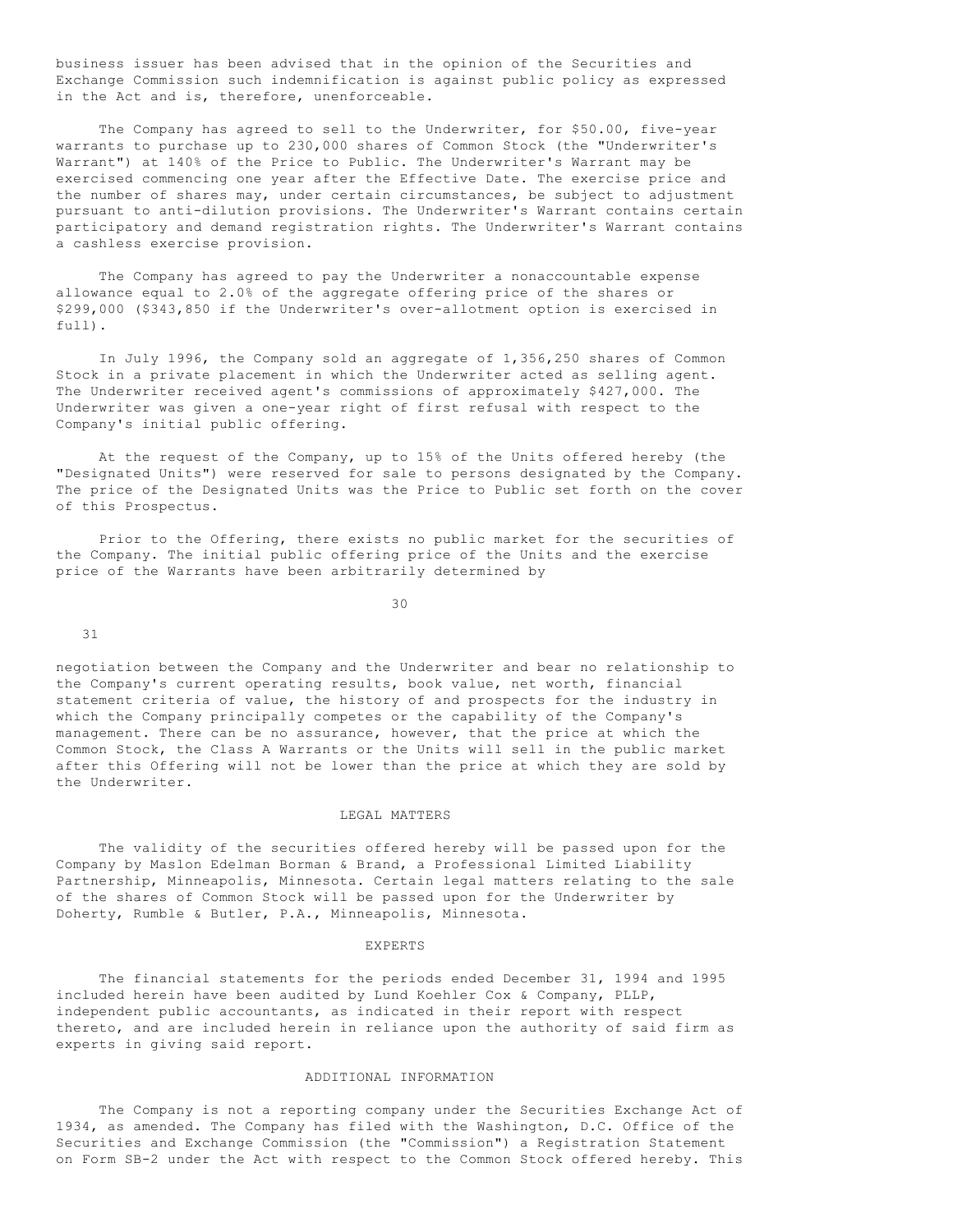Prospectus filed as a part of the Registration Statement does not contain all of the information contained in the Registration Statement and the exhibits thereto, certain portions of which have been omitted in accordance with the rules and regulations of the Commission. For further information with respect to the Company and the securities offered hereby, reference is made to such Registration Statement including the exhibits and schedules thereto. Statements contained in this Prospectus as to the contents of any contract, agreement or other documents are not necessarily complete, and in each instance, reference is made to such contract or other document filed as an exhibit to the Registration Statement, each such statement being qualified in all respects by such reference. The Registration Statement and exhibits may be inspected without charge and copied at the Washington office of the Commission, 450 Fifth Street, N.W., Washington, DC 20549, and copies of such material may be obtained at prescribed rates from the Commission's Public Reference Section at the same address.

32

# INDEX TO CONSOLIDATED FINANCIAL STATEMENTS

PAGE

| Consolidated Financial Statements: |  |
|------------------------------------|--|
|                                    |  |
|                                    |  |
|                                    |  |
|                                    |  |
|                                    |  |

----

 $F-1$ 

33

#### REPORT OF INDEPENDENT PUBLIC ACCOUNTANTS

To Famous Dave's of America, Inc.:

31

 We have audited the accompanying consolidated balance sheet of Famous Dave's of America, Inc. and Subsidiary as of December 31, 1995 and the related consolidated statements of operations, stockholder's equity and cash flows for the period from March 14, 1994 (inception) to December 31, 1994 and the year ended December 31, 1995. These consolidated financial statements are the responsibility of the Company's management. Our responsibility is to express an opinion on these consolidated financial statements based on our audits.

 We conducted our audits in accordance with generally accepted auditing standards. Those standards require that we plan and perform the audit to obtain reasonable assurance about whether the consolidated financial statements are free of material misstatement. An audit includes examining, on a test basis, evidence supporting the amounts and disclosures in the consolidated financial statements. An audit also includes assessing the accounting principles used and significant estimates made by management, as well as evaluating the overall financial statement presentation. We believe that our audits provide a reasonable basis for our opinion.

 In our opinion, the consolidated financial statements referred to above present fairly, in all material respects, the financial position of Famous Dave's of America, Inc. and Subsidiary as of December 31, 1995 and the results of their operations and their cash flows for the period from March 14, 1994 (inception) to December 31, 1994 and the year ended December 31, 1995 in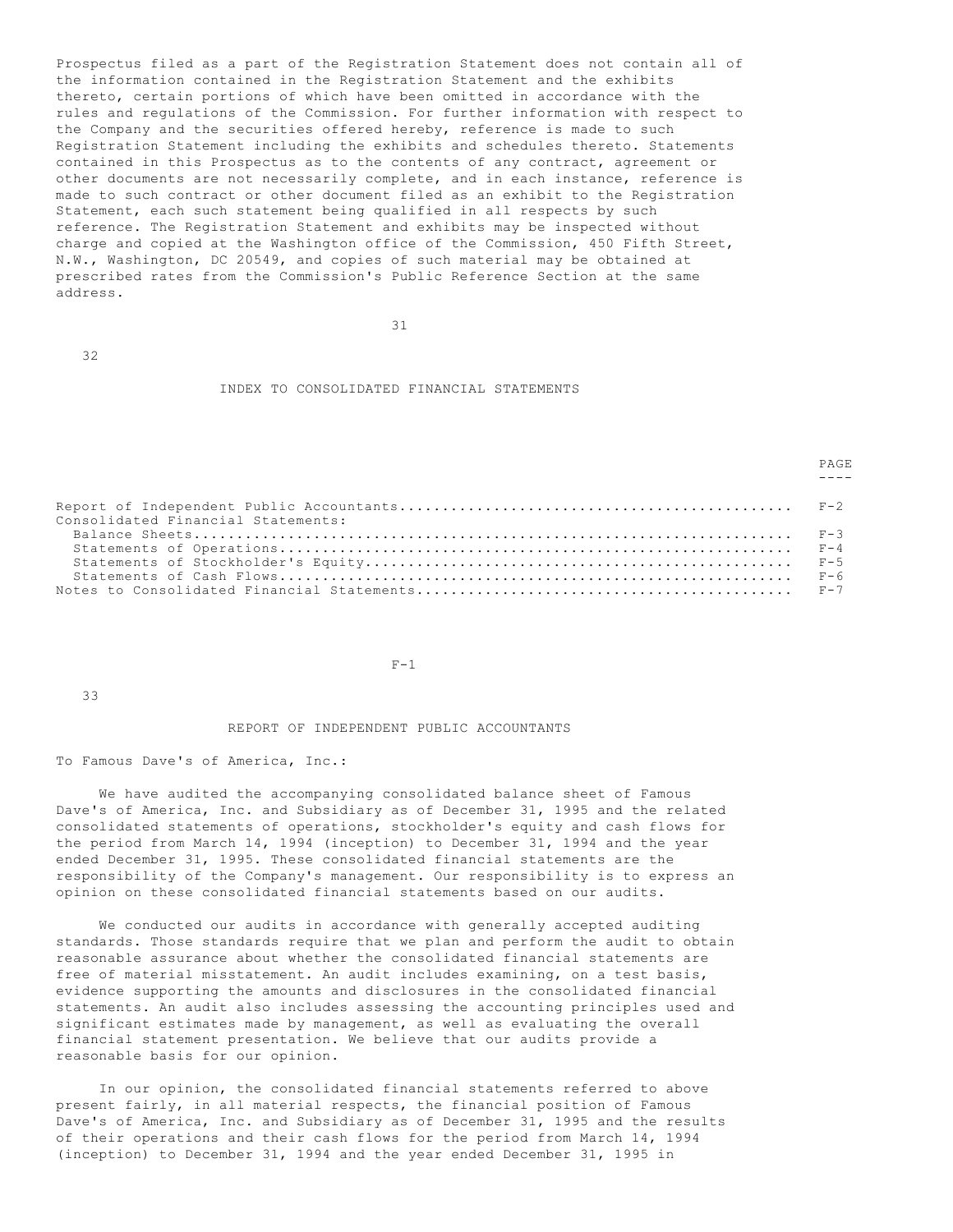# Minneapolis, Minnesota August 2, 1996

 $F-2$ 

34

# FAMOUS DAVE'S OF AMERICA, INC. AND SUBSIDIARY

# CONSOLIDATED BALANCE SHEETS

|                                                                                                                                                                      | DECEMBER 31,                                                                  | JUNE 30,<br>1996<br>.                                                 |
|----------------------------------------------------------------------------------------------------------------------------------------------------------------------|-------------------------------------------------------------------------------|-----------------------------------------------------------------------|
|                                                                                                                                                                      | 1995<br>____________                                                          | (UNAUDITED)                                                           |
| ASSETS                                                                                                                                                               |                                                                               |                                                                       |
| CURRENT ASSETS:                                                                                                                                                      | \$100, 297<br>10,921<br>69,176<br>----------                                  | \$<br>252,137<br>53,049<br>409,409<br>$- - - - - - - - - -$           |
|                                                                                                                                                                      | 180,394                                                                       | 714,595                                                               |
| PROPERTY, EQUIPMENT AND LEASEHOLD IMPROVEMENTS, NET                                                                                                                  | -----------<br>1,203,265<br>__________                                        | -----------<br>1,682,654<br>----------                                |
| OTHER ASSETS:<br>Pre-opening expenses, net of accumulated amortization of $$3,081$                                                                                   | 73,487<br>$\Omega$<br>$\Omega$<br>-----------                                 | 995,964<br>82,324<br>35,987<br>----------                             |
|                                                                                                                                                                      | 73,487<br>-----------                                                         | 1, 114, 275<br>$- - - - - - - - - -$                                  |
|                                                                                                                                                                      | \$1,457,146<br>==========                                                     | \$3,511,524<br>$=$ = = = = = = = = = =                                |
| LIABILITIES AND STOCKHOLDER'S EQUITY<br>CURRENT LIABILITIES:                                                                                                         | S.<br>$\overline{0}$<br>347,823<br>276,046                                    | \$1,000,000<br>$\overline{0}$<br>359,349                              |
| Current portion of capital lease obligation<br>Accrued rent -- S&D Land Holdings, Inc. (related party)<br>Accrued payroll and related withholdings                   | $\sim$ 0<br>109,974<br>$\bigcirc$<br>$\Omega$<br>$\Omega$<br>13,412<br>16,081 | 50,224<br>1,312,154<br>82,729<br>22,492<br>32,527<br>42,474<br>51,986 |
| CAPITAL LEASE OBLIGATION, NET OF CURRENT PORTION                                                                                                                     | ----------<br>763,336<br>$\bigcap$<br>-----------                             | ----------<br>2,953,935<br>251,981<br>----------                      |
|                                                                                                                                                                      | 763,336                                                                       | 3,205,916                                                             |
| COMMITMENTS AND CONTINGENCIES<br>STOCKHOLDER'S EQUITY:<br>Common stock, \$.01 par value, 100,000,000 shares authorized,<br>$2,000,000$ shares issued and outstanding | ----------<br>20,000<br>980,000                                               | ----------<br>20,000<br>980,000                                       |
|                                                                                                                                                                      | (306, 190)<br>__________                                                      | (694, 392)<br>-----------                                             |
|                                                                                                                                                                      | 693,810<br>__________                                                         | 305,608<br>$- - - - - - - - - -$                                      |
|                                                                                                                                                                      | \$1,457,146                                                                   | \$3,511,524                                                           |

See accompanying notes to consolidated financial statements.

 $F-3$ 

FAMOUS DAVE'S OF AMERICA, INC. AND SUBSIDIARY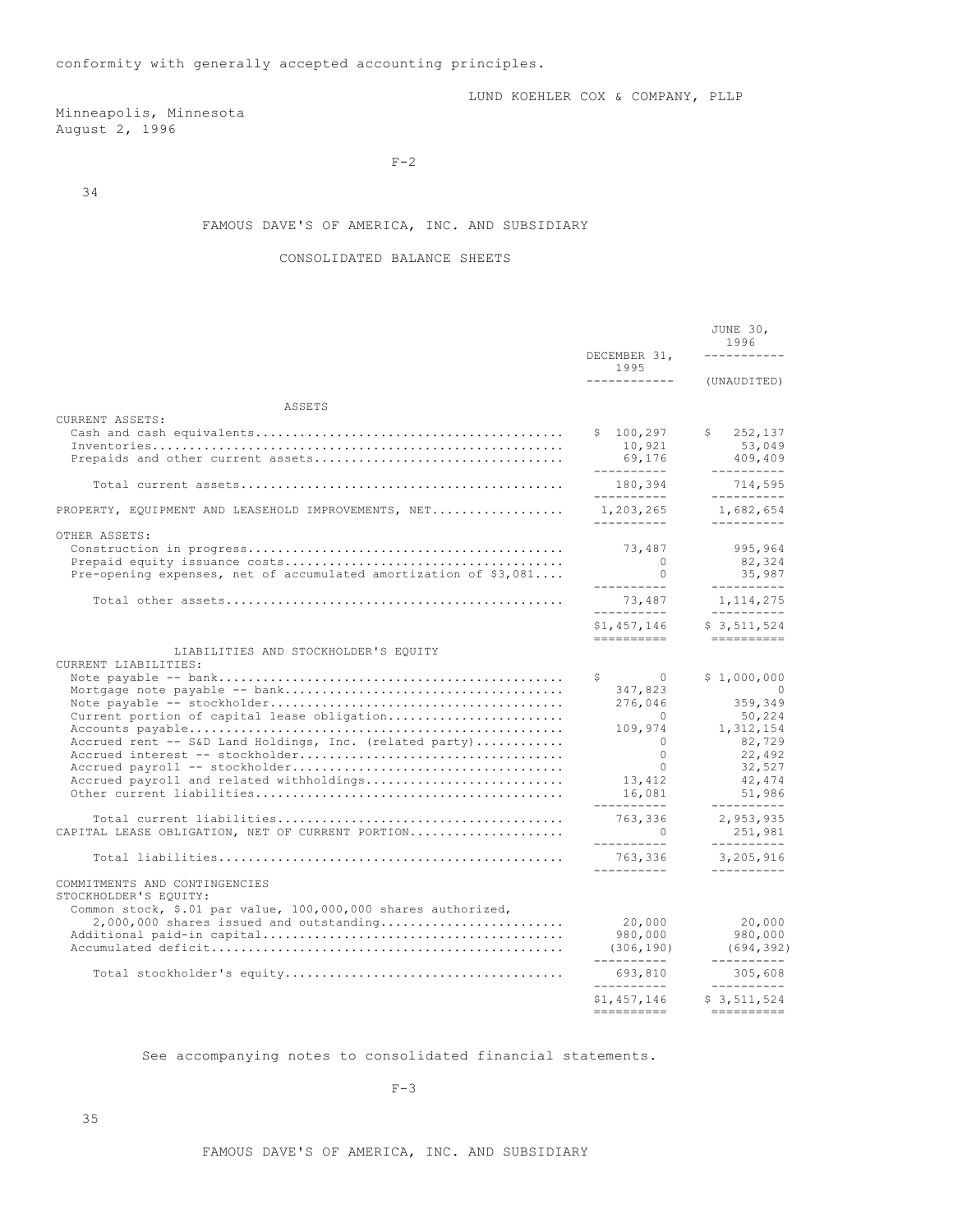|                                                                                               | MARCH 14, 1994<br>(INCEPTION) TO<br>DECEMBER 31, |                                                                                                                  | YEAR ENDED<br>DECEMBER 31,<br>1994<br>1995 |                                           | TWENTY-SIX WEEKS ENDED<br>------------------------ |                                      |             |                                     |
|-----------------------------------------------------------------------------------------------|--------------------------------------------------|------------------------------------------------------------------------------------------------------------------|--------------------------------------------|-------------------------------------------|----------------------------------------------------|--------------------------------------|-------------|-------------------------------------|
|                                                                                               |                                                  |                                                                                                                  |                                            |                                           | JUNE 30, JUNE 30,<br>1995<br>___________           |                                      |             | 1996<br>__________                  |
|                                                                                               |                                                  | --------------                                                                                                   | -------------                              |                                           |                                                    | (UNAUDITED)                          | (UNAUDITED) |                                     |
| SALES:                                                                                        |                                                  |                                                                                                                  |                                            |                                           |                                                    |                                      |             |                                     |
| Restaurant                                                                                    |                                                  | $\mathsf{S}$ 0<br>$\cap$                                                                                         |                                            | \$481,510<br>$\overline{0}$<br>__________ |                                                    | \$23,601<br>$\sim$ 0<br>-----------  |             | \$1,001,055<br>14,801               |
| Total sales                                                                                   |                                                  | -----------<br>$\Omega$<br>__________                                                                            |                                            | 481,510<br>-----------                    |                                                    | 23,601 1,015,856<br>__________       |             | ----------<br>$- - - - - - - - - -$ |
| COSTS AND EXPENSES:                                                                           |                                                  |                                                                                                                  |                                            |                                           |                                                    |                                      |             |                                     |
| Food and beverage costs -- restaurant                                                         |                                                  | $\Omega$                                                                                                         |                                            | 169,789                                   |                                                    | 13,278                               |             | 326,451                             |
| Cost of sales -- retail                                                                       |                                                  | $\circ$                                                                                                          |                                            | $\overline{0}$                            |                                                    | $\overline{0}$<br>$45,991$ $391,232$ |             | 10,149                              |
| Restaurant operating expenses<br>Depreciation and amortization<br>General, administrative and |                                                  | $\cap$<br>$\cap$                                                                                                 |                                            | 302,217<br>17,009                         |                                                    | 2,000 36,289                         |             |                                     |
| development                                                                                   |                                                  | $\bigcap$                                                                                                        |                                            | 332,331<br>__________                     |                                                    | 57,040 634,460<br>__________         |             | $- - - - - - - - - -$               |
| Total costs and expenses                                                                      |                                                  | $\cap$<br>-----------                                                                                            |                                            | 821,346<br>----------                     |                                                    | 118,309 1,398,581<br>___________     |             | ----------                          |
| Loss from operations                                                                          |                                                  | $\cap$<br>-----------                                                                                            |                                            | (339, 836)<br>-----------                 |                                                    | $(94, 708)$ $(382, 725)$             |             |                                     |
| OTHER INCOME (EXPENSE):                                                                       |                                                  |                                                                                                                  |                                            |                                           |                                                    |                                      |             |                                     |
| Royalty income $--$ related party                                                             |                                                  | $\overline{0}$                                                                                                   |                                            | 33,646                                    |                                                    | $\overline{0}$                       |             | 17,015                              |
| Interest expense                                                                              |                                                  | $\bigcap$                                                                                                        |                                            | $\sim$ 0<br>-----------                   |                                                    | $\Omega$<br><u> ----------</u>       |             | (22, 492)<br>__________             |
| Total other income (expense)                                                                  |                                                  | $\cap$<br>__________                                                                                             |                                            | 33,646<br>-----------                     |                                                    | $\Omega$<br>___________              |             | (5, 477)<br>----------              |
|                                                                                               |                                                  | $\cap$<br>==========                                                                                             |                                            | \$(306, 190)<br>==========                |                                                    | \$ (94, 708)<br>==========           |             | \$(388, 202)                        |
| PROFORMA DATA -- UNAUDITED (SEE NOTE 9)                                                       |                                                  |                                                                                                                  |                                            |                                           |                                                    |                                      |             |                                     |
| Historical net loss                                                                           |                                                  | $\begin{array}{ccc} \text{S} & \hspace{1.5cm} & \hspace{1.5cm} & \hspace{1.5cm} \text{\large\it{0}} \end{array}$ |                                            | \$(306, 190)                              |                                                    | \$ (94, 708)                         |             | \$ (388, 202)                       |
| Proforma provision for income taxes                                                           |                                                  | $\bigcap$                                                                                                        |                                            | 0                                         |                                                    | 0                                    |             | $\sim$ 0<br>$- - - - - - - - - -$   |
| Proforma net loss                                                                             | $S \sim 1$                                       | $\Omega$                                                                                                         |                                            | \$(306, 190)                              |                                                    | \$ (94, 708)                         |             | \$ (388, 202)                       |
| Proforma net loss per common share                                                            | $S$ and $S$                                      | 0.00                                                                                                             |                                            | ==========<br>$S \t(0.14)$                |                                                    | ==========<br>\$ (0.04)              |             | \$ (0.18)                           |
| Shares used in per share calculations                                                         |                                                  | 2, 135, 417                                                                                                      |                                            | 2, 135, 417                               |                                                    | 2, 135, 417 2, 135, 417              |             |                                     |
|                                                                                               |                                                  |                                                                                                                  |                                            |                                           |                                                    | ==========                           |             |                                     |

See accompanying notes to consolidated financial statements.

#### $F-4$

36

# FAMOUS DAVE'S OF AMERICA, INC. AND SUBSIDIARY

# CONSOLIDATED STATEMENTS OF STOCKHOLDER'S EQUITY

|                                                                            | COMMON STOCK |                 | ADDITIONAL<br>PAID-IN | STOCK<br>SUBSCRIPTION | ACCUMULATED             |                       |  |
|----------------------------------------------------------------------------|--------------|-----------------|-----------------------|-----------------------|-------------------------|-----------------------|--|
|                                                                            | SHARES       | AMOUNT          | CAPITAL               | RECEIVABLE            | DEFICIT                 | TOTAL                 |  |
|                                                                            |              |                 |                       |                       |                         |                       |  |
| BALANCE -- MARCH 14, 1994<br>$(INCEPTION)$<br>Issuance of common stock for |              | 0 S<br>$\Omega$ | 0 S<br>$\mathbb{S}$   | $\Omega$              | S.<br>$\circ$           | S<br>$\Omega$         |  |
| $$.50$ per share 2,000,000<br>Payments received on stock                   |              | 20,000          | 980,000               | (1,000,000)           |                         | $\Omega$              |  |
| subscription<br>Net loss                                                   |              |                 |                       | 425,270               | $\Omega$                | 425,270<br>$\Omega$   |  |
| BALANCE -- DECEMBER 31, 1994 2,000,000<br>Payments received on stock       |              | 20,000          | 980,000               | (574, 730)            | $\circ$                 | 425,270               |  |
| subscription<br>Net loss                                                   |              |                 |                       | 574,730               | (306, 190)              | 574,730<br>(306, 190) |  |
| BALANCE -- DECEMBER 31, 1995 2,000,000<br>Net loss (unaudited)             |              | 20,000          | 980,000               | $\Omega$              | (306, 190)<br>(388,202) | 693,810<br>(388, 202) |  |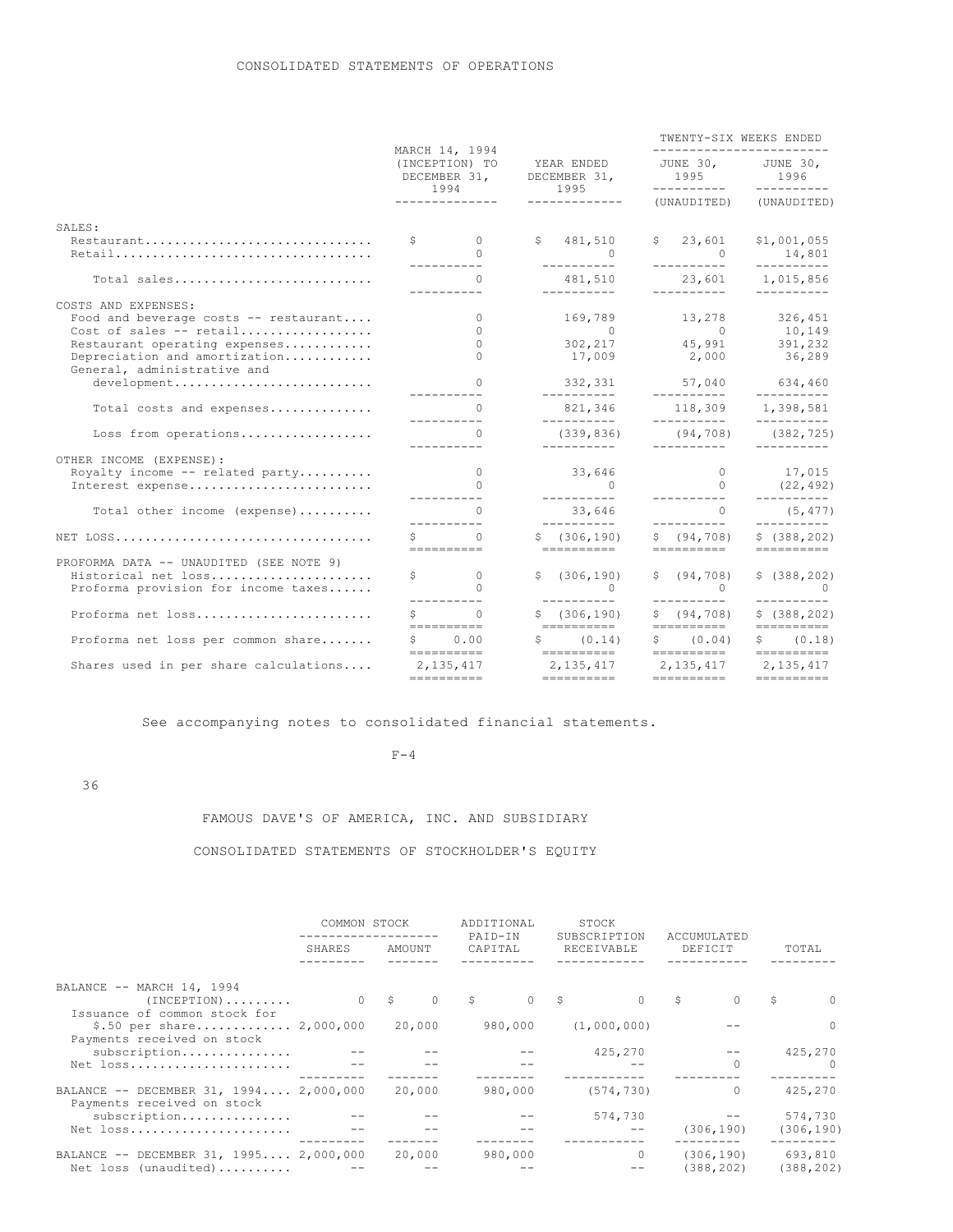|                                  | _________ | ------- |              | _________ |                           |
|----------------------------------|-----------|---------|--------------|-----------|---------------------------|
| BALANCE -- JUNE 30, 1996         |           |         |              |           |                           |
| $(UNAUDITED)$ 2,000,000 \$20,000 |           |         | \$980.000 \$ |           | $$(694, 392)$ $$305, 608$ |
|                                  |           |         |              |           |                           |

See accompanying notes to consolidated financial statements.

 $F-5$ 

37

# FAMOUS DAVE'S OF AMERICA, INC. AND SUBSIDIARY

# CONSOLIDATED STATEMENTS OF CASH FLOWS

|                                                                                                                                                                                   |                                                          |                                     | TWENTY-SIX WEEKS ENDED                     |                                     |  |  |
|-----------------------------------------------------------------------------------------------------------------------------------------------------------------------------------|----------------------------------------------------------|-------------------------------------|--------------------------------------------|-------------------------------------|--|--|
|                                                                                                                                                                                   | MARCH 14, 1994<br>(INCEPTION) TO<br>DECEMBER 31,<br>1994 | YEAR ENDED<br>DECEMBER 31,<br>1995  | JUNE 30,<br>1995 1996<br>___________       | JUNE 30,<br>1996<br>------------    |  |  |
|                                                                                                                                                                                   | . _ _ _ _ _ _ _ _ _ _ _ _ _                              | ------------                        | (UNAUDITED)                                | (UNAUDITED)                         |  |  |
| CASH FLOWS FROM OPERATING ACTIVITIES:                                                                                                                                             |                                                          |                                     |                                            |                                     |  |  |
| Adjustments to reconcile net loss to cash<br>flows from operating activities:                                                                                                     | \$<br>$\Omega$                                           | \$(306, 190)                        | \$ (94, 708)                               | \$ (388, 202)                       |  |  |
| Depreciation and amortization<br>Changes in working capital items --                                                                                                              | $\Omega$                                                 | 17,009                              | 2,000                                      | 36,289                              |  |  |
| Inventories                                                                                                                                                                       | $\Omega$                                                 | (10, 921)                           | (3, 500)                                   | (42, 128)                           |  |  |
| Prepaids and other current assets                                                                                                                                                 | (2, 742)                                                 | (66, 434)                           | (11, 889)<br>$109,974$ $134,652$ $367,660$ | (340, 233)                          |  |  |
| Accounts payable<br>Accrued rent -- S&D Land Holdings,                                                                                                                            | $\circ$                                                  |                                     |                                            |                                     |  |  |
| Inc. $\ldots \ldots \ldots \ldots \ldots \ldots \ldots \ldots \ldots$                                                                                                             | $\Omega$                                                 | $\Omega$                            | $\overline{0}$                             | 82,729                              |  |  |
| Accrued interest -- stockholder                                                                                                                                                   | $\Omega$                                                 | $\overline{0}$                      | $\overline{0}$                             | 22,492                              |  |  |
| Accrued payroll -- stockholder<br>Accrued payroll and related                                                                                                                     | $\Omega$                                                 | $\circ$                             | $\overline{0}$                             | 32,527                              |  |  |
| withholdings                                                                                                                                                                      | $\bigcap$                                                | 13, 412                             |                                            | 29,062                              |  |  |
| Other current liabilities                                                                                                                                                         | $\Omega$                                                 | 16,081                              | 7,912<br>938                               | 35,905                              |  |  |
| Cash flows from operating                                                                                                                                                         | ---------                                                | __________                          | _________                                  | -----------                         |  |  |
| activities                                                                                                                                                                        | (2, 742)<br>_________                                    | ___________                         | $(227, 069)$ 35,405 (163,899)<br>_________ |                                     |  |  |
| CASH FLOWS FROM INVESTING ACTIVITIES:<br>Purchases of property, equipment and<br>leasehold improvements<br>Payment of construction in progress<br>Payment of pre-opening expenses | (411, 905)<br>$\sim$ 0<br>$\overline{0}$                 | (808, 369)<br>(73, 487)<br>$\sim$ 0 | (369, 804)<br>$\sim$ 0<br>$\Omega$         | (991, 415)<br>(87, 957)<br>(39,068) |  |  |
| Cash flows from investing                                                                                                                                                         |                                                          |                                     |                                            |                                     |  |  |
| activities                                                                                                                                                                        | (411, 905)<br>----------                                 | (881, 856)<br>-----------           | (369, 804)<br>----------                   | (1, 118, 440)                       |  |  |
| CASH FLOWS FROM FINANCING ACTIVITIES:                                                                                                                                             |                                                          |                                     |                                            |                                     |  |  |
| Proceeds from note payable -- bank<br>Proceeds from mortgage note payable --                                                                                                      | $\mathbf{0}$                                             | $\Omega$                            | $\Omega$                                   | 1,000,000                           |  |  |
| Payments on mortgage note payable --                                                                                                                                              | $\circ$                                                  | 375,000                             | $\circ$                                    | $\mathbf{0}$                        |  |  |
| Advances on note payable -- stockholder,                                                                                                                                          | $\bigcap$                                                | (27, 177)                           | $\Omega$                                   | $\Omega$                            |  |  |
|                                                                                                                                                                                   | $\overline{0}$                                           | 276,046<br>574,730                  | $\overline{0}$                             | 516,503                             |  |  |
| Payments received on stock subscription<br>Prepaid equity issuance costs paid                                                                                                     | 425,270<br>$\sim$ 0                                      | $\overline{0}$                      | 429,879<br>$\sim$ 0                        | $\sim$ 0<br>(82, 324)               |  |  |
|                                                                                                                                                                                   |                                                          | __________                          | ----------                                 |                                     |  |  |
| Cash flows from financing<br>activities                                                                                                                                           | 425,270                                                  | 1,198,599                           | 429,879                                    | 1,434,179                           |  |  |
| INCREASE IN CASH AND CASH EQUIVALENTS<br>CASH AND CASH EQUIVALENTS, BEGINNING                                                                                                     | ---------<br>10,623<br>$\sim$ 0<br>---------             | -----------<br>89,674<br>10,623     | ---------<br>95,480<br>10,623              | -----------<br>151,840<br>100,297   |  |  |
| CASH AND CASH EQUIVALENTS, ENDING                                                                                                                                                 | \$10,623                                                 | ----------<br>\$100, 297            | ----------<br>\$106, 103                   | -----------<br>252,137<br>S.        |  |  |
|                                                                                                                                                                                   |                                                          |                                     |                                            | ===========                         |  |  |

See accompanying notes to consolidated financial statements.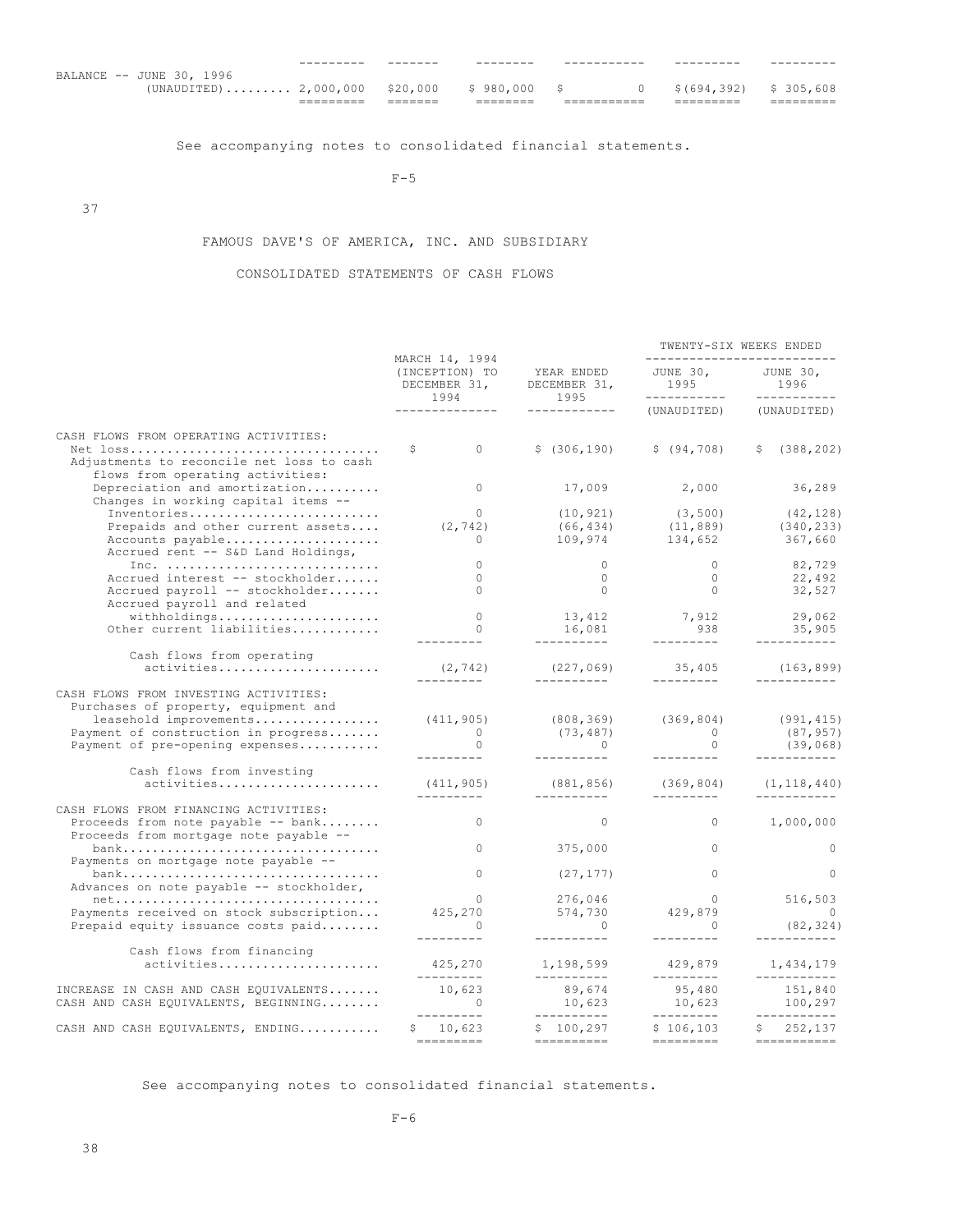NOTES TO CONSOLIDATED FINANCIAL STATEMENTS DECEMBER 31, 1994 AND 1995 (INCLUDING DATA APPLICABLE TO UNAUDITED PERIODS)

# (1) NATURE OF BUSINESS AND SIGNIFICANT ACCOUNTING POLICIES

 NATURE OF BUSINESS -- Famous Dave's of America, Inc. (formerly known as Famous Dave's of Minneapolis, Inc.) (the Company) was incorporated in the State of Minnesota on March 14, 1994. The Company develops, owns and operates American roadhouse style barbeque restaurants (the Units) under the name "Famous Dave's Bar-B-Que Shack". The Company opened its first Unit in the Linden Hills area of Minneapolis (the Linden Hills Unit) in June 1995. Prior to opening the Linden Hills Unit, the Company had no revenues and its activities were devoted solely to development.

 The Company opened its second Unit in June 1996 in Roseville, Minnesota, a Minneapolis/St. Paul suburb and is presently developing three additional Units in the Minneapolis/St. Paul area.

 PRINCIPLES OF CONSOLIDATION -- The consolidated financial statements include the accounts of Famous Dave's of America, Inc. and its wholly owned subsidiary Lake & Hennepin BBQ and Blues, Inc. Lake & Hennepin BBQ and Blues, Inc. had no operating activity through June 30, 1996. All significant intercompany transactions have been eliminated in consolidation.

 FISCAL YEAR -- Beginning January 1, 1996, the Company adopted a 52/53 week accounting period ending on the Sunday nearest December 31 of each year. Prior periods using a calendar year end have not been restated for comparative purposes as the differences are immaterial.

 CASH AND CASH EQUIVALENTS -- The Company includes as cash equivalents certificates of deposit and all other investments with original maturities of three months or less which are readily convertible into known amounts of cash.

 INVENTORIES -- Inventories are recorded at the lower of cost (first-in, first-out) or market value.

 DEPRECIATION -- Property, equipment and leasehold improvements are recorded at cost. Improvements are capitalized while repair and maintenance costs are charged to operations when incurred. Furniture, fixtures and equipment are depreciated using the straight-line method over their estimated useful lives of five to seven years. Leasehold improvements are amortized using the straight-line method over the shorter of their estimated useful lives or the lease term including option periods.

 PREPAID EQUITY ISSUANCE COSTS -- Direct costs of obtaining equity capital by issuing stock are deducted from the related proceeds, and the net amount is recorded as contributed stockholders' equity. Costs paid or incurred prior to the completion of an equity sale are recorded as a prepaid asset until the completion of the equity offering.

 PRE-OPENING EXPENSES -- It is the Company's policy to capitalize the direct and incremental costs associated with opening a new Unit which consist primarily of hiring and training the initial workforce and other direct costs. These costs are amortized over the first twelve months of the Unit's operations if the recoverability of such costs can be reasonably assured. Expenses incurred prior to opening the Company's first Unit were charged to operations when incurred due to the developmental nature of the Unit.

 MUSIC PRODUCTION COSTS -- In accordance with Financial Accounting Standards Board Statement No. 50 "Financial Reporting in the Record and Music Industry", the Company has expensed all amounts related to music production costs in the period incurred.

 RIB PROMOTIONAL ACTIVITY -- The Company incurs expenses for participation in rib festivals and other events and records these expenses in the period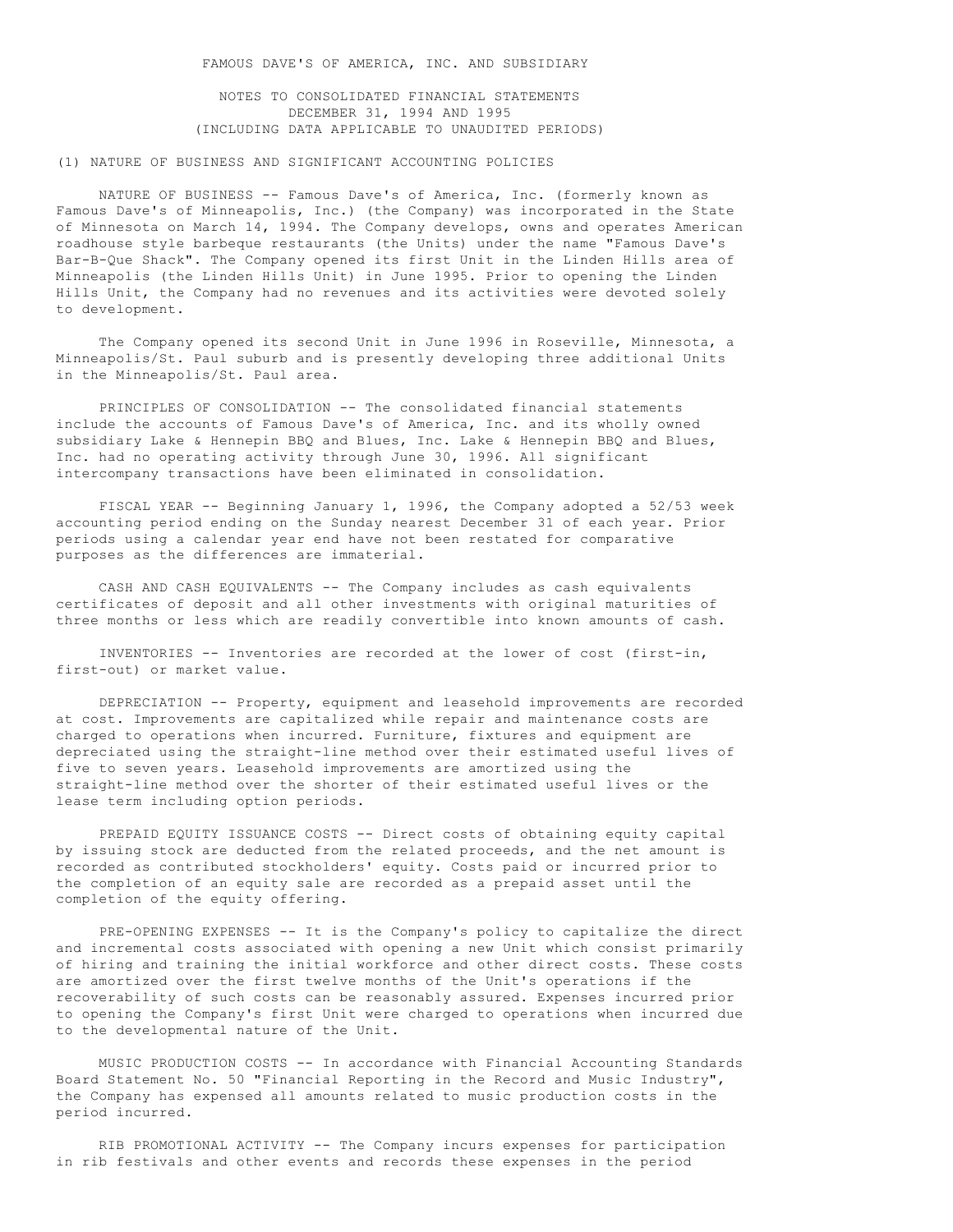incurred net of any related revenues generated by the activity.

 INCOME TAXES -- Through March 3, 1996 the Company, with the consent of its sole stockholder, had elected under the Internal Revenue Code to be an S Corporation. In lieu of corporation income taxes, a

 $F-7$ 

39

FAMOUS DAVE'S OF AMERICA, INC. AND SUBSIDIARY

NOTES TO CONSOLIDATED FINANCIAL STATEMENTS -- CONTINUED

stockholder of an S Corporation is taxed on his proportionate share of the company's taxable income. See Note 9.

 RECENTLY ISSUED ACCOUNTING STANDARD -- During fiscal year 1996 the Company adopted Financial Accounting Standards Board Statement No. 121 "Accounting for the Impairment of Long-Lived Assets and for Long-Lived Assets to be Disposed Of" (Statement 121). Statement 121 establishes accounting standards for the recognition and measurement of impairment of long-lived assets, certain identifiable intangibles, and goodwill either to be held or disposed of. The adoption of Statement 121 did not have a material impact on the Company's financial position or results of operations.

 MANAGEMENT'S USE OF ESTIMATES -- The preparation of financial statements in conformity with generally accepted accounting principles requires management to make estimates and assumptions that affect the reported amounts of assets and liabilities and disclosure of contingent assets and liabilities at the date of the financial statements and the reported amounts of revenues and expenses during the reporting period. Actual results could differ from those estimates.

 NET LOSS PER COMMON SHARE -- Net loss per common share is computed by dividing net loss by the weighted average number of common shares outstanding and dilutive common equivalent shares assumed to be outstanding during each period. Common equivalent shares consist of dilutive options to purchase common stock. However, pursuant to certain rules of the Securities and Exchange Commission, the calculation also includes equity securities, including options and warrants, issued within one year of an initial public offering with an issue price less than the initial public offering price, even if the effect is anti-dilutive. The treasury stock method was used in determining the dilutive effect of such issuances.

# (2) INVENTORIES

Inventories consisted of the following at:

| DECEMBER 31,<br>1995 | JUNE 30,<br>1996   |
|----------------------|--------------------|
| \$4,950<br>5,971     | \$19.279<br>33,770 |
| \$10.921             | \$53,049           |

#### (3) PROPERTY, EQUIPMENT AND LEASEHOLD IMPROVEMENTS

 Property, equipment and leasehold improvements consisted of the following at: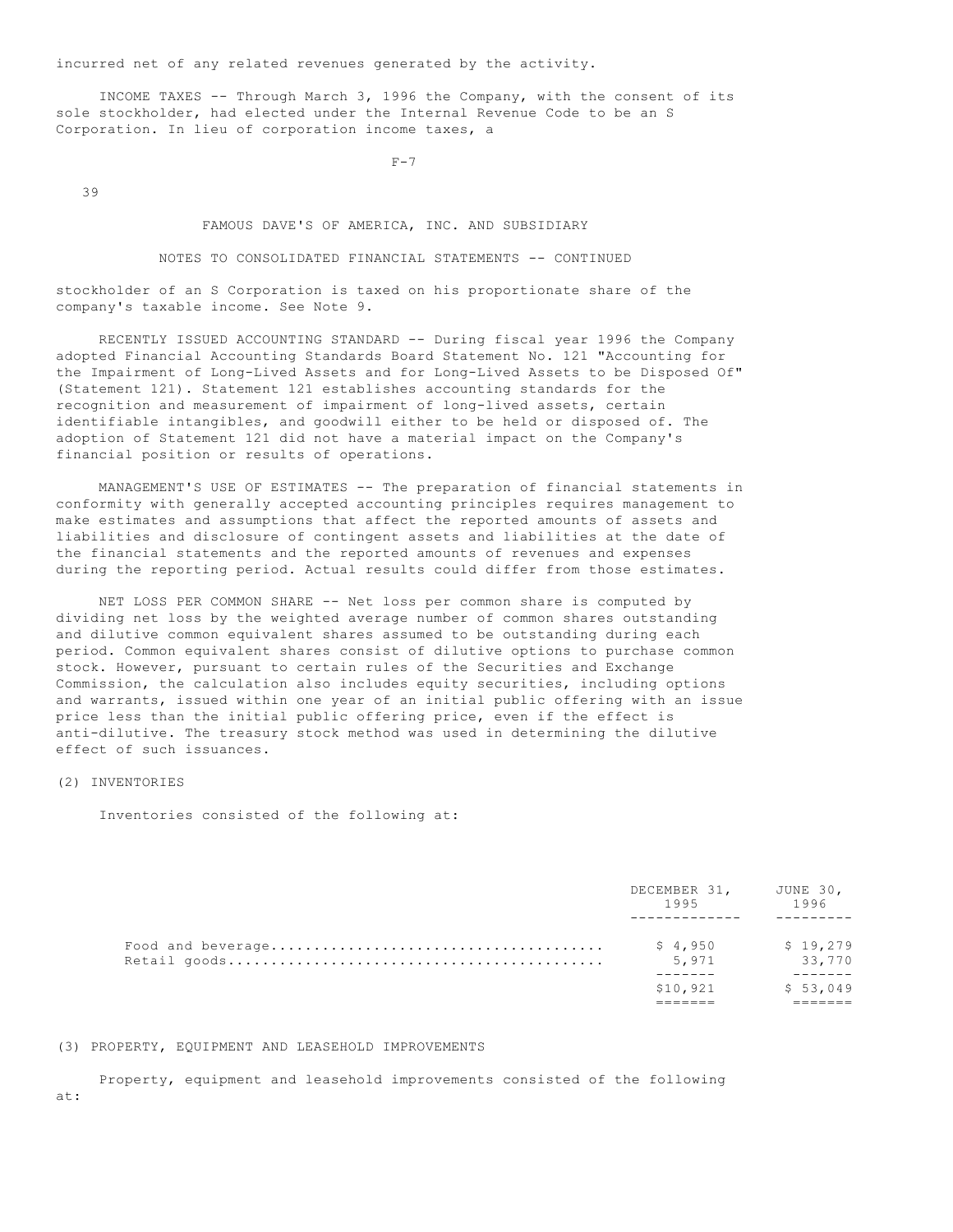|                                                                                                                                       | DECEMBER 31,<br>1995               | JUNE 30,<br>1996                               |
|---------------------------------------------------------------------------------------------------------------------------------------|------------------------------------|------------------------------------------------|
| Land, buildings and improvements<br>Furniture, fixtures and equipment<br>Portable kitchen equipment<br>Less: accumulated depreciation | \$1,066,447<br>153,827<br>(17,009) | \$1,008,095<br>584,751<br>136,141<br>(46, 333) |
|                                                                                                                                       | \$1,203,265                        | \$1,682,654                                    |

40

#### FAMOUS DAVE'S OF AMERICA, INC. AND SUBSIDIARY

#### NOTES TO CONSOLIDATED FINANCIAL STATEMENTS -- CONTINUED

#### (4) CONSTRUCTION IN PROGRESS

 $F-8$ 

 Construction in progress consists of direct and indirect costs related to the Company's uncompleted development of three additional Units in the Minneapolis/St. Paul area. Total costs incurred were \$73,487 and \$995,964 (including capitalized interest of \$9,067 and \$9,067) as of December 31, 1995 and June 30, 1996.

# (5) NOTES PAYABLE

 NOTE PAYABLE -- BANK -- The Company has a \$1,000,000 revolving note due June 26, 1997, accruing interest at the prime rate (effective rate of 8.25%), and secured by all the assets of the Company and the personal guaranty of the sole stockholder. The balance outstanding at June 30, 1996 was \$1,000,000.

 MORTGAGE NOTE PAYABLE -- BANK -- The Company had a mortgage note maturing September 1996, accruing interest at 1% over the prime rate (effective rate of 9.75%), secured by a real estate mortgage on the site of its proposed St. Paul, Minnesota Unit. The balance outstanding at December 31, 1995 was \$347,823. This note was assumed by S&D Land Holdings, Inc. on January 1, 1996. See Note 7.

 NOTE PAYABLE -- STOCKHOLDER -- The Company has a \$2,000,000 revolving note with its sole stockholder. The note bears interest at 8%, is unsecured and is due on demand. Outstanding balances on the note were \$276,046 and \$359,349 at December 31, 1995 and June 30, 1996.

# (6) CAPITAL LEASE OBLIGATION

 The Company leases certain equipment under an agreement that expires June 2001. Interest is provided for at a rate of 11%. The obligation is secured by the equipment under lease. Prior to signing the lease, the Company made deposits for this equipment of approximately \$156,500 that will be refunded to the Company by the lessor. In addition, the Company has made, and will be reimbursed by the lessor for, deposits of \$100,000 for equipment to be leased under pending lease commitments.

 Future minimum lease payments for the years ending December 31 are as follows:

| $1997$ 78.259 |  |
|---------------|--|
|               |  |
| 1999          |  |
|               |  |
|               |  |
|               |  |
|               |  |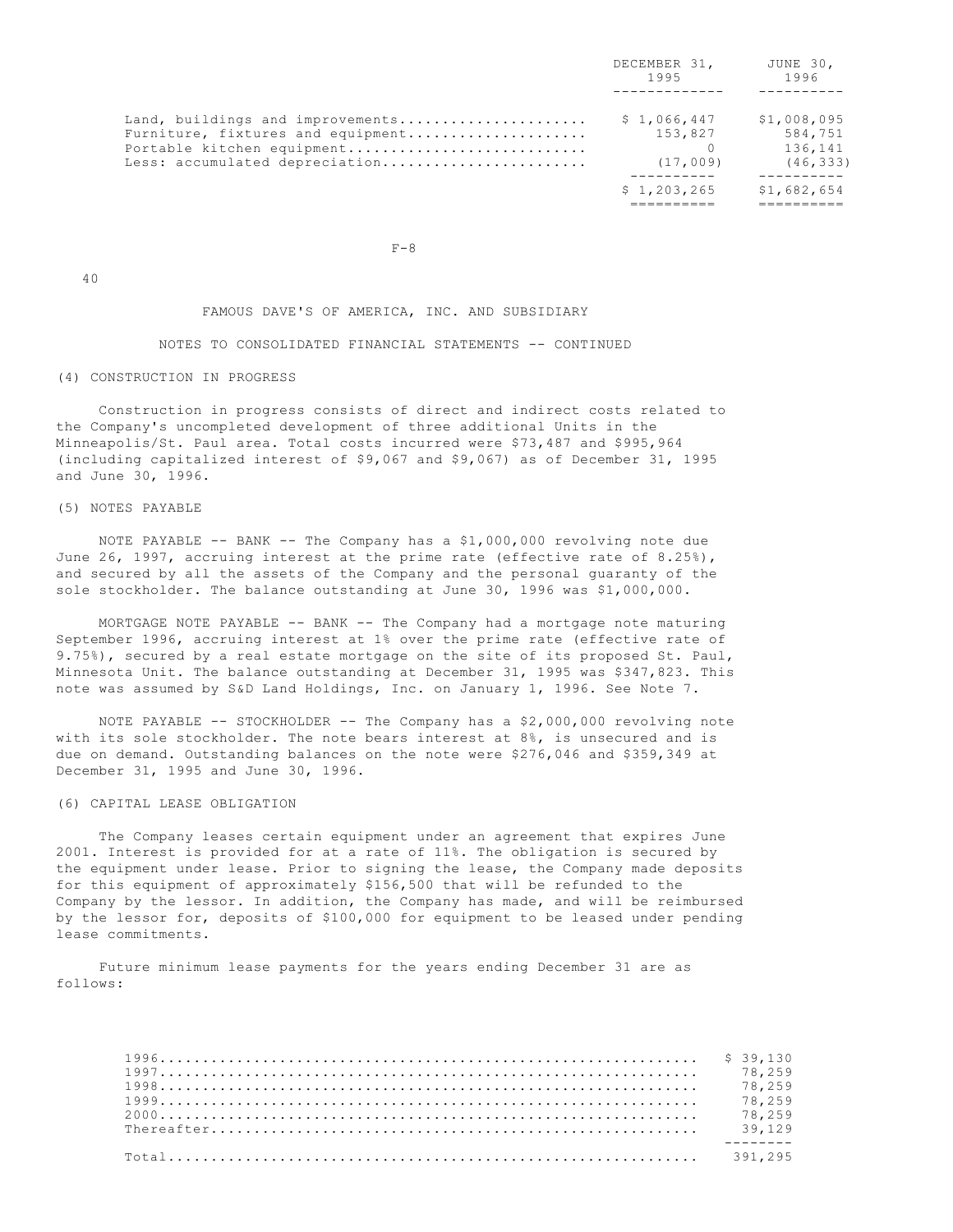| Obligation under capital lease, net of current portion | \$276,365            |
|--------------------------------------------------------|----------------------|
|                                                        |                      |
| Present value of future minimum lease payments         | 302,205<br>(25, 840) |
|                                                        | (89,090)             |

#### (7) RELATED PARTY TRANSACTIONS

 S&D LAND HOLDINGS, INC. -- On January 1, 1996, the Company transferred the real estate, excluding improvements, of its Linden Hills Unit and the site of a proposed Unit in St. Paul, Minnesota to its sole stockholder in exchange for amounts due to the stockholder and assumption of bank debt (see Note 5) totaling \$781,023. The Company believes the exchange prices approximated the fair market values of the real estate exchanged. The stockholder concurrently transferred the real estate to S&D Land Holdings, Inc. (S&D), a company wholly owned by the stockholder, and entered into leases with the Company for the real estate (see Note 11). At June 30, 1996, the Company owed S&D \$82,729 for rent through June 30, 1996.

 $F-9$ 

41

# FAMOUS DAVE'S OF AMERICA, INC. AND SUBSIDIARY

#### NOTES TO CONSOLIDATED FINANCIAL STATEMENTS -- CONTINUED

 GRAND PINES RESORTS, INC. -- Grand Pines Resorts, Inc. (Grand Pines), is a company wholly owned by the sole stockholder of the Company. The Company charges Grand Pines a royalty of 4% of its food sales. Royalty income was \$33,646 and \$17,015 for the year ended December 31, 1995 and the twenty-six weeks ended June 30, 1996. The Company also provides certain management services to Grand Pines for 3% (4% in 1995) of its food sales. Management services income is netted with general, administrative and development expenses in the Company's consolidated statements of operations and was \$33,646 and \$12,761 for the year ended December 31, 1995 and the twenty-six weeks ended June 30, 1996.

#### (8) STOCKHOLDER'S EQUITY

 STOCK SPLIT -- On June 11, 1996, the Company declared a 2,000-for-1 stock split. The stock split has been retroactively reflected in the accompanying consolidated financial statements.

 STOCK OPTION PLAN -- The Company adopted a Stock Option and Compensation Plan (the "Plan") in 1995, pursuant to which options and other awards to acquire an aggregate of 700,000 shares of the Company's common stock may be granted. Stock options, stock appreciation rights, restricted stock, other stock and cash awards may be granted under the Plan. In general, options vest over a period of five years and expire ten years from the date of grant.

Stock option transactions during 1995 and 1996 were as follows:

|                                                                                                                             | SHARES            | PRICE PER SHARE |
|-----------------------------------------------------------------------------------------------------------------------------|-------------------|-----------------|
|                                                                                                                             | 150,000           | 1.00            |
| Outstanding at December 31, 1995<br>$Canceled \ldots \ldots \ldots \ldots \ldots \ldots \ldots \ldots \ldots \ldots \ldots$ | 150,000<br>25,000 | 1.00<br>3.50    |
| Outstanding at June 30, 1996 175,000                                                                                        |                   | $$1.00 - 3.50$  |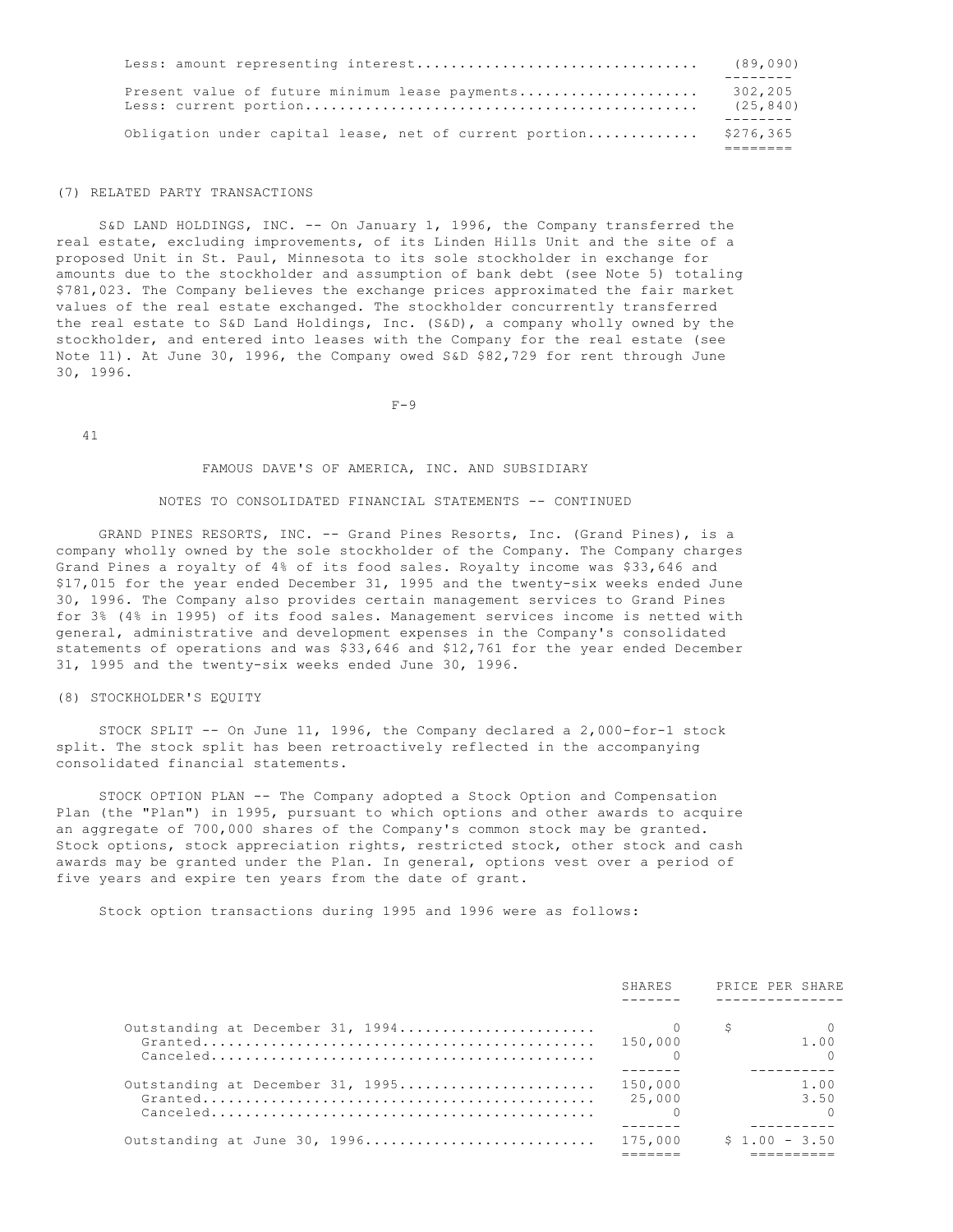# (9) INCOME TAXES -- UNAUDITED PROFORMA DATA

 The Company was an S Corporation through March 3, 1996. Accordingly, losses incurred through March 3, 1996 have been recognized by the Company's sole stockholder.

 The unaudited proforma data in the accompanying consolidated financial statements accounts for income taxes as if the Company had been subject to federal and state income taxes at regular marginal corporate tax rates. The Company generated net losses for both financial reporting and income tax purposes.

 From March 4, 1996 through June 30, 1996 the Company generated a net operating loss of approximately \$200,000 which, if not used, will expire in 2011. Future changes in the ownership of the Company may place limitations on the use of this net operating loss carryforward. The Company has recorded a full valuation allowance against its deferred tax asset due to the uncertainty of realizing the related benefit.

 $F-10$ 

42

# FAMOUS DAVE'S OF AMERICA, INC. AND SUBSIDIARY

# NOTES TO CONSOLIDATED FINANCIAL STATEMENTS -- CONTINUED

## (10) SUPPLEMENTAL CASH FLOWS INFORMATION

|                                                    |    | DECEMBER 31,<br>1995 | JUNE 30,<br>1996 |          |
|----------------------------------------------------|----|----------------------|------------------|----------|
|                                                    |    |                      |                  |          |
|                                                    |    | \$9,067              | S.               | $\Omega$ |
| Non cash investing and financing activities:       |    |                      |                  |          |
| Equipment purchased under capital lease obligation | S. | $\overline{0}$       | \$302,205        |          |
|                                                    |    |                      |                  |          |
|                                                    |    | $\bigcirc$           | \$781,023        |          |
|                                                    |    |                      |                  |          |
| Construction purchased with accounts payable       |    | $\Omega$             | \$834,520        |          |
|                                                    |    |                      |                  |          |
|                                                    |    |                      |                  |          |

#### (11) COMMITMENTS AND CONTINGENCIES

 OPERATING LEASES -- The Company has entered into various operating leases as follows:

 LEASES WITH S&D LAND HOLDINGS, INC. -- The Company leases the real estate for certain of its current or proposed Units from S&D Land Holdings, Inc., a company wholly owned by the Company's sole stockholder. Each lease generally has a ten-year term with two five-year options to extend and requires the payment of base rent plus the payment of real estate taxes and operating expenses as follows:

 Linden Hills Unit -- Base rent of \$48,800 per year payable monthly, adjusted annually for inflation. Expires in 2005 with two five-year extensions available.

 Roseville Unit -- Base rent of \$82,200 per year payable monthly, adjusted annually for inflation. Expires in 2002 with one five-year extension available.

 Proposed St. Paul, Minnesota Unit -- Base rent of \$44,900 per year payable monthly, adjusted annually for inflation. Expires in 2005 with two five-year extensions available.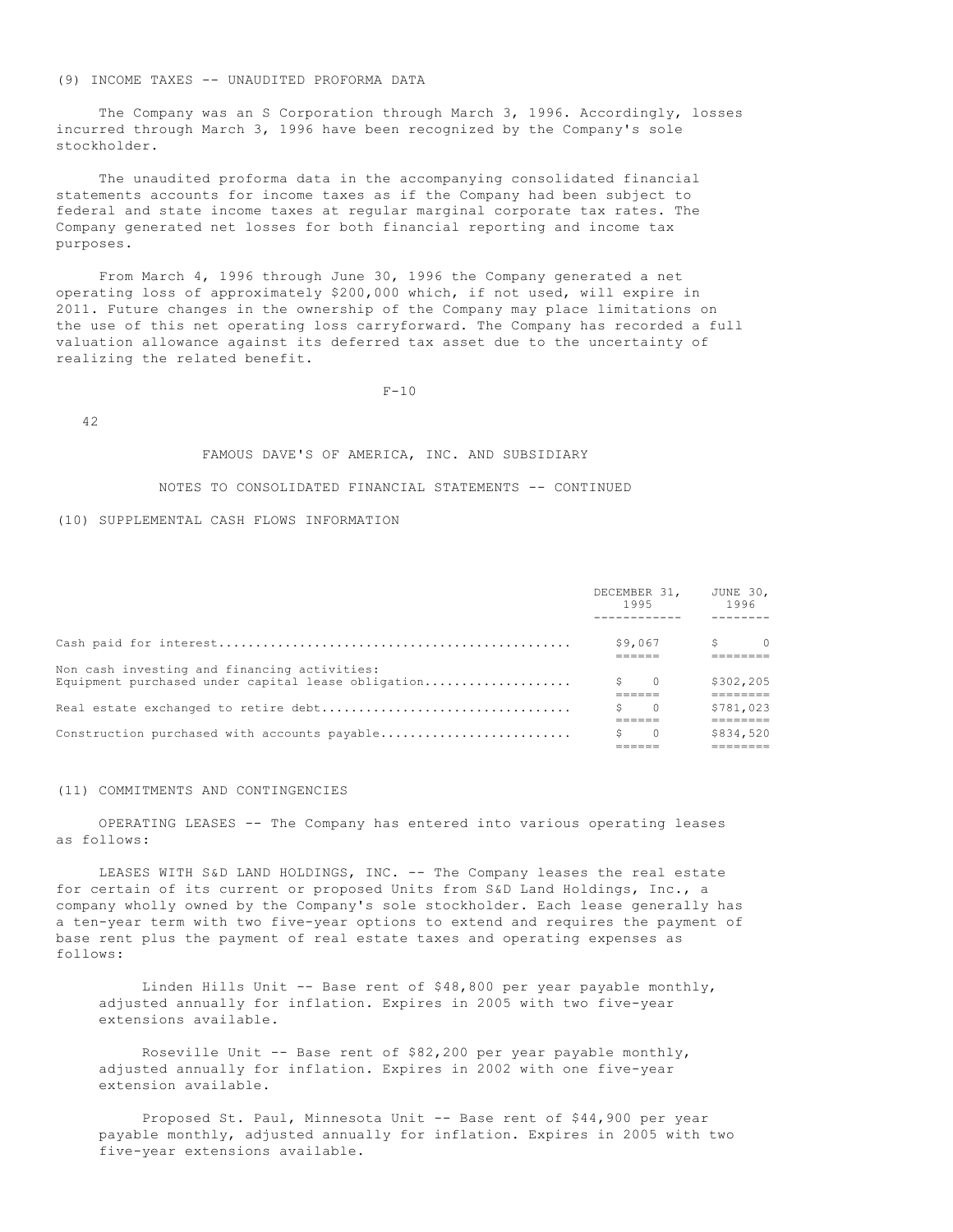Proposed Minnetonka, Minnesota Unit -- Base rent of \$124,129 per year payable monthly, adjusted annually for inflation. Expires in 2005 with two five-year extensions available.

 CORPORATE OFFICE -- The Company has a lease for its corporate office space that expires in 1998. Base rent is \$3,951 per month. The Company also is required to pay its pro rata share of real estate taxes and operating expenses.

PROPOSED MINNEAPOLIS, MINNESOTA UNIT -- The Company leases space for its proposed Minneapolis, Minnesota Unit under a lease that expires in 2011, but may be terminated at the Company's election after the first five years. The lease requires initial base rent of \$159,516 per year payable monthly, plus a percentage rent of 5% of annual gross sales in excess of \$3,190,320, payable annually. The Company has the right to extend the term for two five-year periods. The Company may receive approximately 18 months of base rent credit and certain other incentives if it completes its improvements and opens for business on or before October 1, 1996. In addition to the base and percentage rents, the lease requires the Company to pay real estate taxes and operating expenses.

 $F-11$ 

43

44

#### FAMOUS DAVE'S OF AMERICA, INC. AND SUBSIDIARY

# NOTES TO CONSOLIDATED FINANCIAL STATEMENTS -- CONTINUED

 Future minimum rental payments (excluding percentage rents) for the operating leases described above are as follows for the years ending December 31:

|  | 506.957 |
|--|---------|
|  | 491.153 |
|  | 459.545 |
|  | 459,545 |
|  |         |
|  |         |
|  |         |
|  |         |

 EMPLOYMENT AGREEMENTS -- The Company has employment agreements with three of its officers. The agreements require minimum annual compensation of \$100,000 to \$125,000 and have terms of two to three years. All of the contracts require at least six month severance payments with resulting two year non-competes with one of the contracts requiring up to twelve months severance.

#### (12) SUBSEQUENT EVENTS (UNAUDITED)

 PRIVATE PLACEMENT OF COMMON STOCK -- In July 1996, the Company sold 1,356,250 shares of its common stock in a private placement for \$3.50 per share, and received net proceeds of approximately \$4,200,000. The Company has used and plans to use the net proceeds from this private placement of common stock to complete the development of its Units and for working capital.

 STOCK OPTIONS -- Subsequent to June 30, 1996, the Company granted options to acquire 167,500 shares of common stock at exercise prices ranging from \$3.50 to \$4.33 per share and cancelled 4,500 options to acquire shares of common stock at \$3.50 per share.

 $F-12$ 

[Narrative description of photographs that appear on the inside back cover page of prospectus]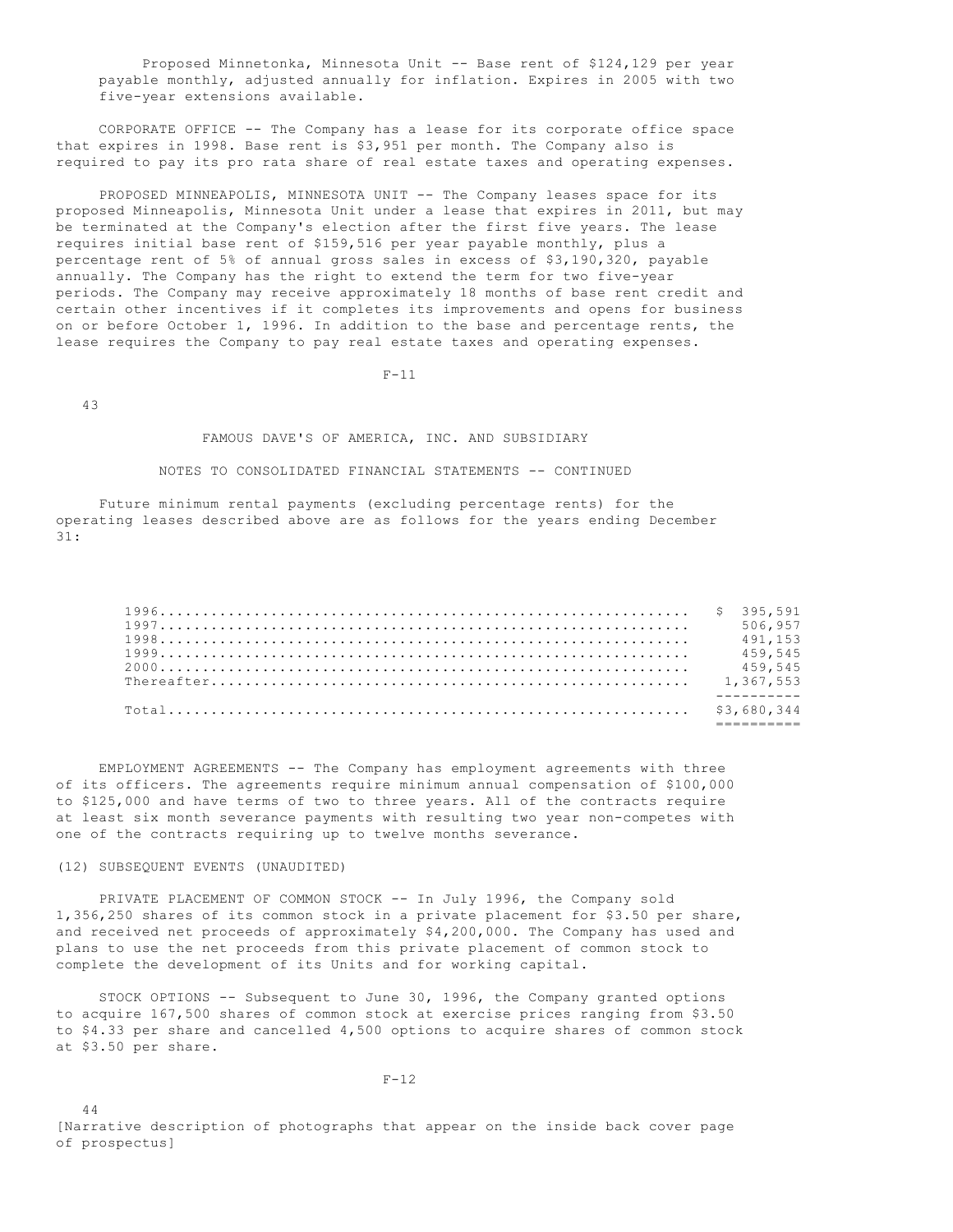- Picture #1 -- A photograph of the interior of the Company's Linden Hills Unit, with several oilcloth-covered tables in the foreground and the counter where customers place their meal orders in the background. The order counter features a tin roof, brightly painted timbers and signs highlighting various menu items, shelves containing bottles of Famous Dave's BBQ Sauce and items of rustic Americana, and self-serve beverage fountains. Caption: "'May you always be surrounded by good friends and great barbeque.'(SM) -- Famous Dave."
- Picture #2 -- One of the restaurant's cooks holds a large platter of barbecued ribs while standing behind a large table laden with platters of food served at the Company's restaurants. Caption: "BBQ platters, sandwiches, and desserts."
- Picture #3 -- A photograph of diners seated around a table, on which is displayed the Company's "garbage can lid" entree. Caption: "St. Louis style ribs are a specialty."
- Picture #4 -- A photograph of diners seated around a table in the process of eating their meal. Caption: "Plenty of sauce, napkins, and friends."
- Picture #5 -- Two of the Company's employees are shown bringing seated diners their meals. Caption: "Down-home friendly service."
- Picture #6 -- Two diners seated at a table are shown having a conversation with a restaurant employee. Caption: "Like a good ol' backyard barbeque."

45

# ------------------------------------------------------ ------------------------------------------------------

 NO DEALER, SALESPERSON OR OTHER PERSON HAS BEEN AUTHORIZED TO GIVE ANY INFORMATION OR TO MAKE ANY REPRESENTATIONS OTHER THAN THOSE CONTAINED IN THIS PROSPECTUS IN CONNECTION WITH THE OFFER MADE BY THIS PROSPECTUS, AND, IF GIVEN OR MADE, SUCH INFORMATION OR REPRESENTATIONS MUST NOT BE RELIED UPON AS HAVING BEEN AUTHORIZED BY THE COMPANY OR THE UNDERWRITER. NEITHER THE DELIVERY OF THIS PROSPECTUS NOR ANY SALE MADE HEREUNDER SHALL UNDER ANY CIRCUMSTANCES CREATE ANY IMPLICATION THAT THERE HAS BEEN NO CHANGE IN THE AFFAIRS OF THE COMPANY SINCE THE DATE HEREOF. THIS PROSPECTUS DOES NOT CONSTITUTE AN OFFER OR SOLICITATION BY ANYONE IN ANY JURISDICTION IN WHICH SUCH OFFER OR SOLICITATION IS NOT AUTHORIZED OR IN WHICH THE PERSON MAKING SUCH OFFER OR SOLICITATION IS NOT QUALIFIED TO DO SO OR TO ANYONE TO WHOM IT IS UNLAWFUL TO MAKE SUCH OFFER OR SOLICITATION.

---------------------------

# TABLE OF CONTENTS

|                                         | <b>PAGE</b> |
|-----------------------------------------|-------------|
|                                         |             |
|                                         |             |
| Prospectus Summary                      | 3           |
| Risk Factors                            | 6           |
| Use of Proceeds                         | 11          |
| Dilution                                | 12          |
| Dividend Policy                         | 13          |
| Capitalization                          | 13          |
| Management's Discussion and Analysis of |             |
| Financial Condition and Results of      |             |
| Operations                              | 14          |
| Business                                |             |